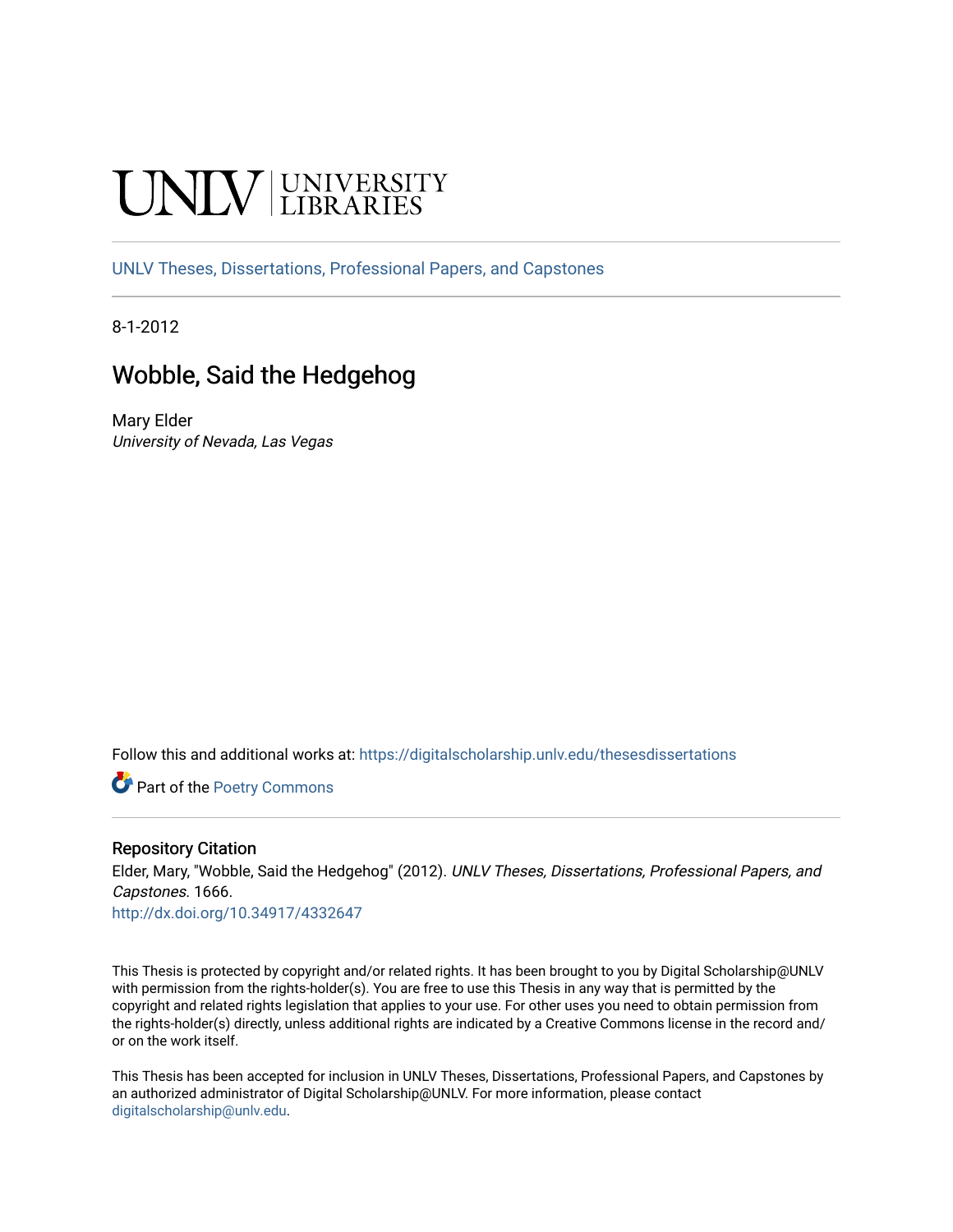# WOBBLE, SAID THE HEDGEHOG

By

Mary Elder

Bachelor of Arts in English Gonzaga University 2008

A thesis submitted in partial fulfillment of the requirements for the

Master of Fine Arts in Creative Writing

Department of English College of Liberal Arts The Graduate College

University of Nevada, Las Vegas August 2012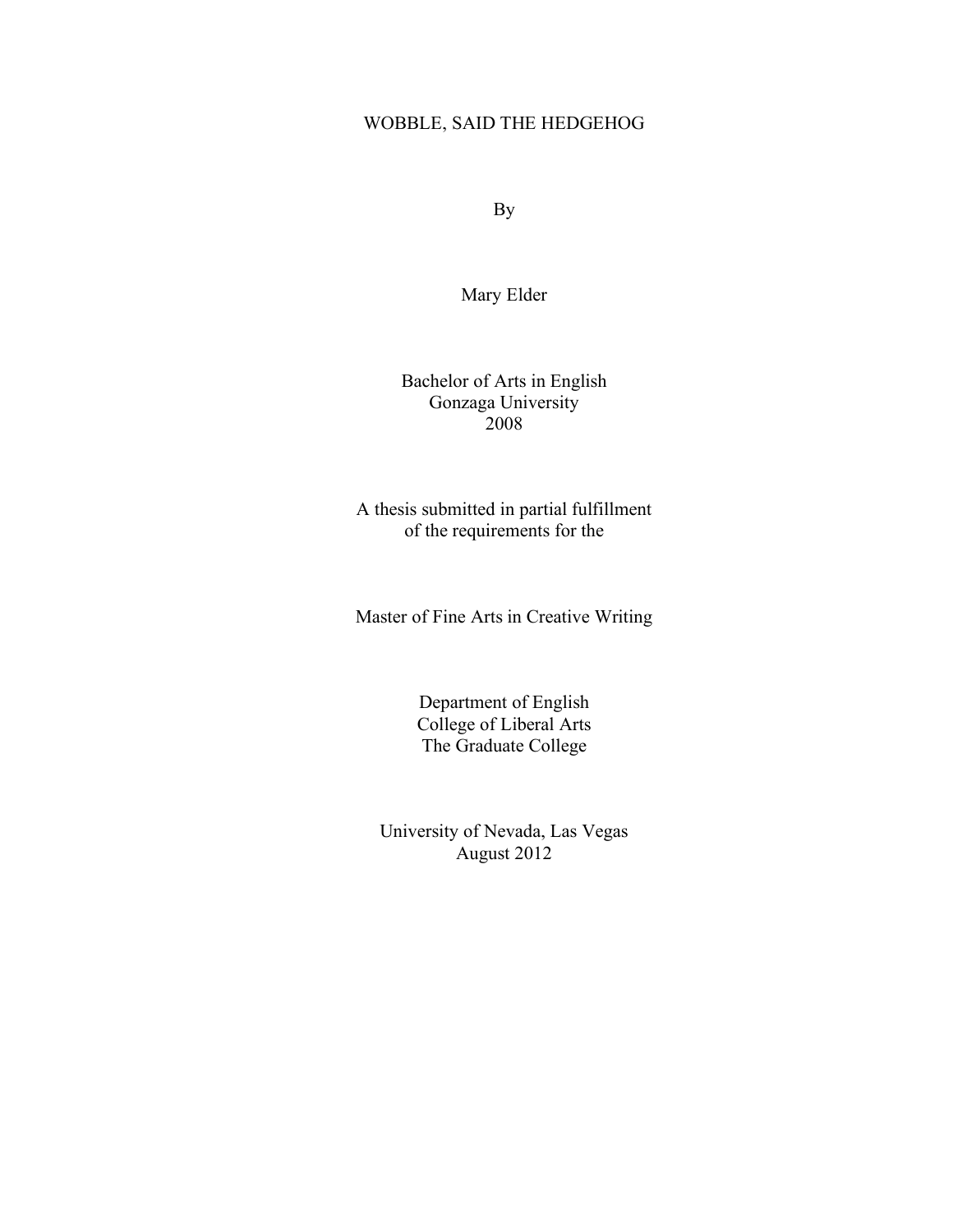Copyright Mary Elder, 2012 All Rights Reserved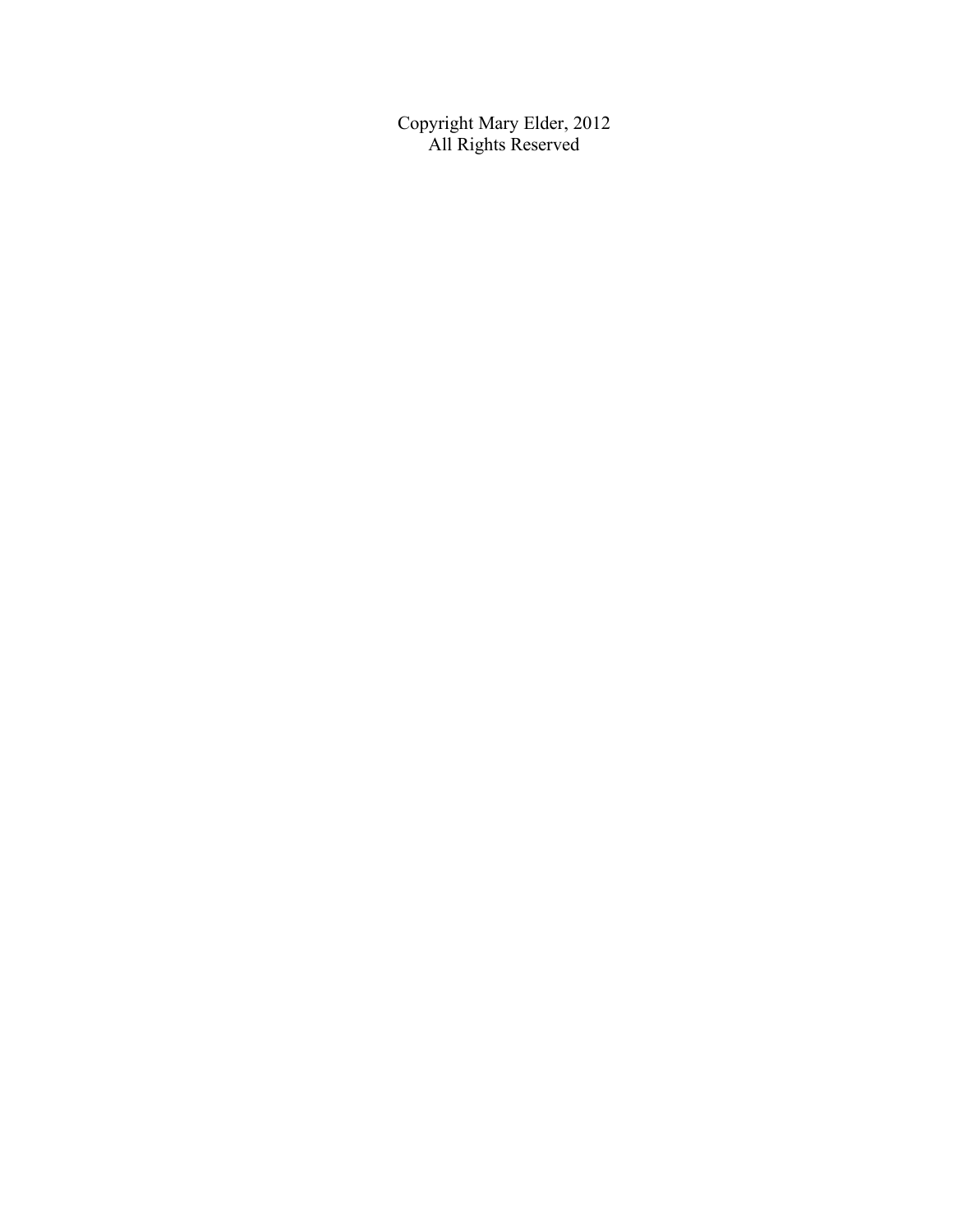

# THE GRADUATE COLLEGE

We recommend the thesis prepared under our supervision by

Mary Elder

entitled

# Wobble, Said the Hedgehog

be accepted in partial fulfillment of the requirements for the degree of

Master of Fine Arts in Creative W riting Department of English

Donald Revell, Committee Chair

Claudia Keelan, Committee Member

Christopher Decker, Committee Member

Michael Pravica, Graduate College Representative

Ronald Smith, Ph. D., Vice President for Research and Graduate Studies and Dean of the Graduate College

August 2012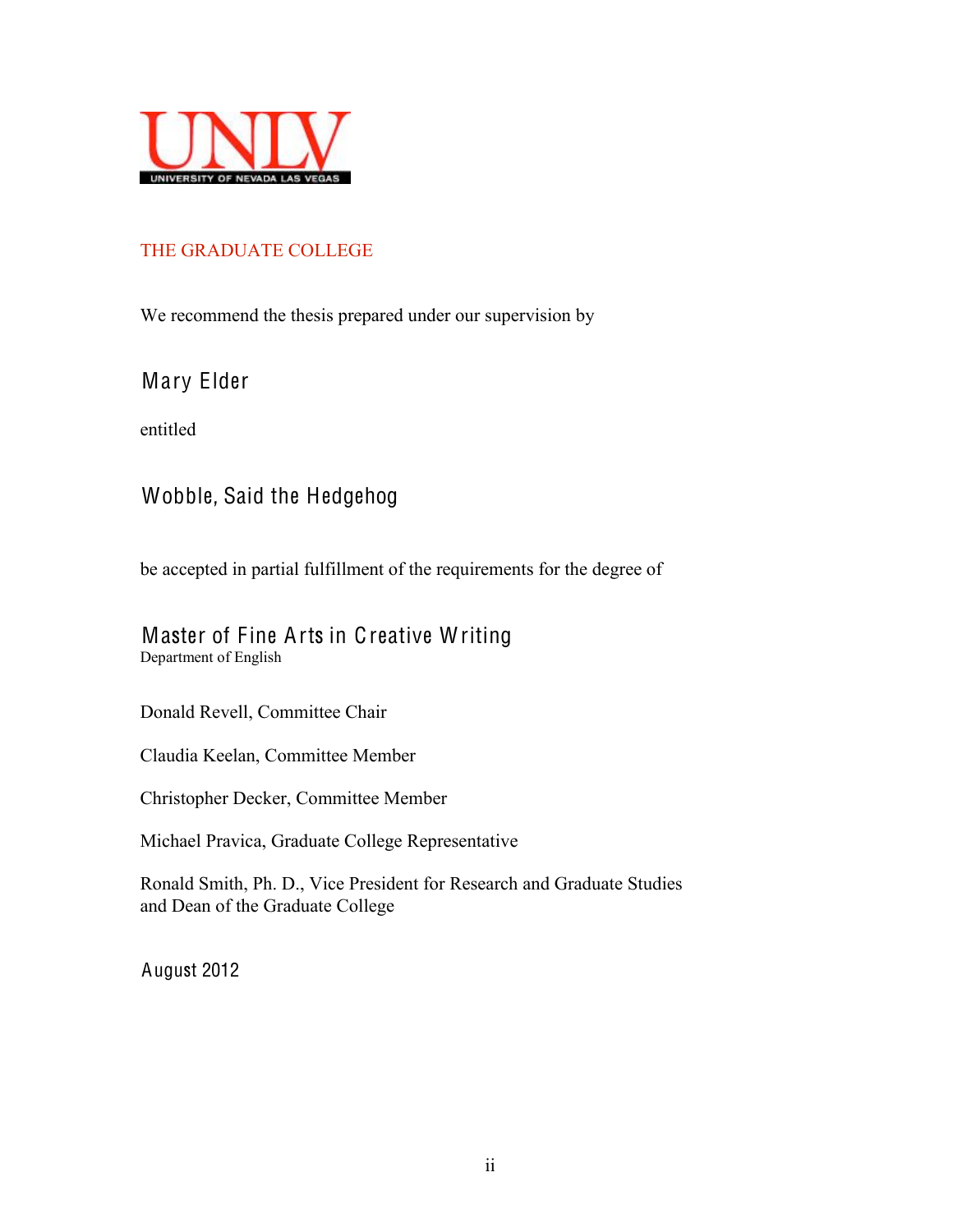#### ABSTRACT

#### Wobble, said the Hedgehog

By

#### Mary Elder

#### Prof Donald Revell, Examination Chair Professor of English University of Nevada, Las Vegas

My thesis is called "Wobble, Said the Hedgehog." However, there are also things in it that are neither hedgehogs nor wobbly. These include, but are not limited to, the body, kingship, Catholicism, cats, mice, betrayal between friends, jam, alcohol, badgers, love and the military. There is less actual discussion of sex than one might expect. For the purposes of describing my project as an assembled whole, however, this prospectus will attempt to transcend "badgers" as a summary. (This is not to say that "badgers" isn't a useful signifier. It should be referred to almost as often as "Catholicism.")

I attempt in this work the exploration of certain central ideas as brought about through the evolution of form. The images used in "Wobble, said the Hedgehog" do not become more like themselves, but they are brought into the focus of a first-person speaker. In a bold move, the work is divided into three parts. The first consists of poems written in free verse, explicitly concerned with a female friendship; the second is a loose collection of sonnets which explore the power dynamic between a male figure and the emergingly distinct "I," and which blur the specificity of the previous "you;" and the third is a crown of sonnets unifying the upper and lower kingdoms of the thesis. As the work becomes more formal, so the images of the woman, the apple, the king, the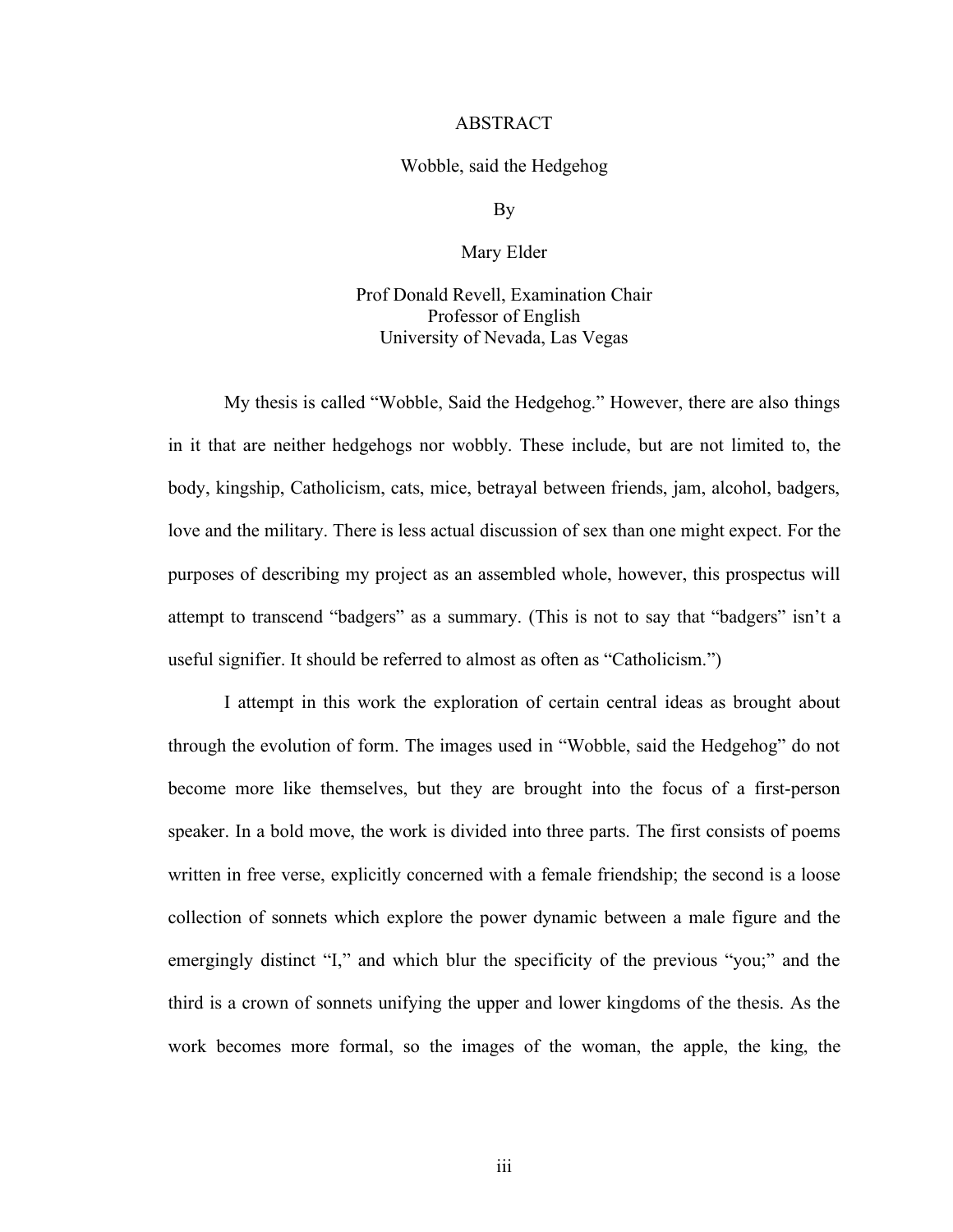hedgehog, et cetera, become more diffuse, so that this unification is inevitably also an explosion.

The problem that this sequence of poems must most definitively overcome is the problem of boredom. Someone else's private landscape can be tedious to slog through. This is why dream-stories are dull. "Wobble, said the Hedgehog" obviously represents a solid try at good writing, but it also attempts to entertain. The most obvious method is via a sustained narrative of sorts. Each poem can be considered a small story, often retelling sequences that have come before. Serious or grandiose moments are offset by puns or campy allusion. All in all, the construction of "Poems About Women and Apples" is a series of images, sounds and forms in service not just to the driving ideas of the work, but to its approachability as an art object.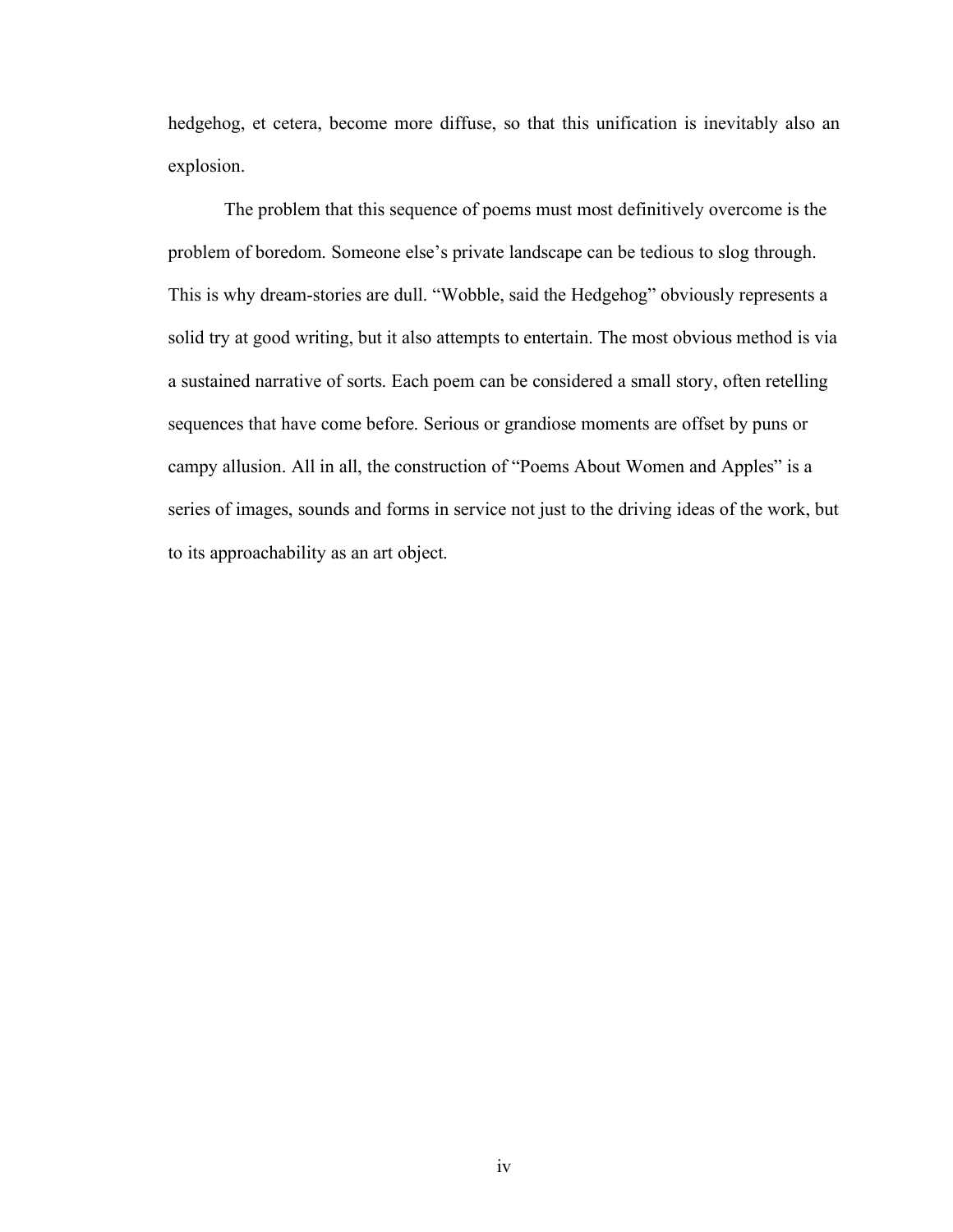# TABLE OF CONTENTS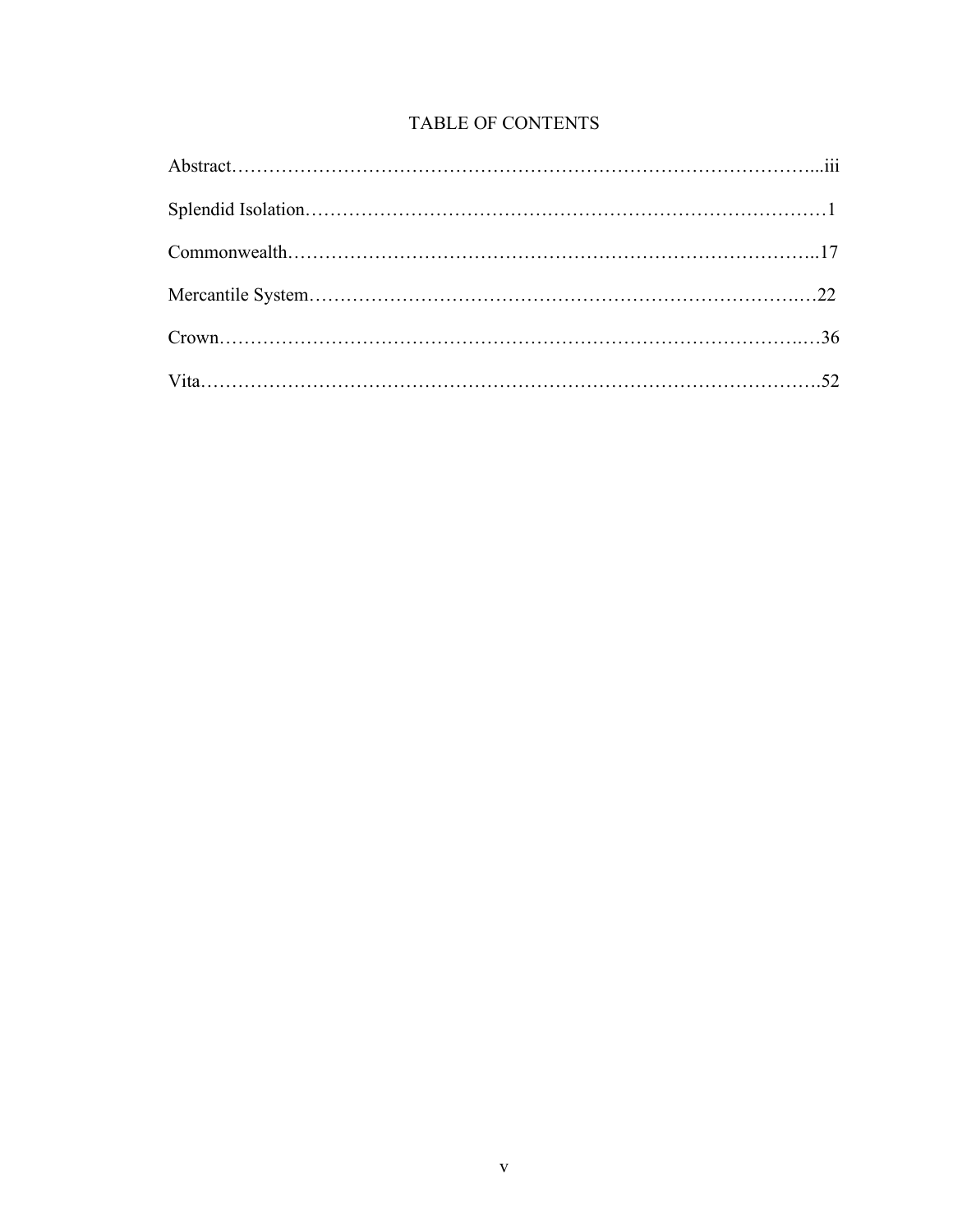# SPLENDID ISOLATION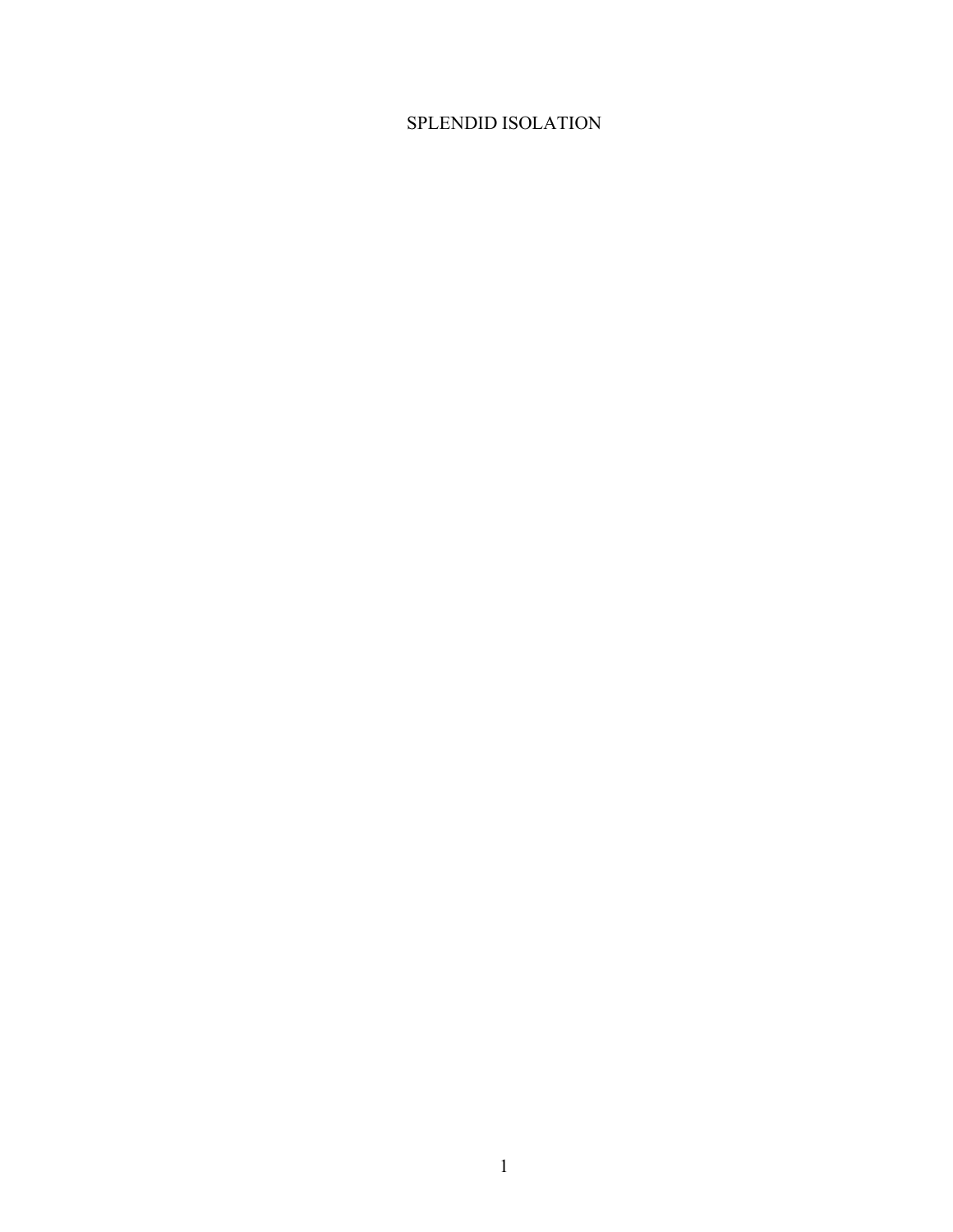## That Last Age

The sky was white. I was eighteen. I lost a friend. The colors changed and I was embarrassed, trees turned so bright I thought I left my clothes at home. A sudden softness to the natural cold and the surprise of others. When I ate a Gala apple I ate it all. I ate her share of cheese.

I was mad to see each part of her correspond to me. I do not know her really. She said I did, and believed her. I thought that I could show my heart. I find that it remains inside me.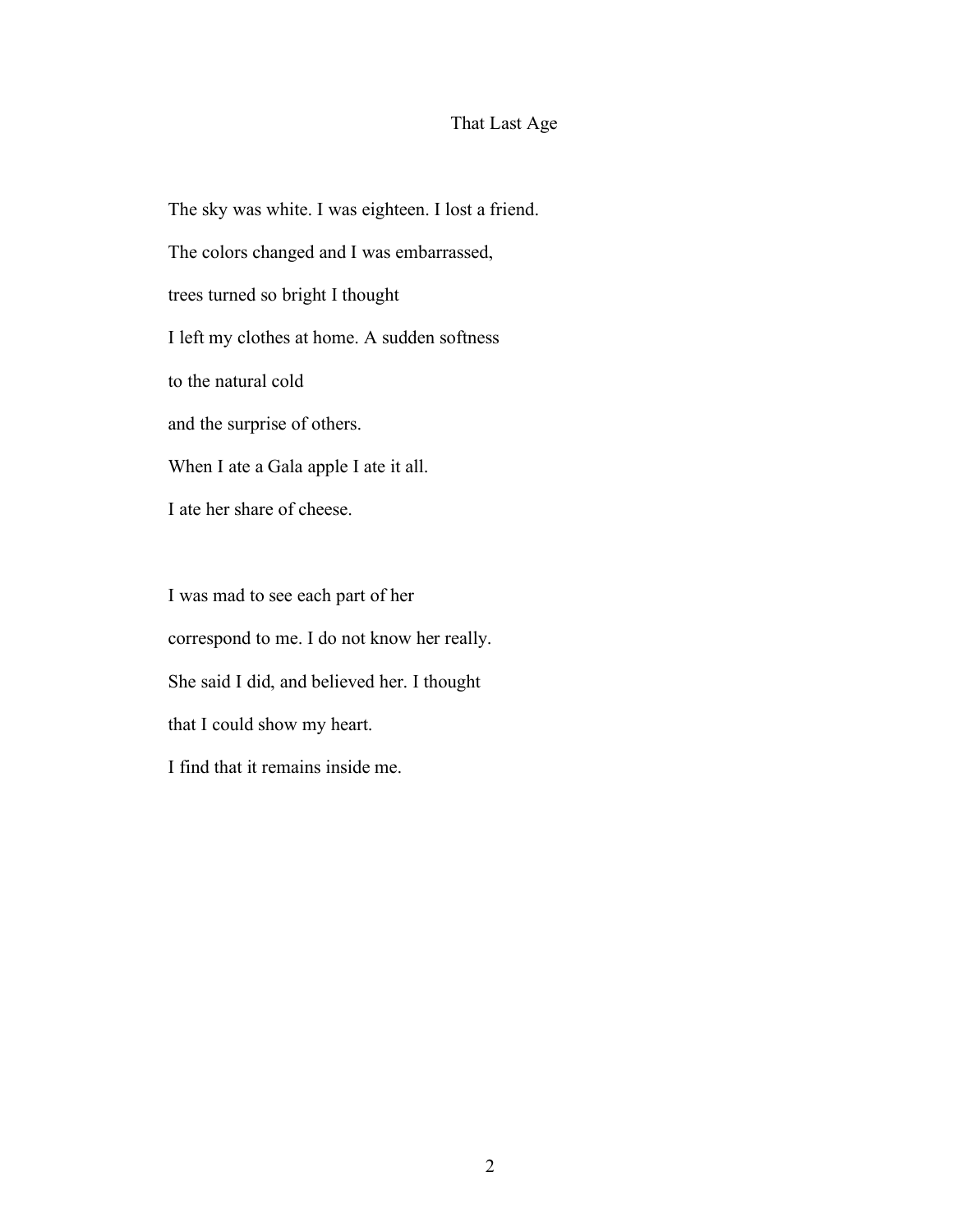# Small Zodiac

I was born under the sign of the hedgehog. You were born beneath a juicy star. Something sweet fell on your shoulder. I have been your sweet soldier in the hedges, where I found an apple core for your jelly.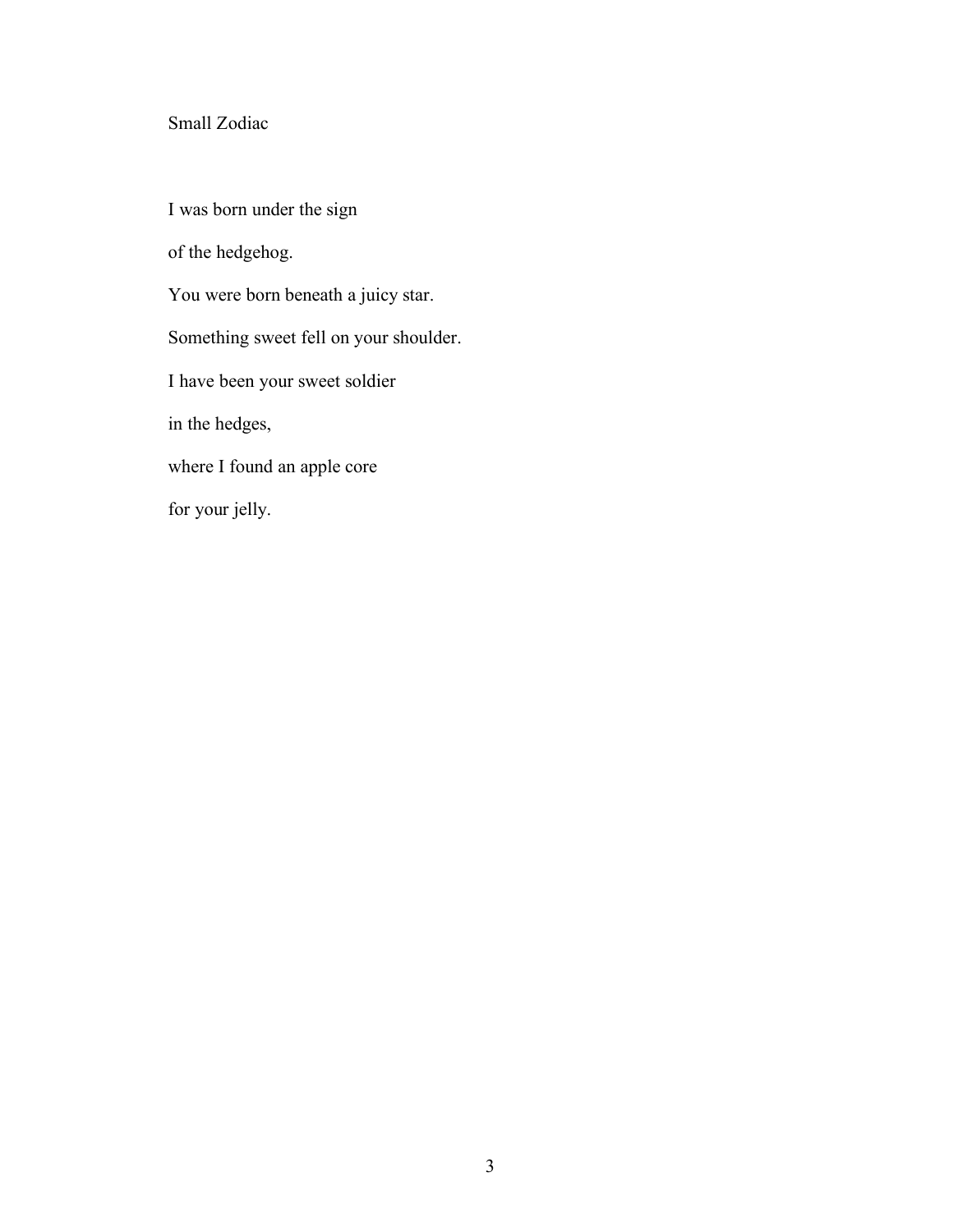## It Has Become Known as a Brief but Influential Dynasty

I.

I have been disenfranchised on the ottoman! Privately I take it all back. Halfway to the door, there you are, in your pinstripe pants and the red snake which is your shoe.

II.

I touch the red pock on your shoulder while the beef in our stew comes apart. I'd like to be under your bare foot and spiny. Put down a bit of milk for Mary the hedgehog poet.

III.

The strange man lurking beneath your window was me all along! I told your fat male lover that I was smuggling apples.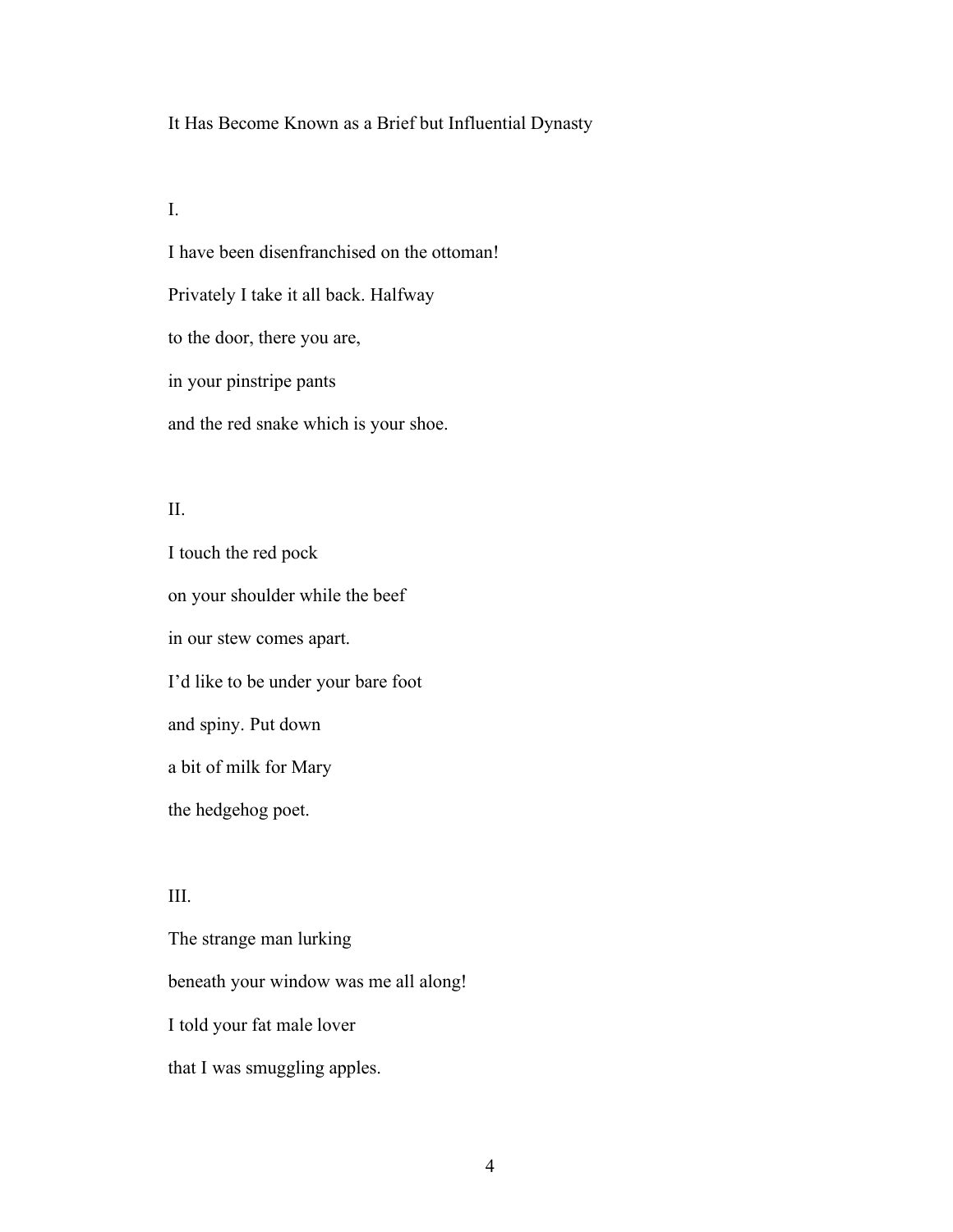I'm here and I rode all night

to warn you that I was coming.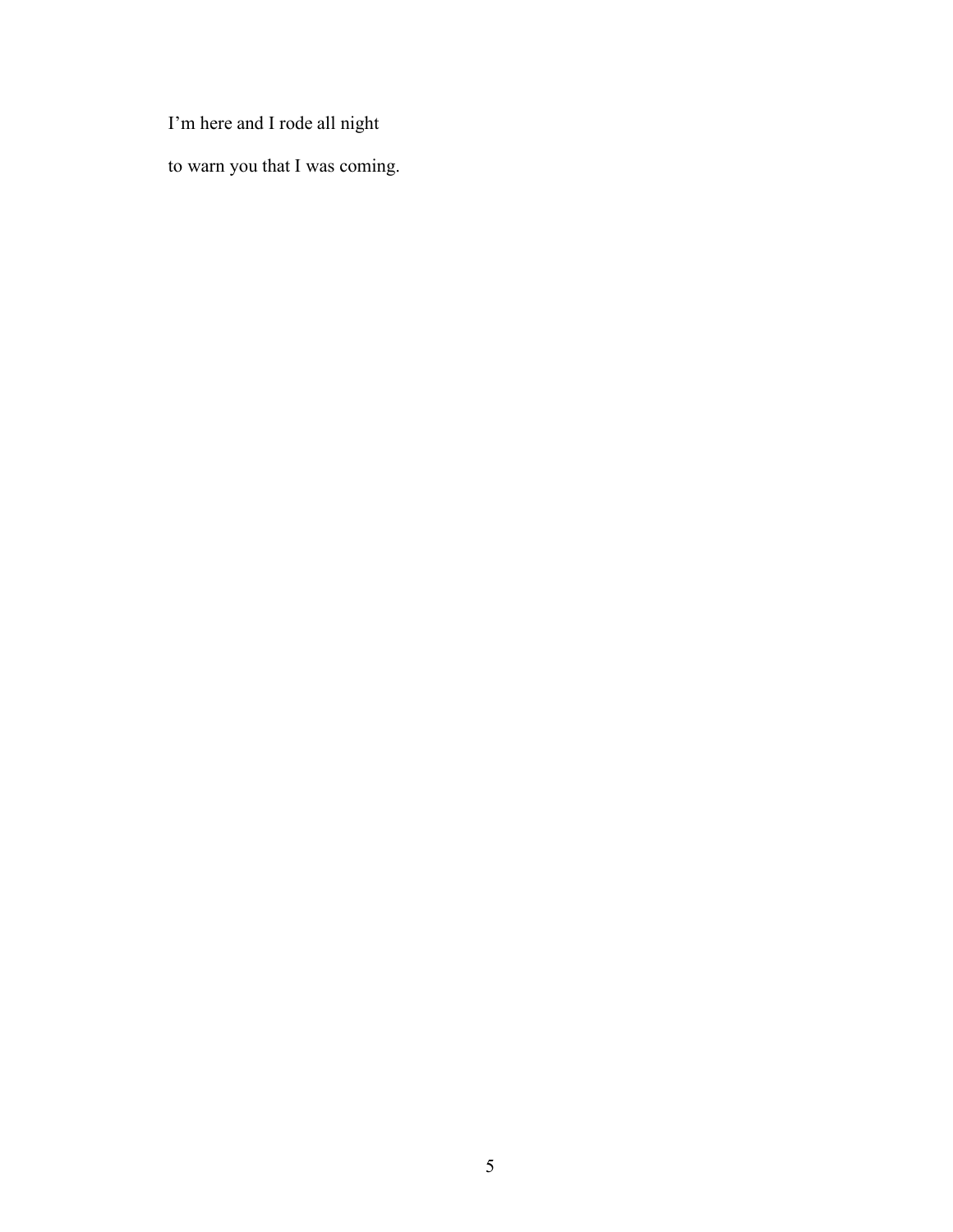# Bohr and Heisenberg

Come to my capital. Borrow my cyclotron. My schoolboy my uncertain particle my blond German with long black hair.

Let's split an apple

in the war.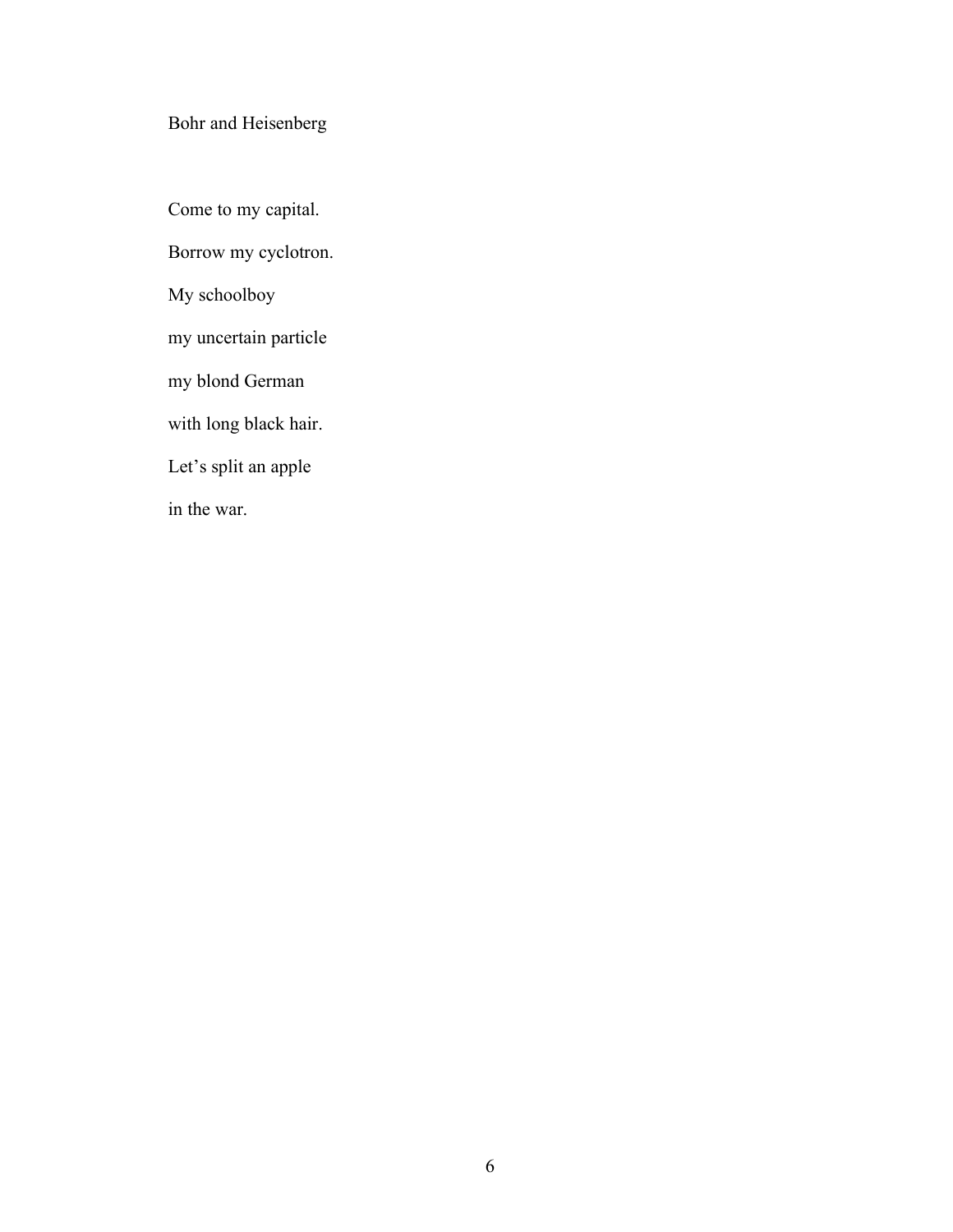#### Werebat

At night you come soapy with a bowl of milk and a strong white mask.

I am a fat happy bat who gives your exposed chin milky bat kisses and smears of insect parts.

Here I am

damp in your hand

while a sun brims

and I am transformed into the same bat who removes your covers

with her yellow thumb.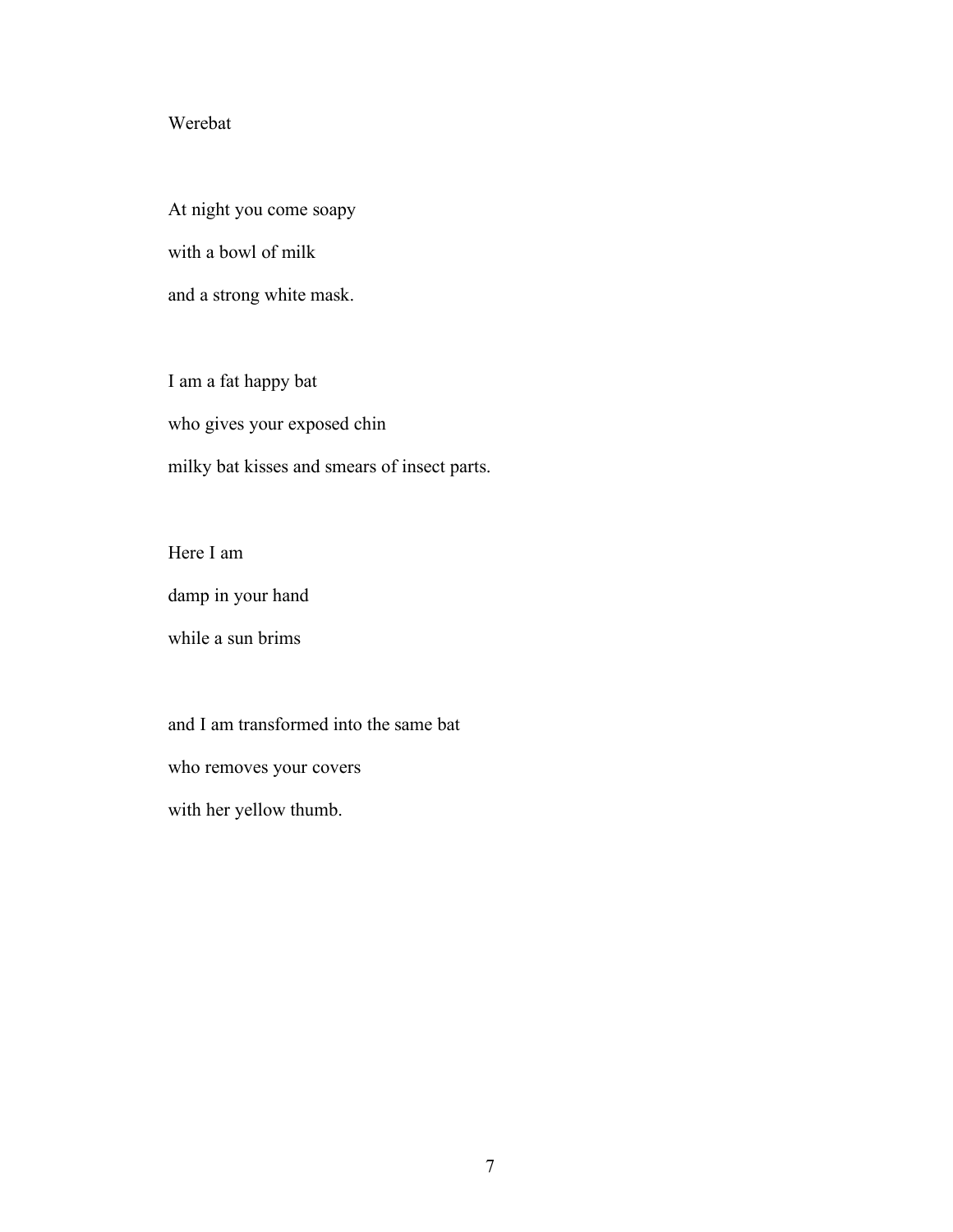#### The Kiss

We are done with this run through the bottle brush. We aren't coy under the tree.

I told you to call off your dogs. When you could move again you came after me barefoot.

Here I am, opposite! Here I am on the day of your saint wearing her colors and red.

We are the great barbarian warlords with thighs like cedars who stomp the ground.

An apple has filled up the whole robin's nest. A rum raisin hatcher, your egg.

I am so happy to be outside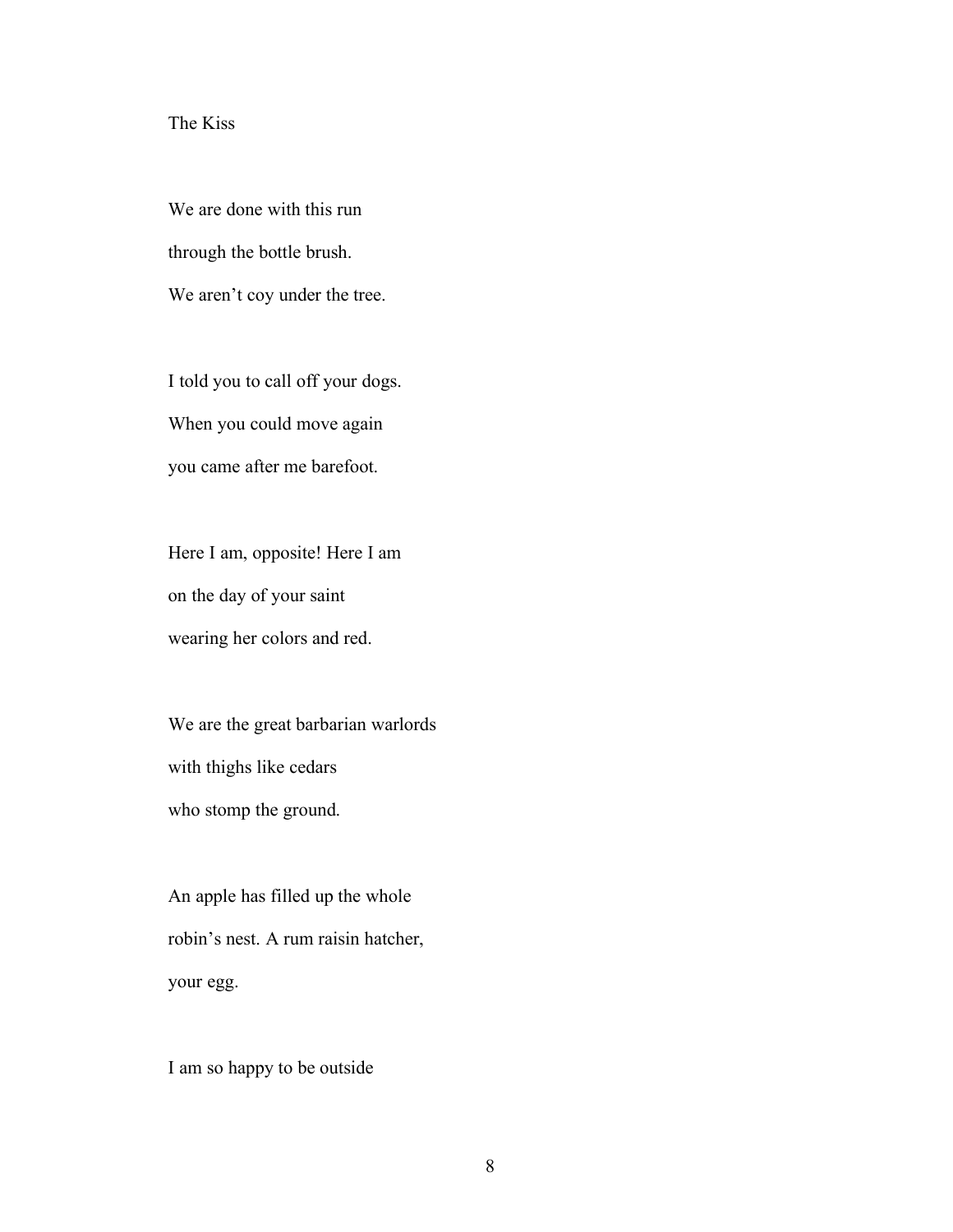in the morning. I can see

that you are your own messenger now.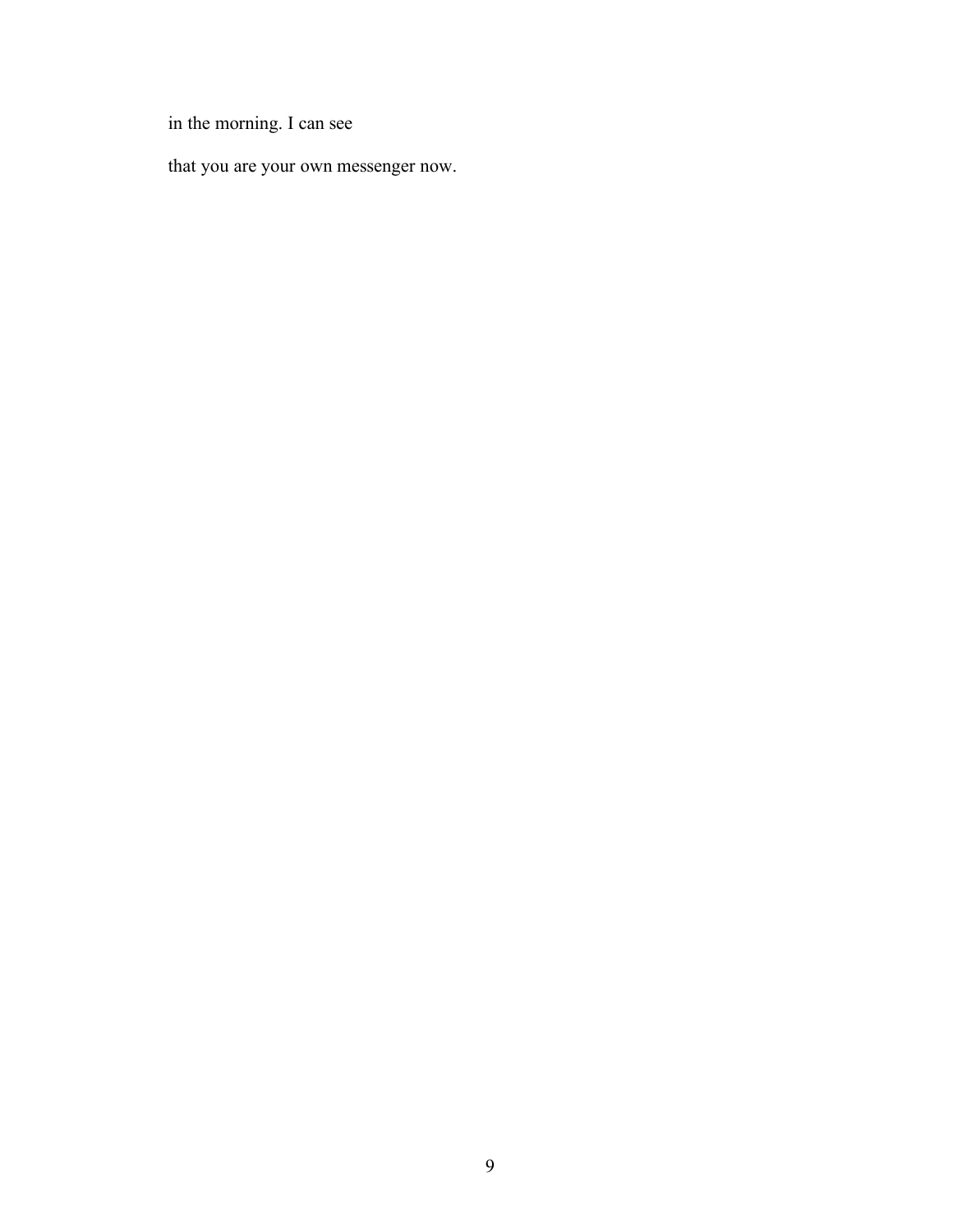#### A Hard Day's Night

I came down from the hills and cheerfully surrendered to a man with dark hair and an enormous army. He gave me fruitcake in his tent and his own red cape to cover myself with. He was so handsome that I told him about you and he said, "Never mind, my dear, we'll get her one day." I told him I was your cult following and in fact, this revolution and all the others had been about you. "I am riding north," he said, "to become king. I was the resistance in my own country. In the new world the people love me." I was not afraid of what happened to my untouchable body. He knows I meet you in the crab apples. We go north under his bright flag.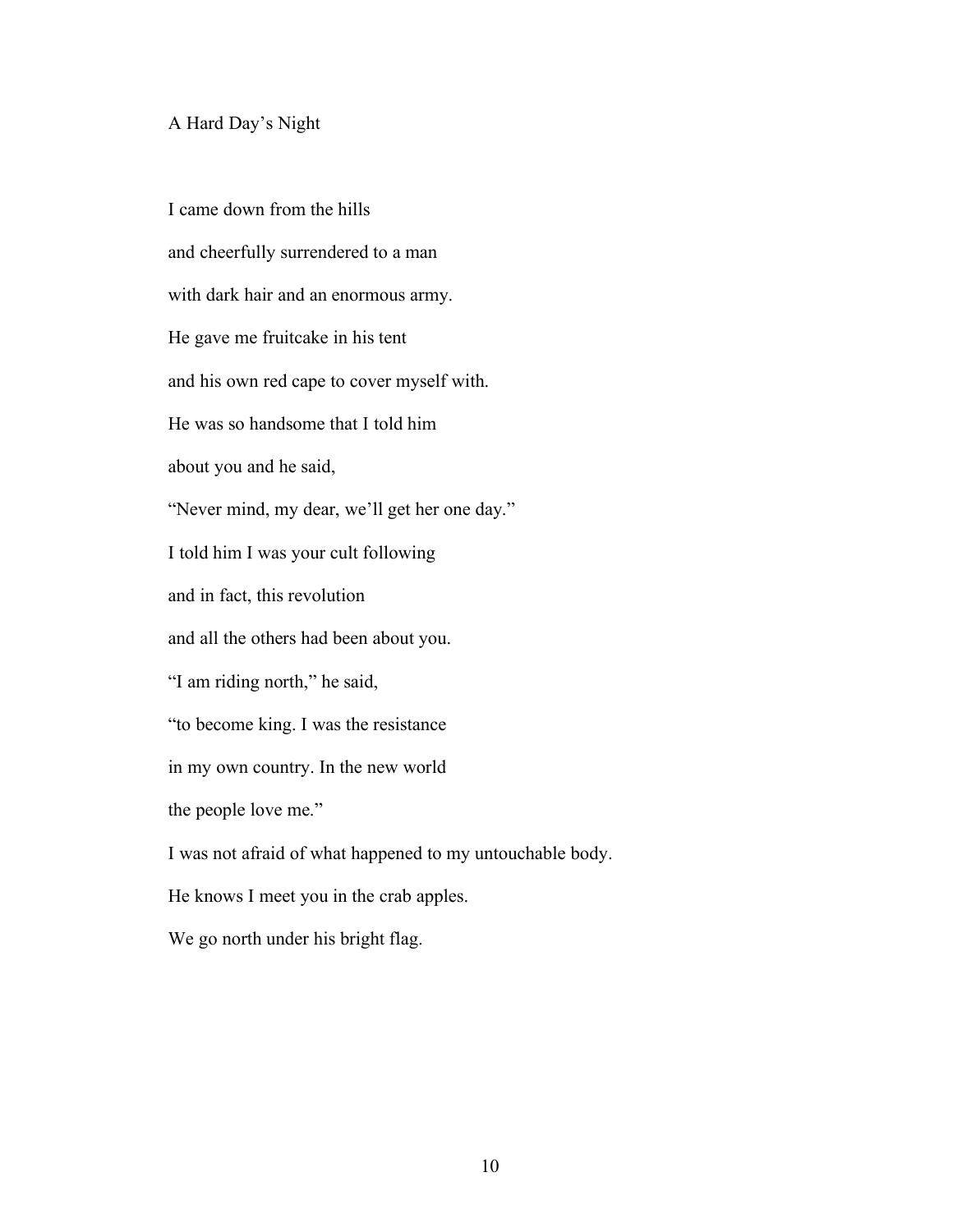#### A Tactical Retreat

I.

In the tree's shadow where the grey dogs sleep I like to wait, sweaty and hidden to see him pass me, lost and angry weapons hanging in disrepair. I am the unrestricted submarine.

II.

I see him bottled in the mountains after (with a kind of wing) he saved a cow. Some creature tried to milk her with a sword. Magpies snatch the buttons of his army now.

III.

A hard bit of sun shines through my jellied skin and pains my guts. I am not undone. This is my militant nudity at the foot of a new road. I proceed holding slops for the sphinx pig.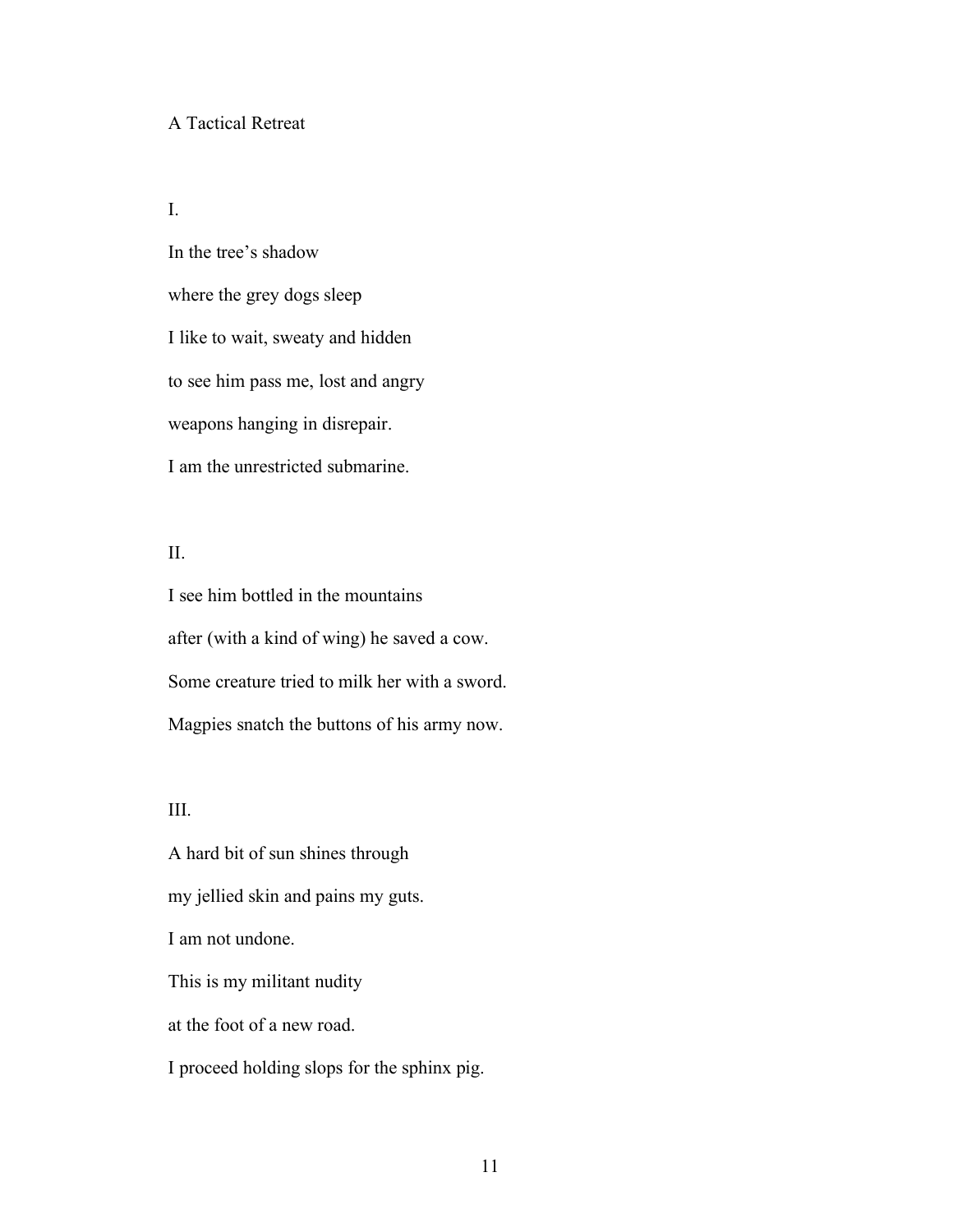The saint cannot hide himself in the red and gold striped tent. I am at his flap. He rises in the light of God and comes to me winning.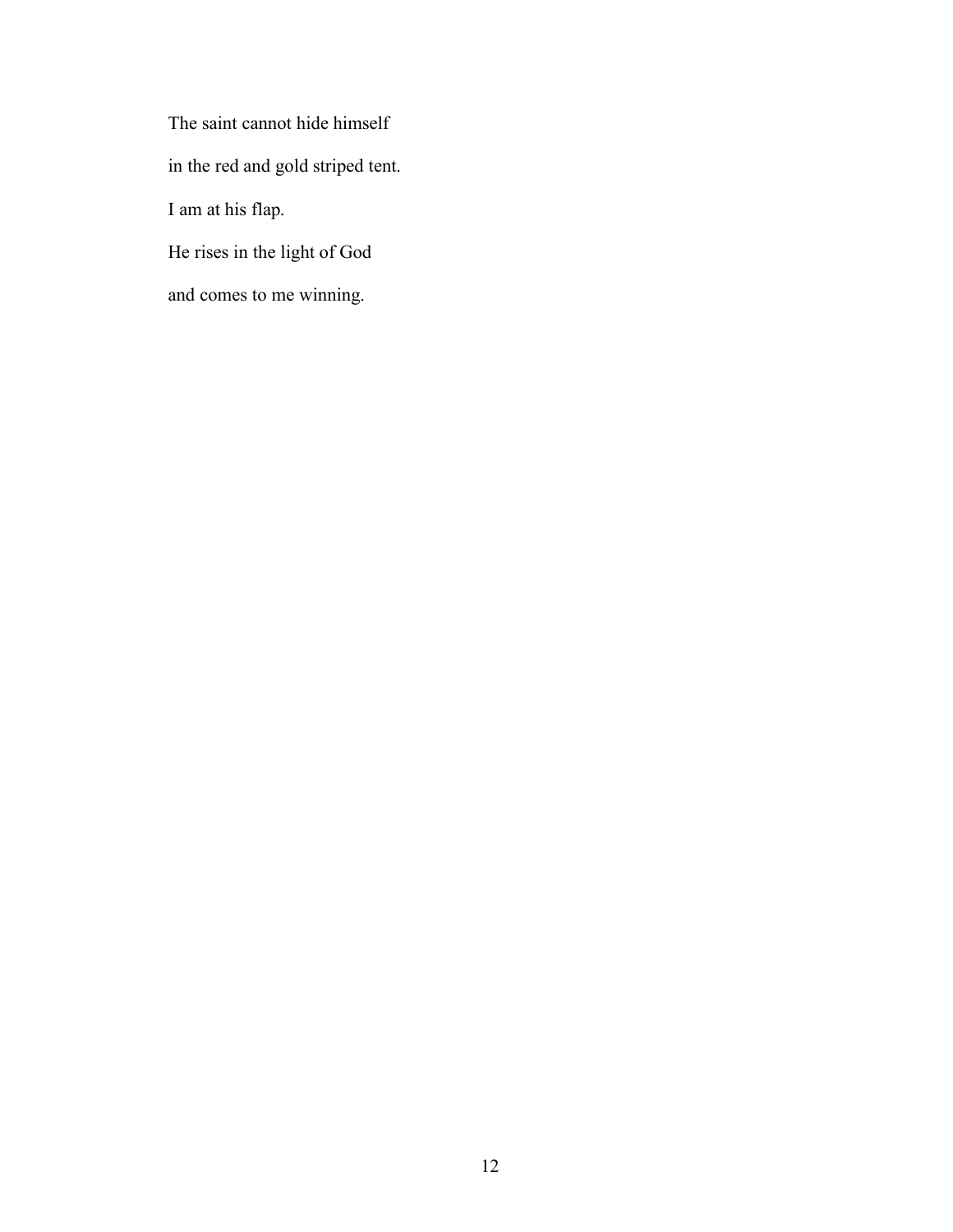The Love of a Good Worm

I was a worm in a full green bush.

We made a knot!

You gave another person

the smooth leaf I wanted.

I called it a hallway.

I am a worm with green parrot wings flying with a butter knife. You are glorious, let me see you! with my internal worm eye.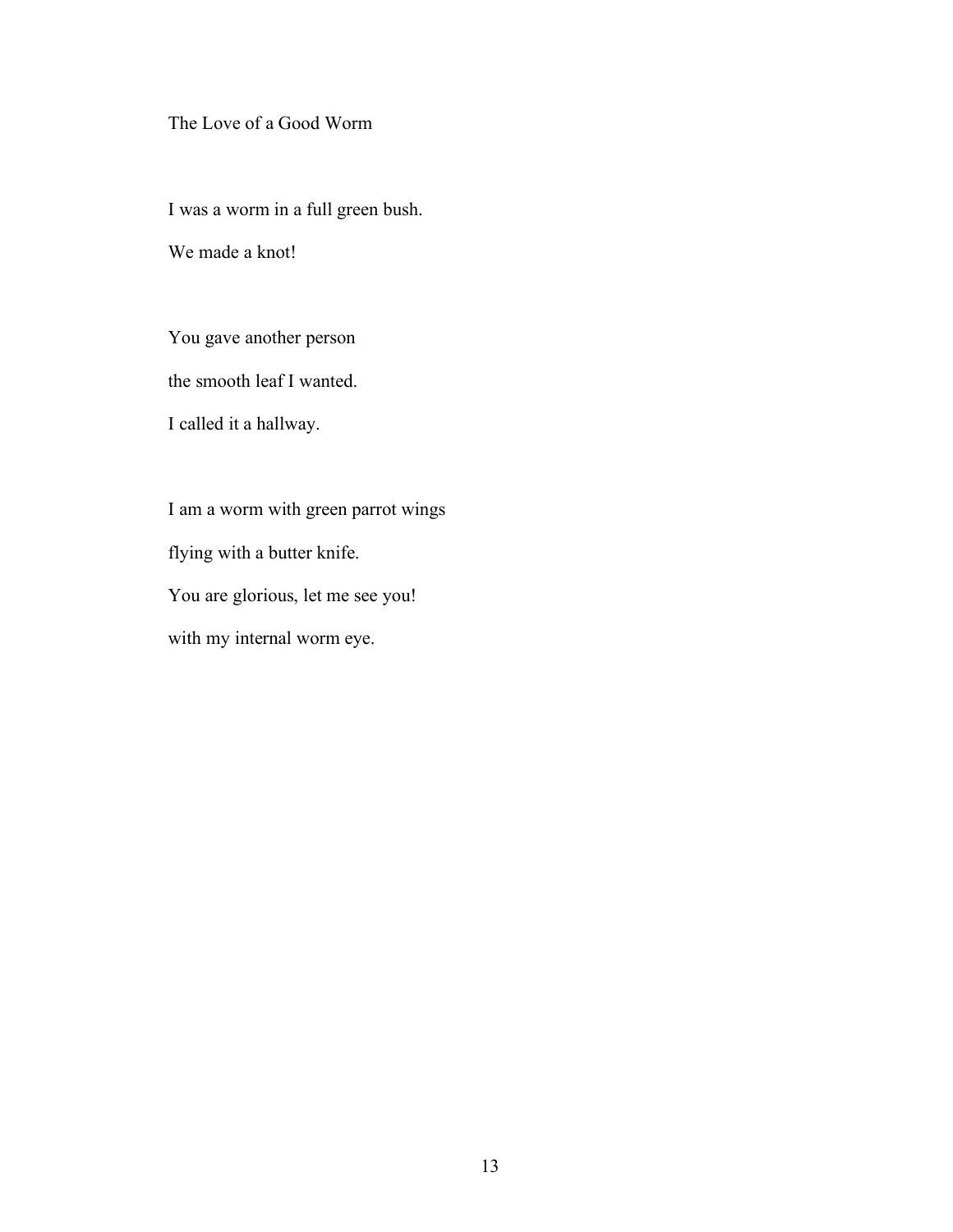# Trafalgar

The Napoleon apple you gave me yellow-dashes down. My apples in the crimson plump wrote him a poem, lost the kitchen. His nice base collapses on my peeler. I'm just lying with my fingers in the channel watching the louche ducks paddle. I don't know any man with a green head.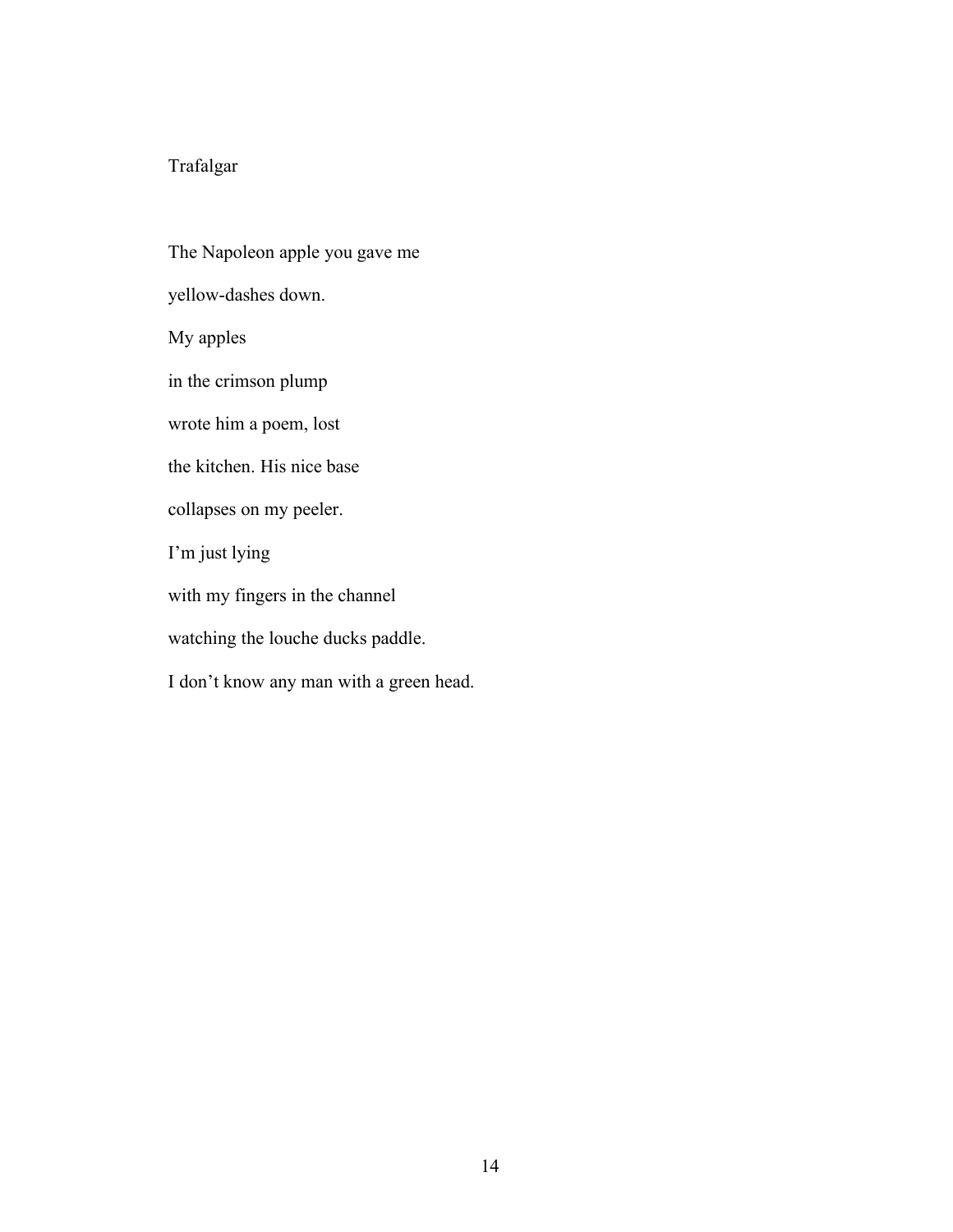## This Poem is About Women and Apples

I.

We heard hoards of bodies cheering in the dark and their sweat slapping the ground. You had dirty eyes for them and an apple for me in your stripy purse.

II.

If you use my grandmother's paisley scarf to hang yourself from the apple tree, people will find me in corners, trying to fester.

III.

The apple you left me pressed four dimples into the earth. I put my thumb in them. That was a yellow apple.

#### IV.

Here in the old room, I'd like to shine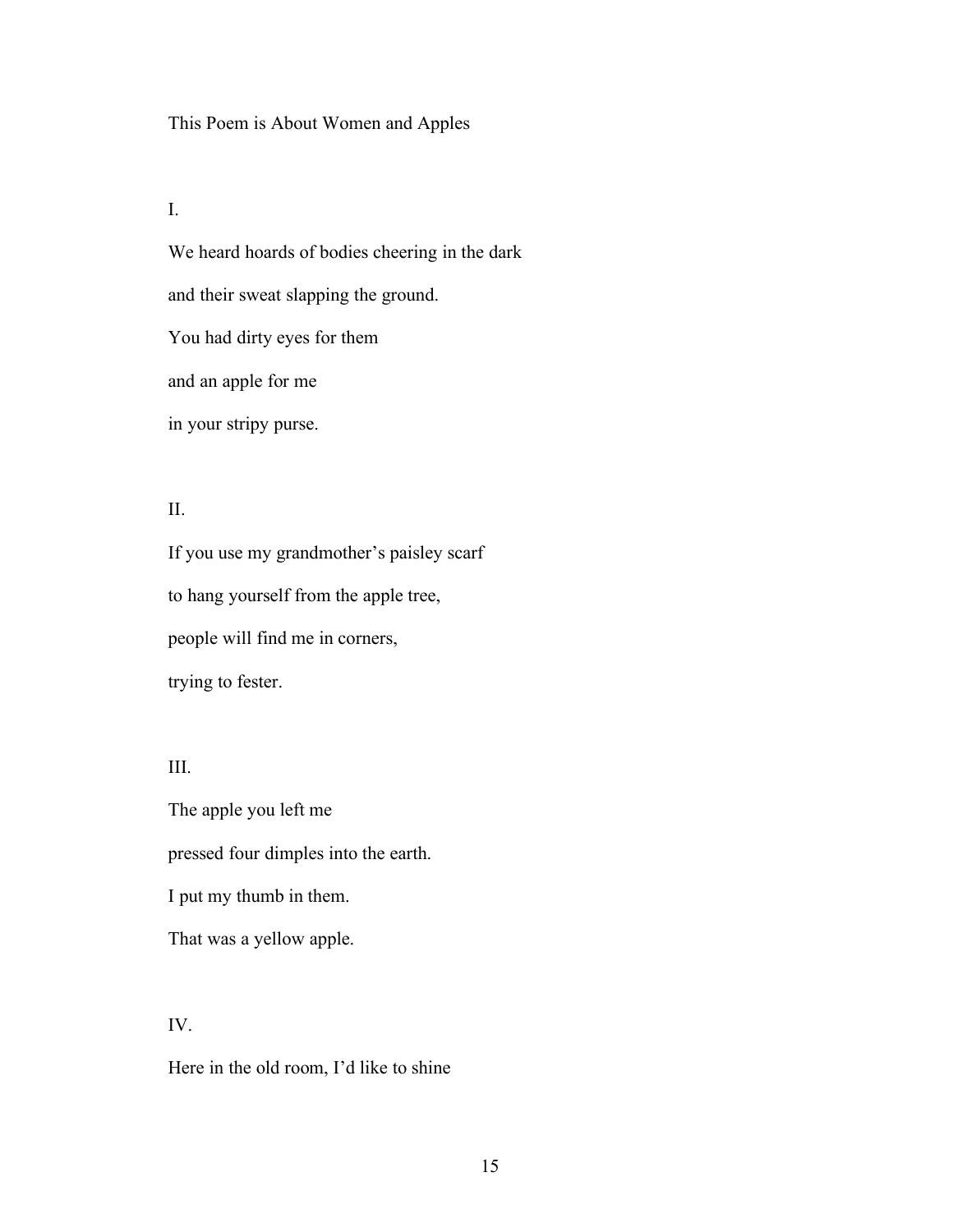a little, with you,

with an apple at the gates, in our new delicacy.

Rip those breasts open.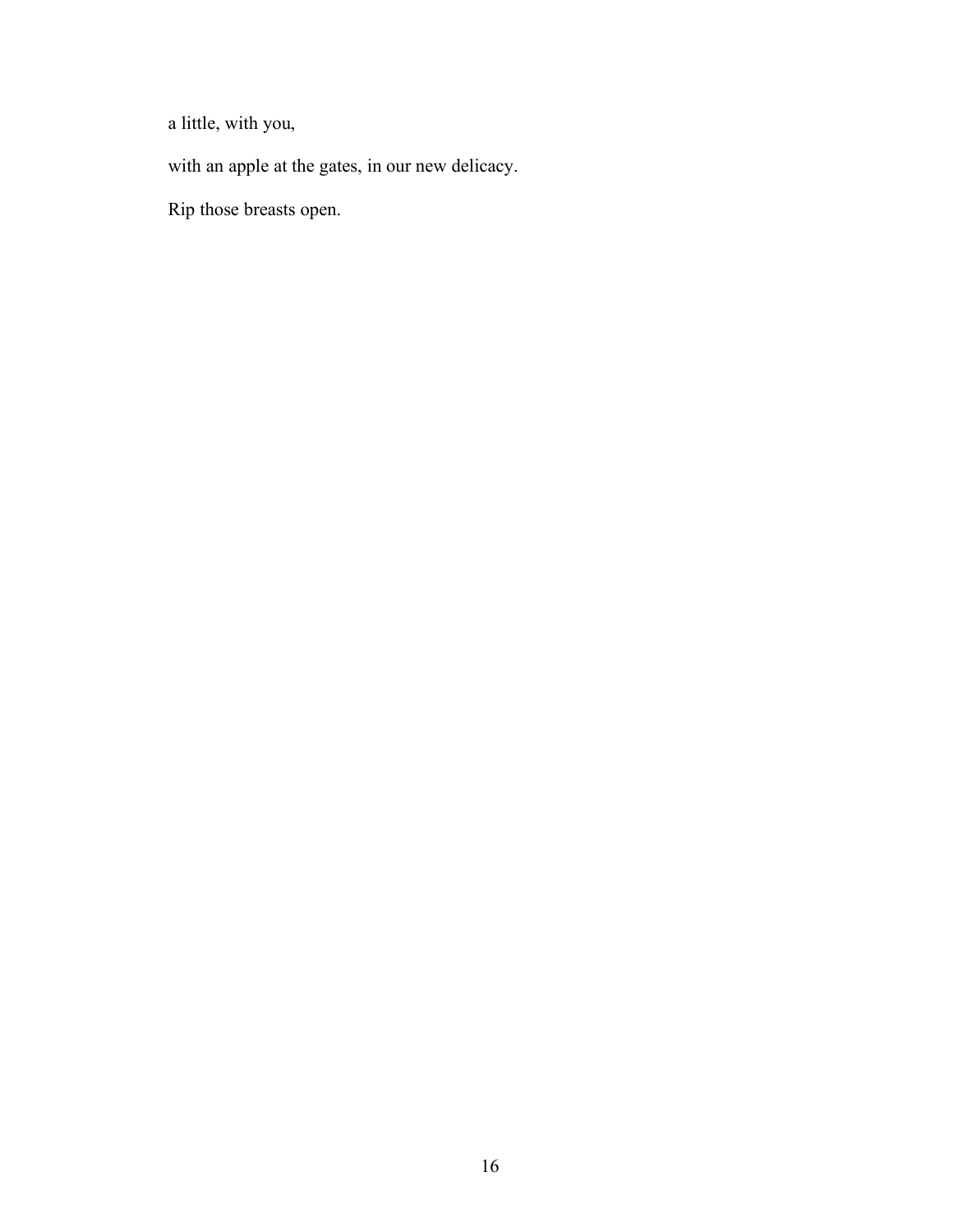# **COMMONWEALTH**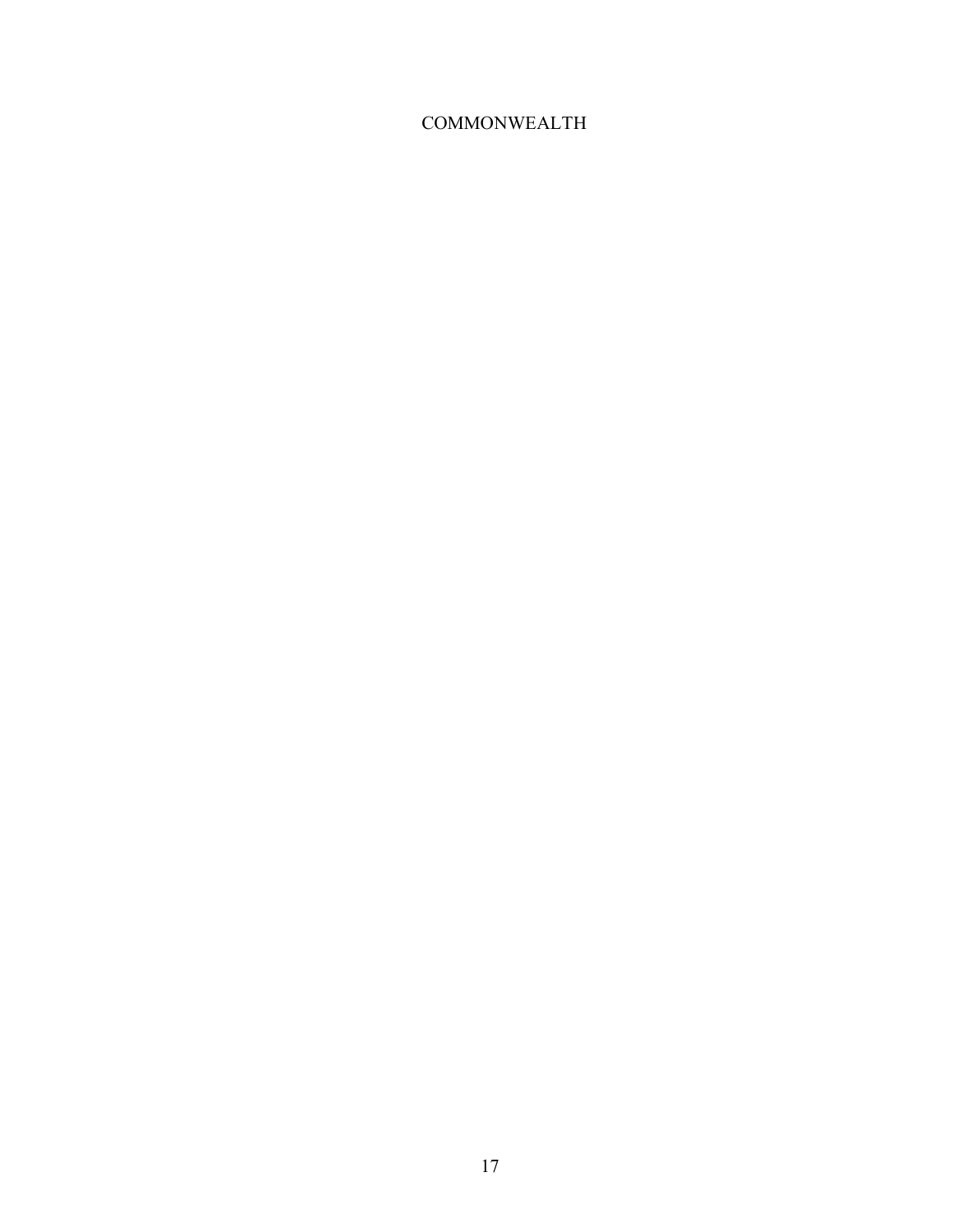## Rump Parliament

Lord Cat, Lord Bottle, Lord Dustpan&Brush Lord Cat's mistress and his Lady Wife, I have made everything better.

Sir Cold Ham, we choose what we cut away.

Wolf at the door, wind at the door, pigeons thumping the window for a vote, the tea lady has taken up with the man in my chimney.

Syndicate of hats, collusion

of wigs

I've got the kettle now.

Such an effort to be surrounded by friends and the loyal opposition, the flesh I took off and the body I still have.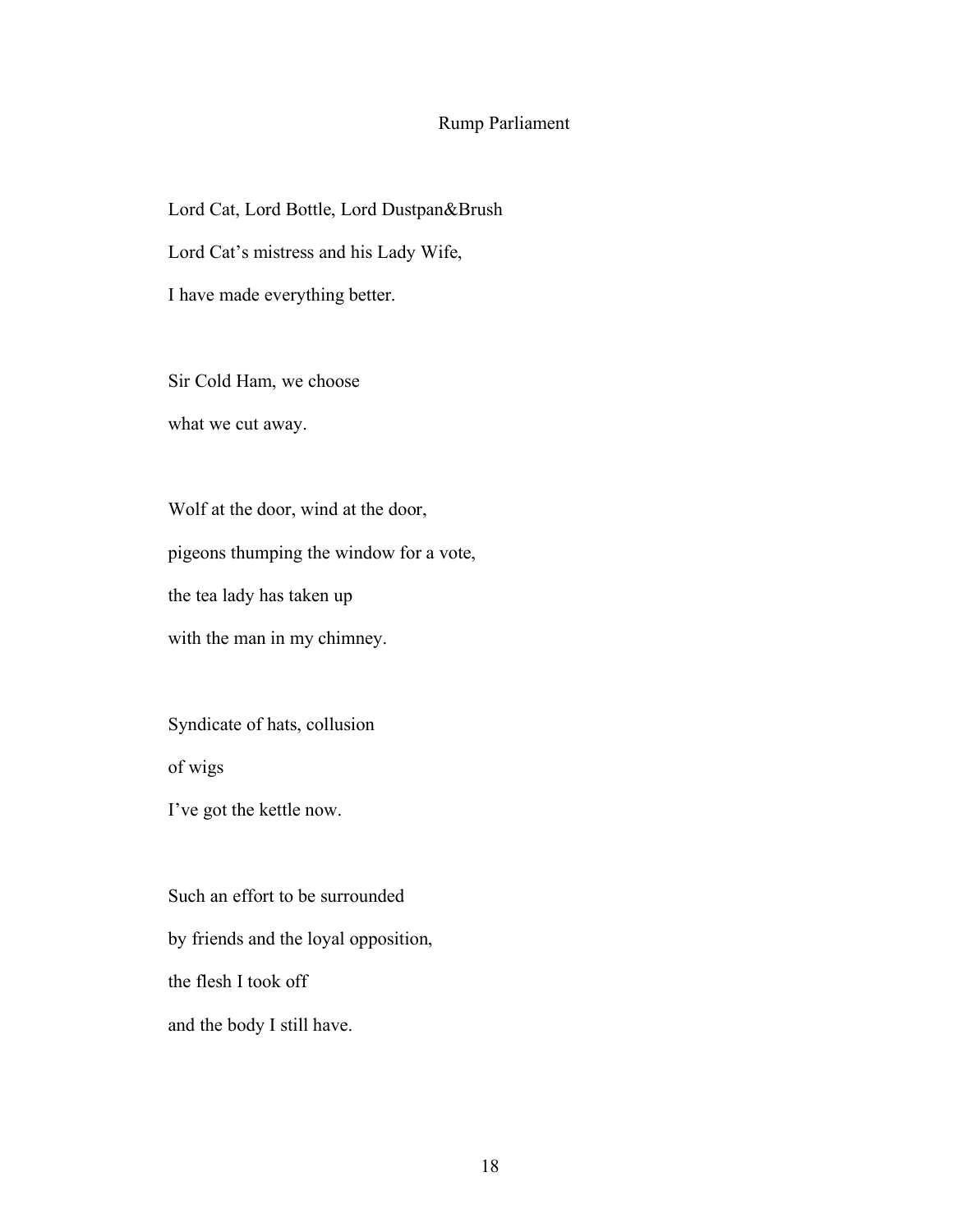# Robustus

So chipper cheese

hay slipper shoes

amble we roll if I choose.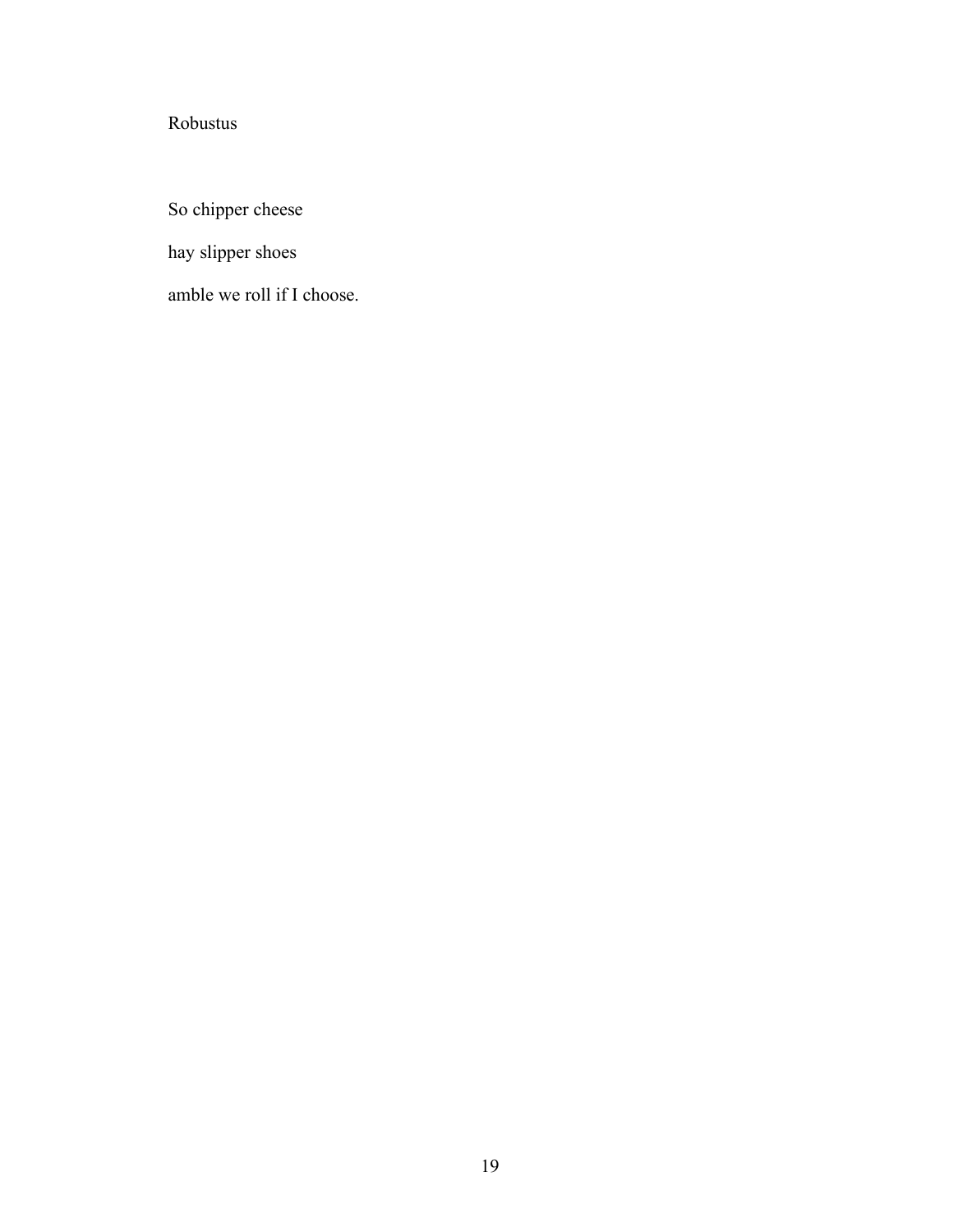Jar

I got what I paid for.

I paid in pickles.

I put a thing in the pickle jar

to be a friend for the pickles.

The friend is in your fridge.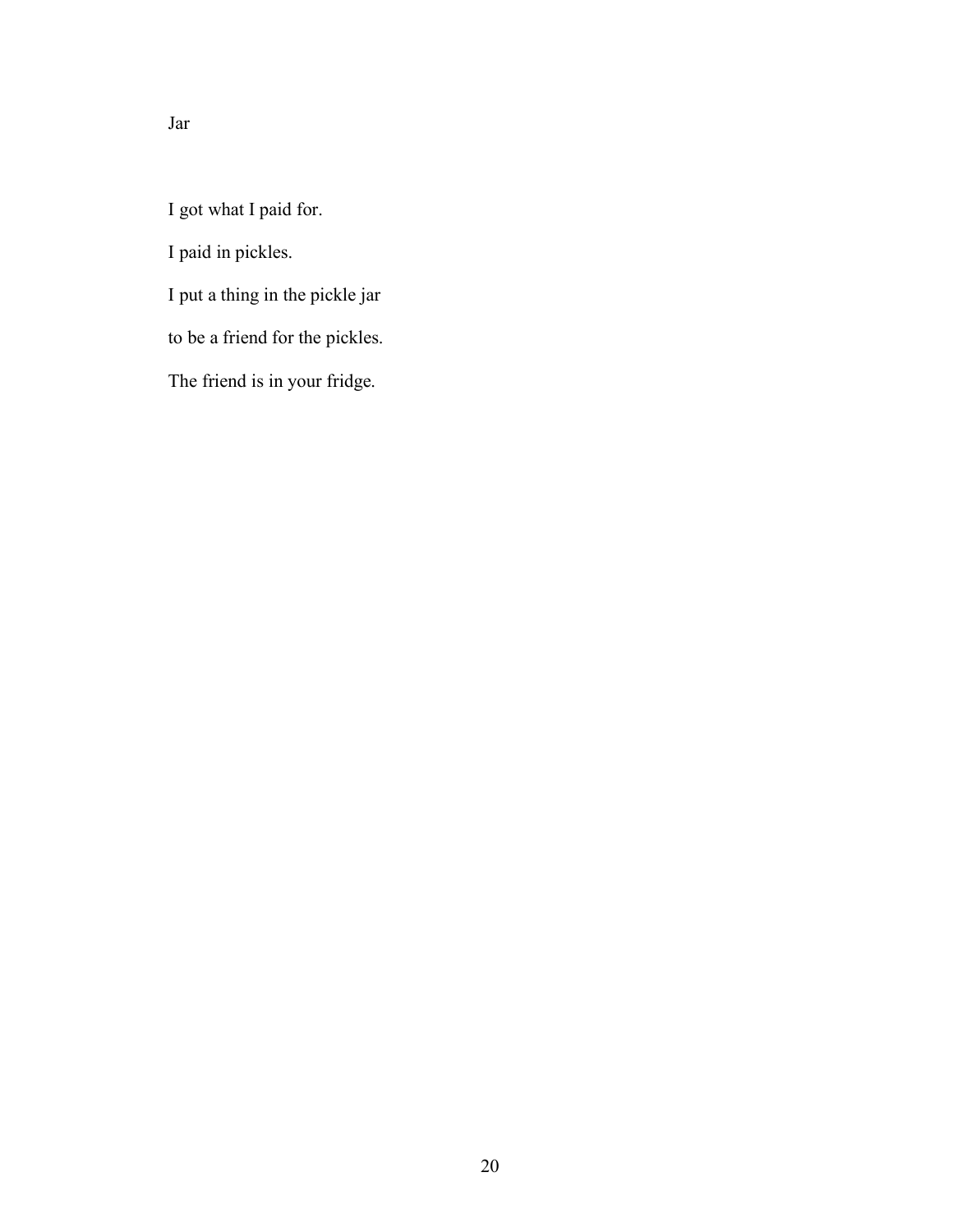## The Keen Sense of Direction

To myself I say, "I've found stomach." I rise prickling tonight to settle my account with an old hatred.

I'm nutritious and afraid. I had some suspect plan, a possession in an animal's stomach that I'd take roughly.

It isn't mine. In the small room, I didn't expect transaction. My thumb touched a ridged belly and turned my belly red.

I'm inside the slick bog, the flesh part of the deal, my body's ingestion, the account of my mistake. A stew for my seven brothers.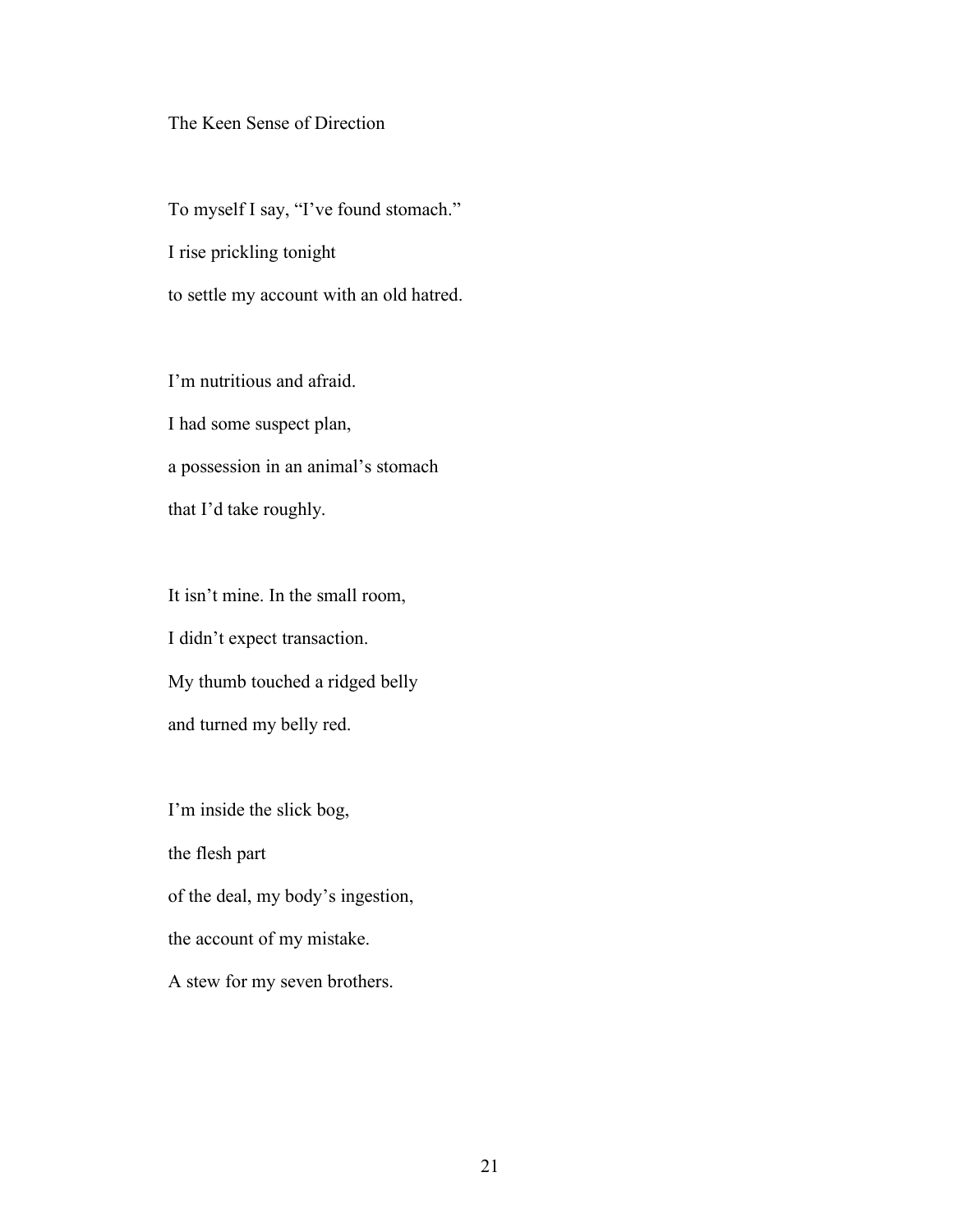# MERCANTILE SYSTEM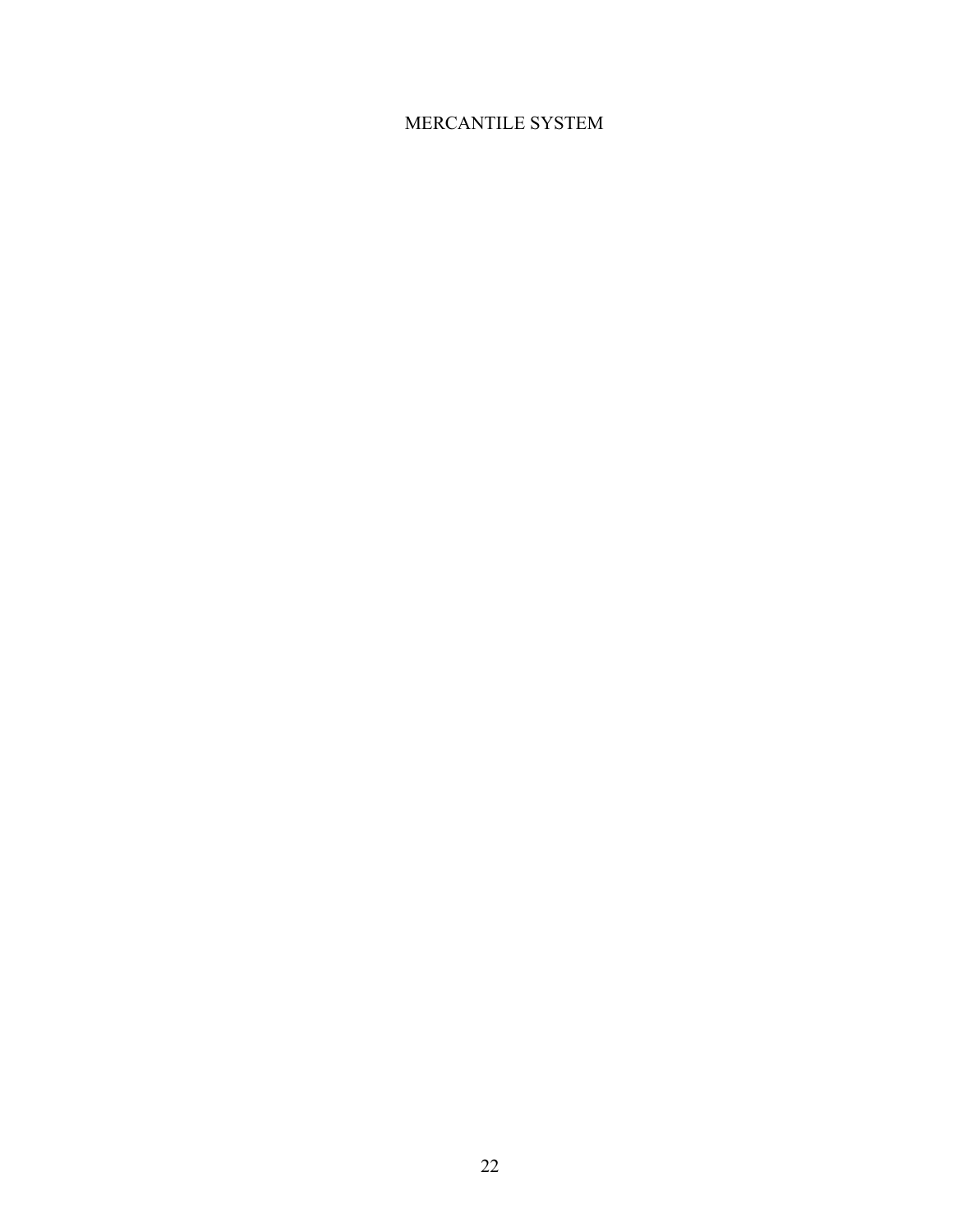#### Rout

The hedgehog and the common fox were fighting for the crown. The hedgehog dug a base camp and he settled to take stock. "A spiny claim is mine," he said, "be blood. A thorny-ball is not too small to rule a thorny land."

The fox had no such claim. A sodden frame, a taste for fowl and jewels. An orange creature. A short name.

The cheese-cloth shirts had wilted quick on the hedgehog's rose. The fox was in his hole and plotting, bleary, matt-furred, sick, his gin victory on a flat plain. He stole the seat with a calcium lash. We stand with the hedgehog's human body and touch his cold brown hands.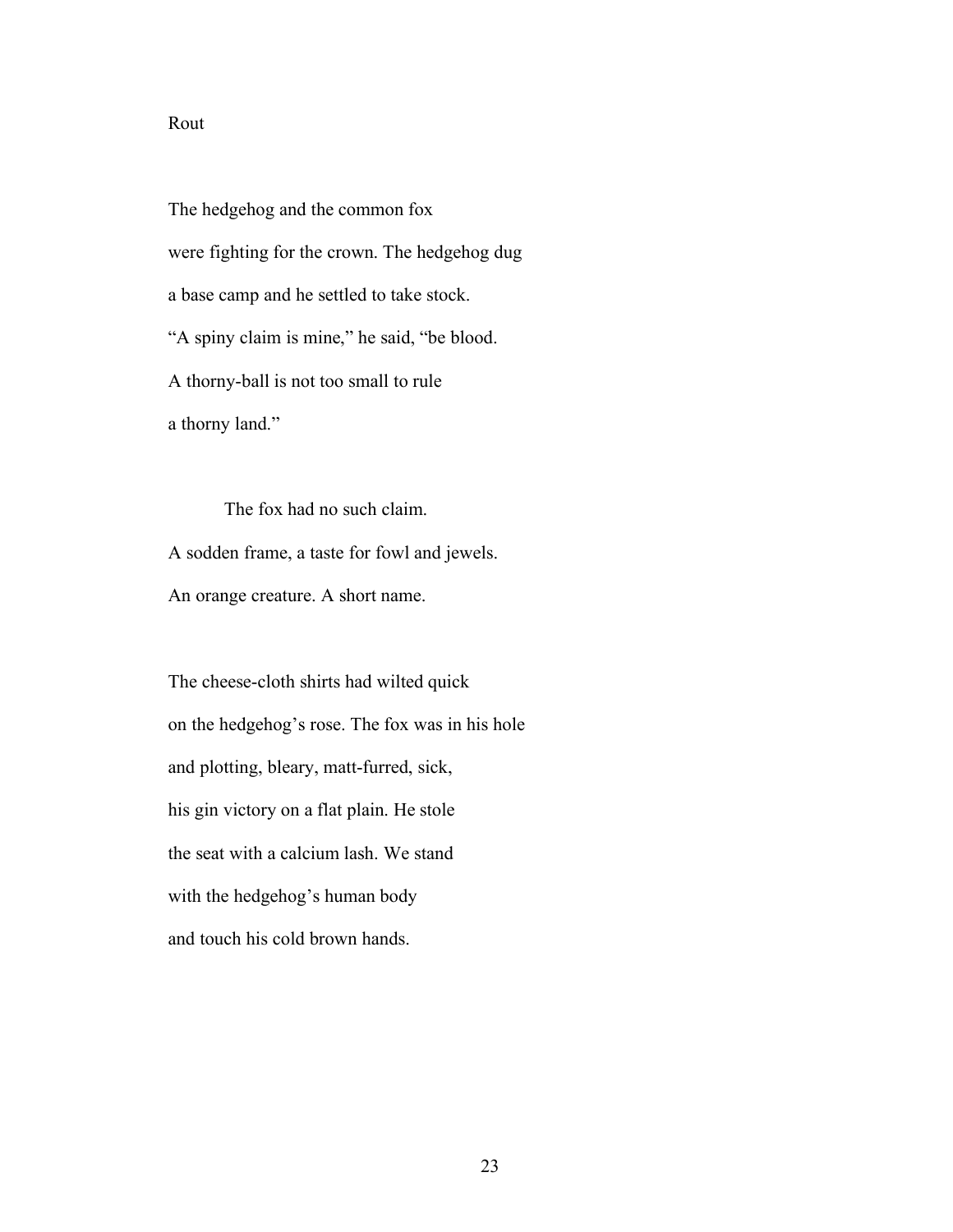## Alight

Let it come! this wonder, with wings ripped at the shoulder. A cracked long neck by the water of the river Pin. It is a white offense hanging, a sudden prick.

Out of the earth-holes, with birthday bread comes my dexterous lover, orange as squash. He shades the old nettles. He'll die in a hedge. In the Indian sun, he sits out with the dogs.

When I came to your country, I turned your head with my hand. Into my torso, you forced your muzzle. My half-swan fell out dead. Let it come, this wonder, half a white chorus. I am the young animal, fresh put together. I am the downy lover, exploded into slivers.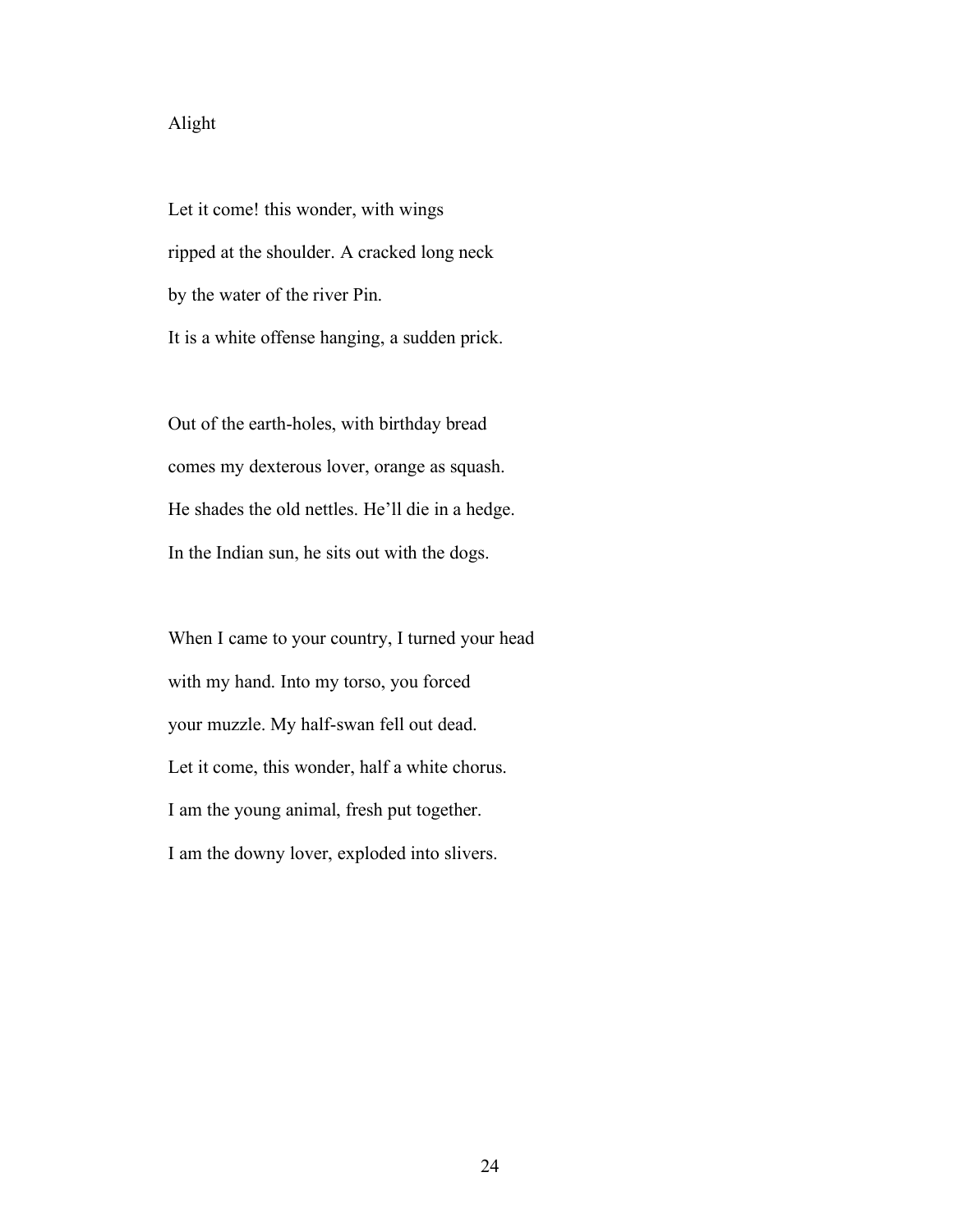## Egg Journey

I slip with the hosts in the sky and I feel thin, like warm blown wax to be among them bodily. I was told of protection from the throats wrenched back singing and I touch firmly my own furled liar. A robin's arc rises over a cat. It was a goldyfish slipping scales on human shoulders who snatched a blue egg first. I fear the sharp hum. I am afraid of the water's edge. Come little wingspans. It is just the Atlantic, world without end.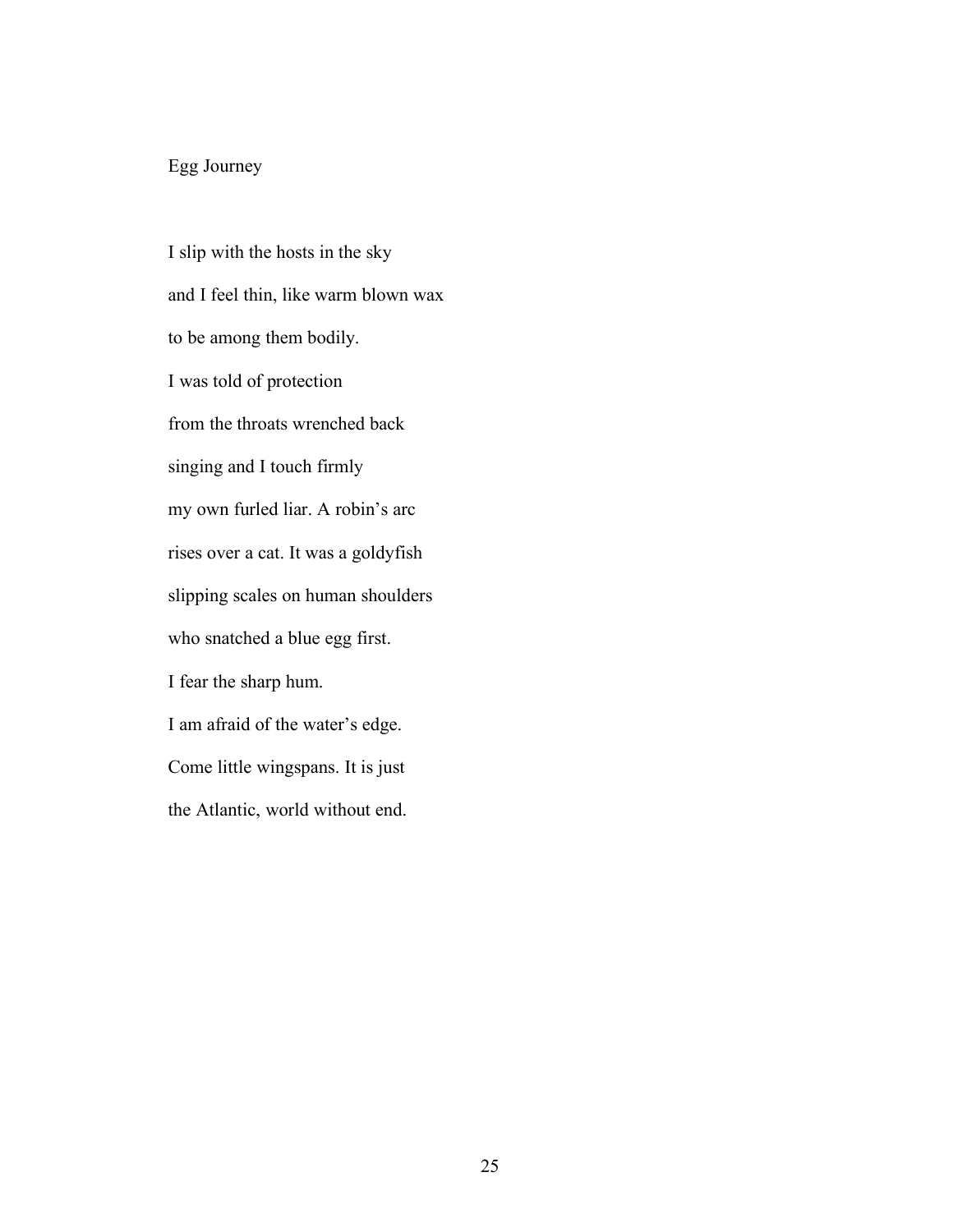## Shooting Party

A seed grew up inside my eye. I burst onto the swan's crest in your name, for I covet unseemly the title: first disciple baker, baked in steaming rain. The bird's back carried me. The spine I rode was like you, white knuckled so was I then. So are all the climbers who say in tar, "I am unstuck! I'm coming home!" I said it too. It was a glorious yeast you left behind my nails, a face-exploding proof, this lifey dust. Find your gun. I proceed riding gales, ready for the blow, the hardest part, the closest whore to a dead bird's heart.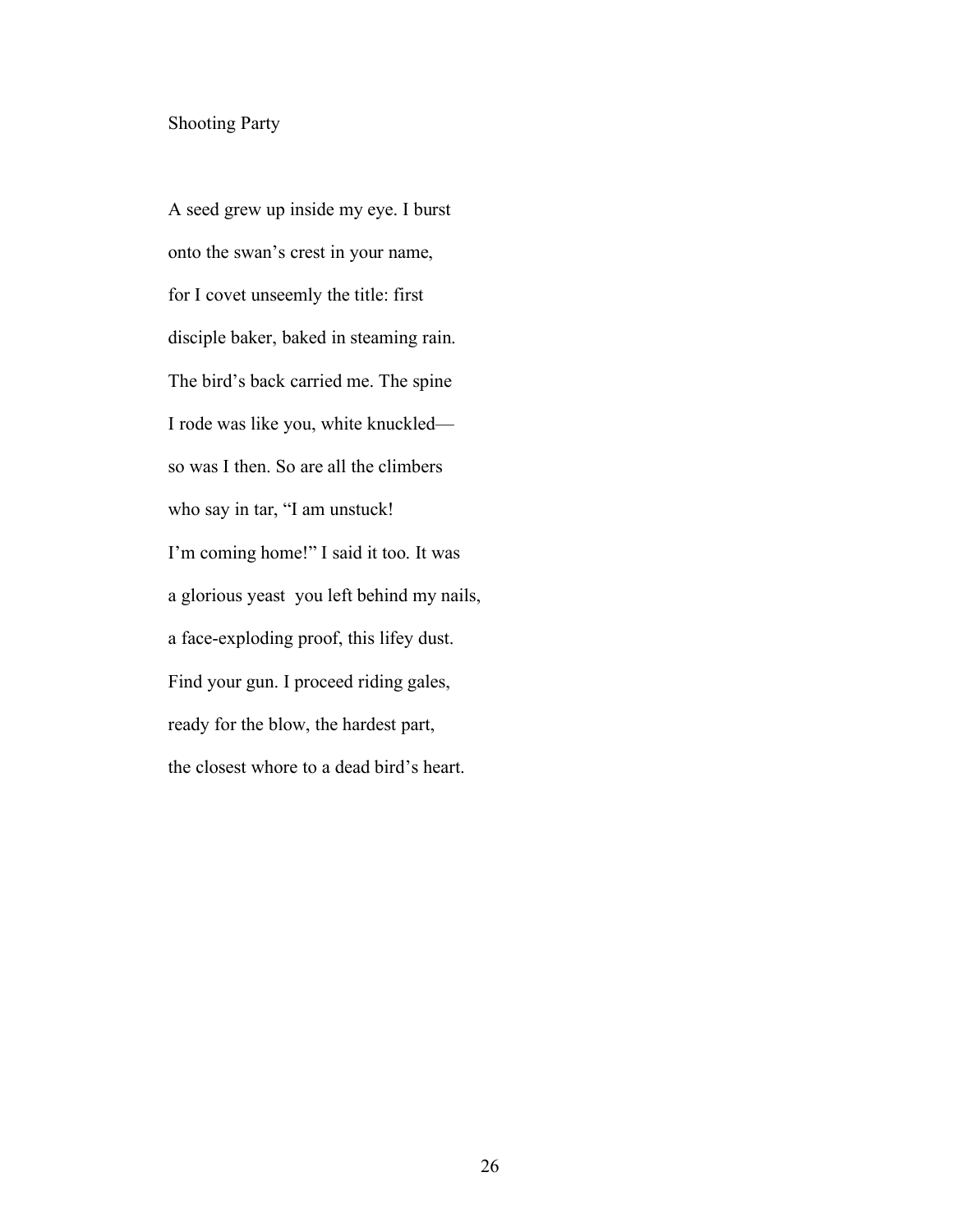#### You Will Destroy a Mighty Kingdom

When you gobble your best belligerent, I will have laid down mine one month before. She has given me, for this event, a jewelly weapon. I promised that if you won she would not have to do it, that she'd touch my follicle. Scrubbed she will be blown away when you shuttle me to your sleek towers. I'll greet her counterparts with roses on your galvanized spine. Will your muscular army do it for you, fond gory soul? I have loved your abdomen more than the generous treaty. The one-scale hole, the basilisk mirror. Ingest a bottle's life and stay for the glass with every angel's wife.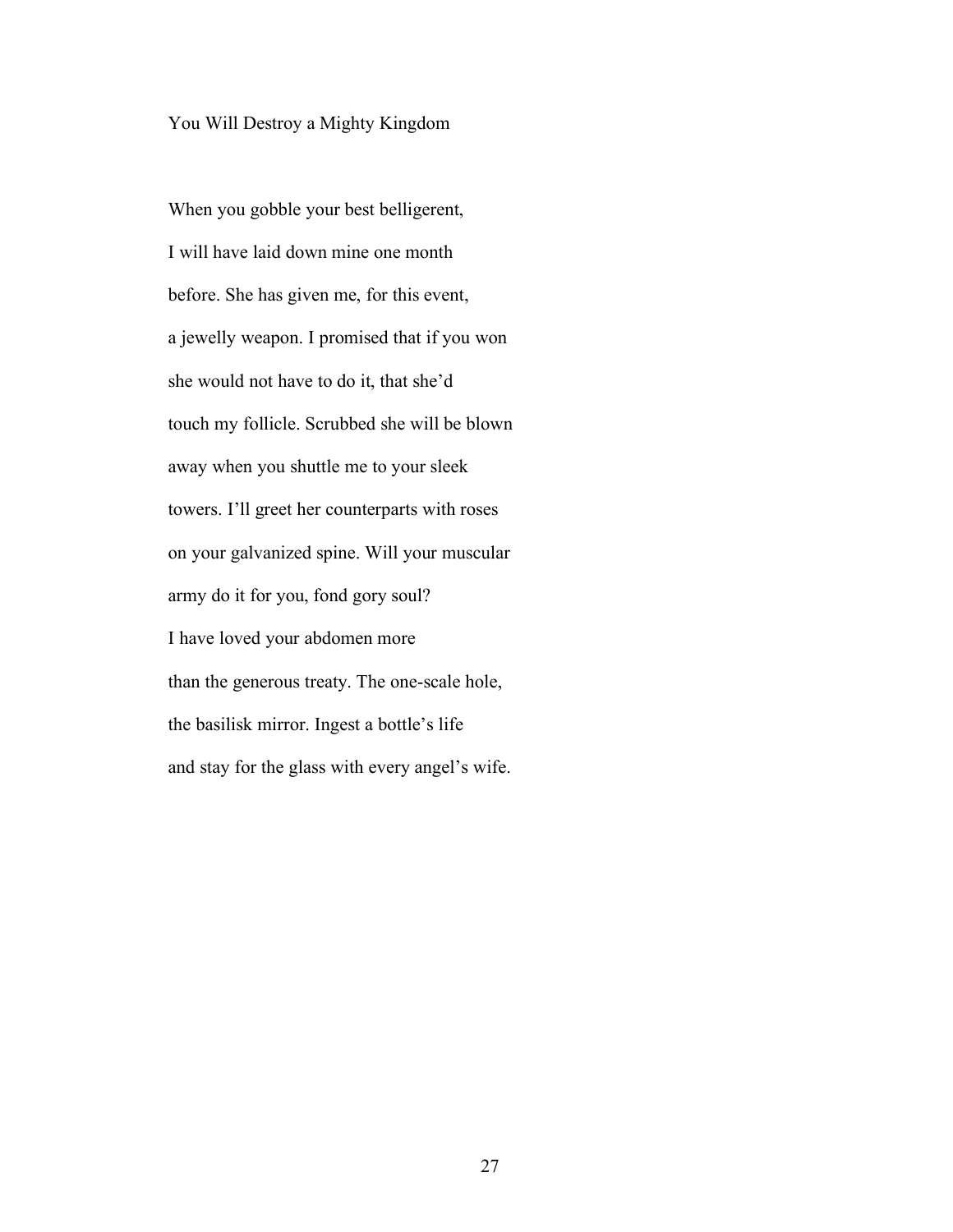# Midnight Snack

Set a tin of soft pink roses by our bed for me. I looked inside the Cassandra ball. Everybody knows my features wear the long division high. Beloved, do not hide, curled, your eyes at night are not lovely. Some pastry of a pigeon's heart you eat, in nooks, at night: bird-bit prelude to your feast of faces. The expansive eating chamber, the fat apple dumpling. You come and we stand: the shaking piglet stands, the slack skinned auger stands, the pulpy women pant. I stand transparent, a rosed west window, organic dazzle and a blinding dimple.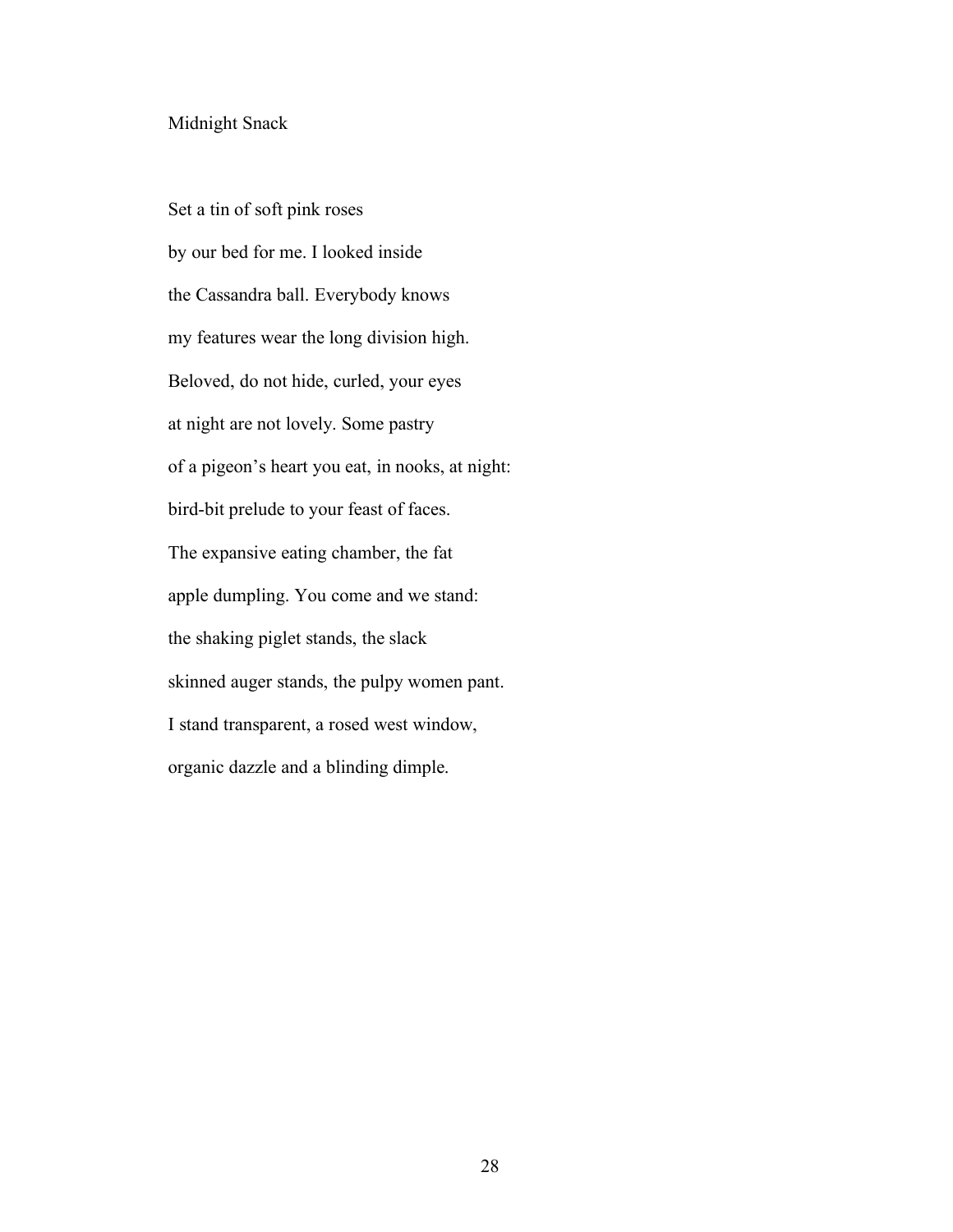#### The Red Eminence

You lose me, fair-haired boy, at the village green. I pop prurient and find out alone whether the sky swarm rising will edge out the rain or not. Raise hairy homes. Light your hiss fire, your ducking candle. Here's the horizontal grid I use to shade your face, the fox's salt memento, spangled, the shilling I took when I kissed the book and said, "Lard-weighted certainty! Shatter the jar around my foot. Companion torso, this cavity is good, and if it seems like a broken heart that is a lying mouse I have in me, my own mouse with my real name, who licks the defending rain: my immolation switch."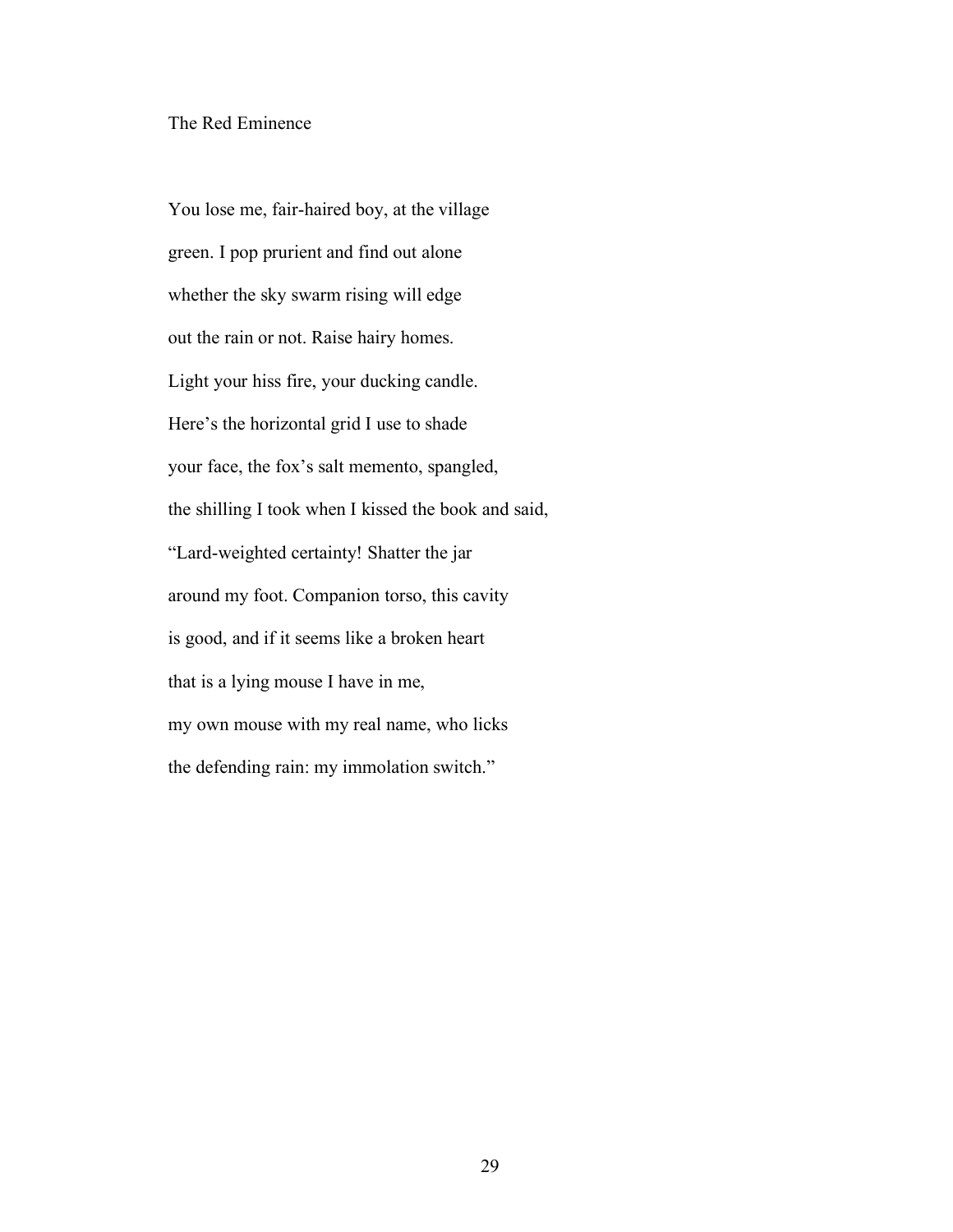#### Mariner Mouse

Who is the mouse walking always beside you? When I count the seconds the earth yawned to show us we could slide on air, the beasts that run frumfrum your purr, the times I offered an upward bite—I wonder at roguey mouse and if it crept with thoughts at me. You nipped me full of holes that it could come for shelter. You share your little sailors sweetly with your vessel. I'm riding fast and high on salty water, I am ploughed on sand and mouth the gravel. It was the water, not my false messiah that I tasted, his hand uncurled to let a mouse walk on the sea, tail to fathoms, kippers to whiskers in green.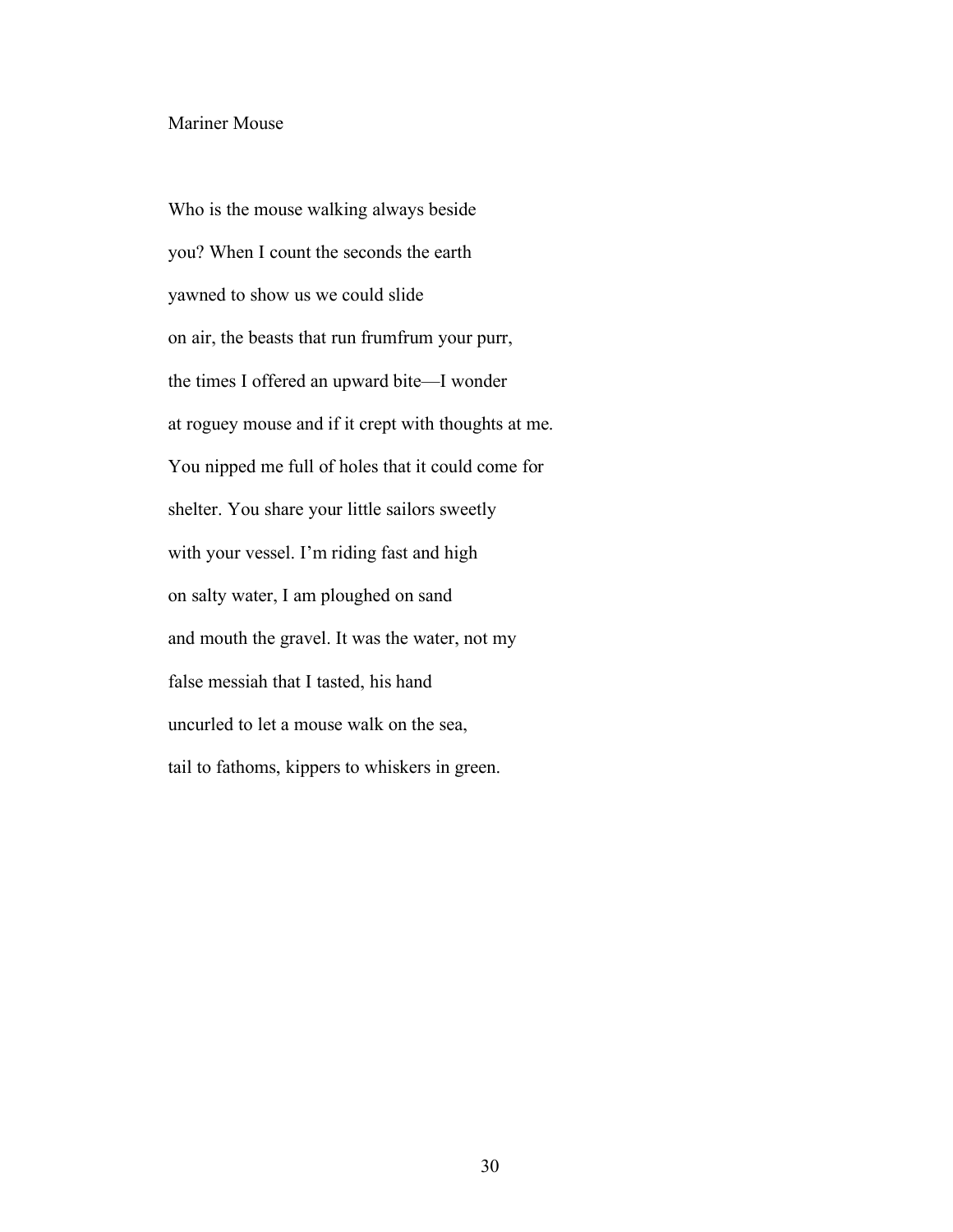#### Tasty Bunker

I, having hotly the unspeakable thoughts of a child, by a child's horse-tree hid to bite your juicy diamonds. You taught me another name. I say, with skin and pits and the young shine of a dazzle-torpedo: only diamonds. All down the burying place we go, among the mud-walls, kept and seeded. Let the bald sparrow preen. Its face, pasted with skin, can nestle in the Sunday hat. Beak airholes. Over our heads, night siren blackbells, which is the only way you said to name the air-shake. I've lead a thousand, lover. They call it deep eclipse, a bird-song thunder sauce, a quiet tip.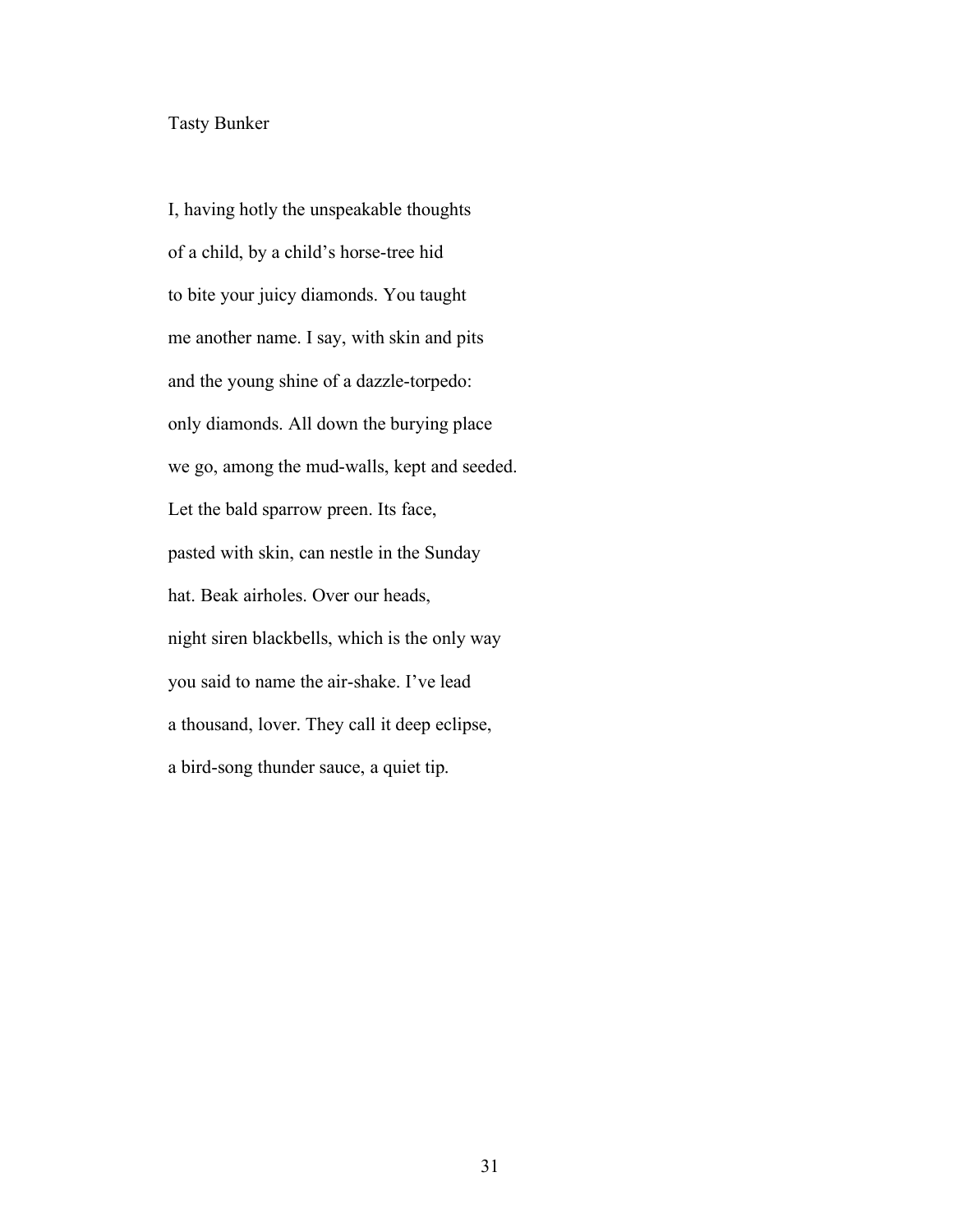#### Food Taster

I'm red-making pearls, the globiest gift. They do not cover the body's smell and I am bodily ready for dry wishes, for glossy beads of myrrh and chip-lid shells. I've even given your moat a tide. In a slick dress, with the third finger, I perform your wound-check. Inside your mouth are the grains I test for anger, and everyone waits for my biteless hand. The birthday cake is full of possum stink. Slice its hairiest edge, most mobile marzipan: and the incense comes soft. Your good eye winks. Most organic rubble, king with golden feet. The deep, untreated scratch has molded.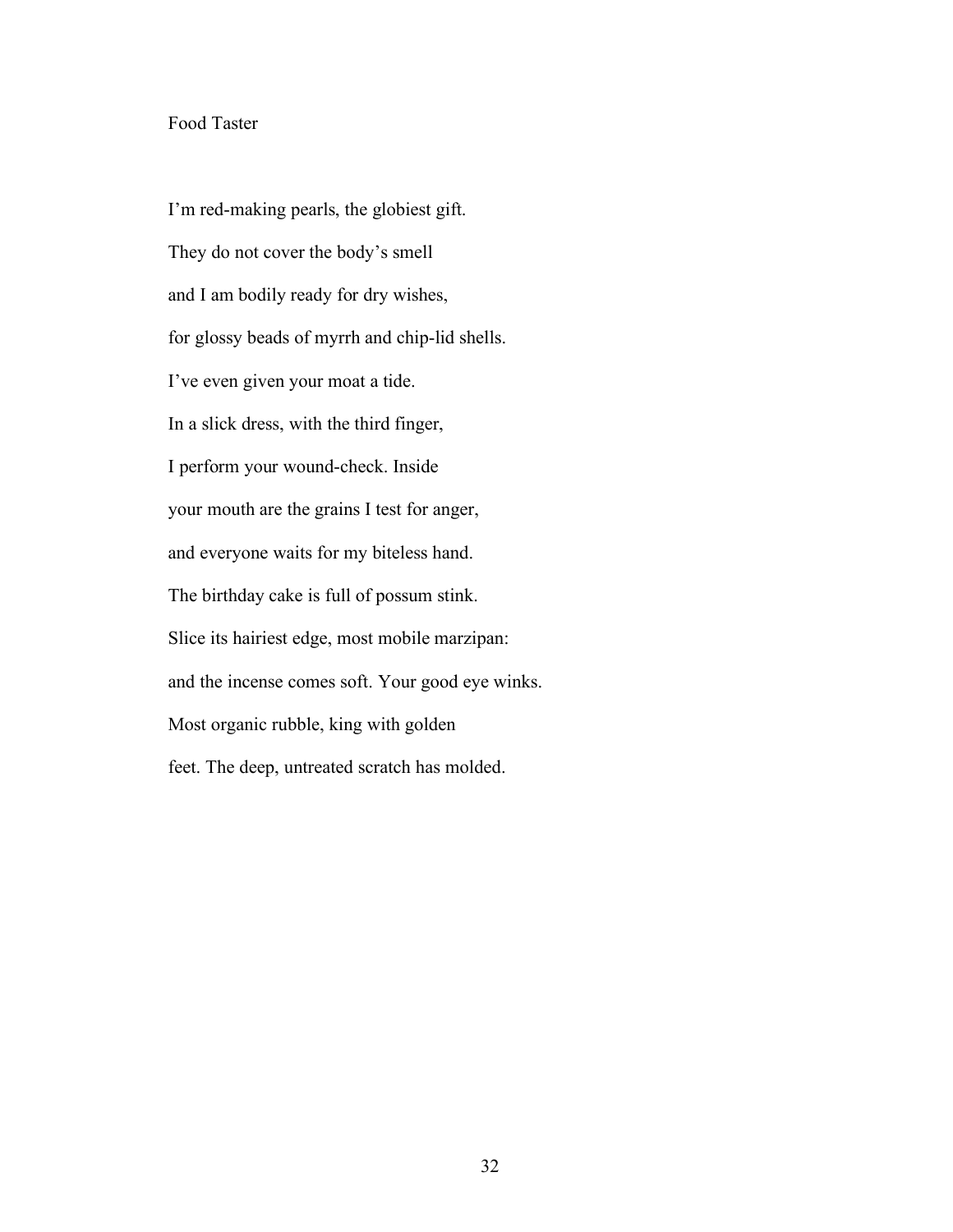#### The Lantern Out of Doors

At the sign of the spiky circle, there is a room of lights. Versailles ceiling, holes dashed in the floor—I hurt my ankle, missed the several points. I gave the sign to all. There will be a way to loathe the dead more. All the guzzle-ground now kicked through, it was a math-animal from a simmering core that ate me at the joints. It was the skewed rest I thought was sleep, robin's egg ruins where the dashing stops. From a beast's bed to a beast's funeral, from unremembered fluids to the bells. Sink all cathedrals under water, set a glass mosaic where the beds once squatted. Wash the backs of the locked and the mottled.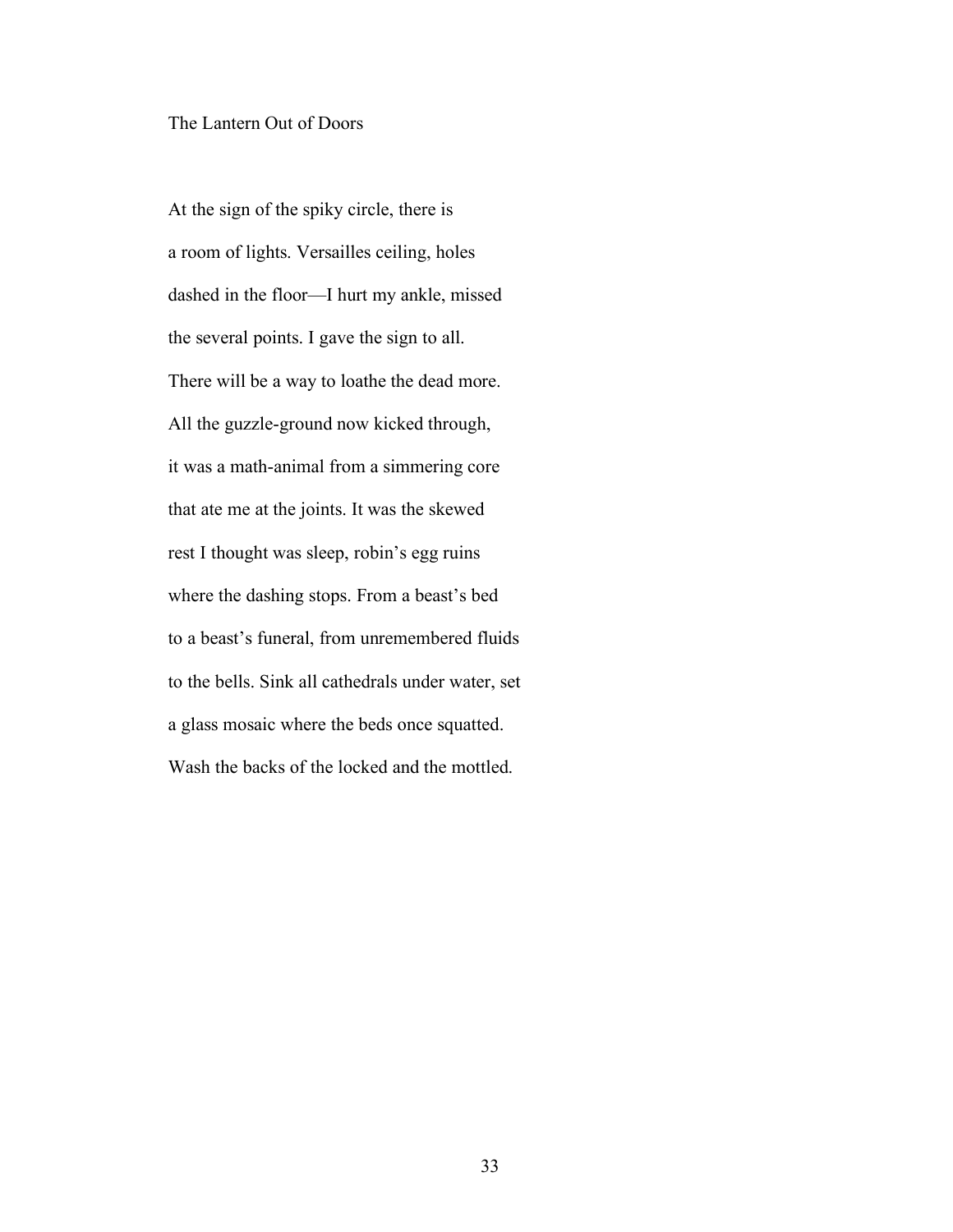## Spot and Stripe

And I say to your stupid threat of death, bluejays and robins dismember me better! Come to the wonder bra, insect heart whose name is Legion, for he is cotton candy. In the land of the short sword, through the tablet darkly, I became as you are. I put away the fast feathering corps and in the cleanness came the many-scented zoo. Where is the mealy-tooth zebra? It has gone to wait in the deep waters. Where is the council of people-eating cats? Asleep in the beds of our ugly daughters. Prefect: what a rich carriage of salts! The truth is, a dryness. A split-lip talk.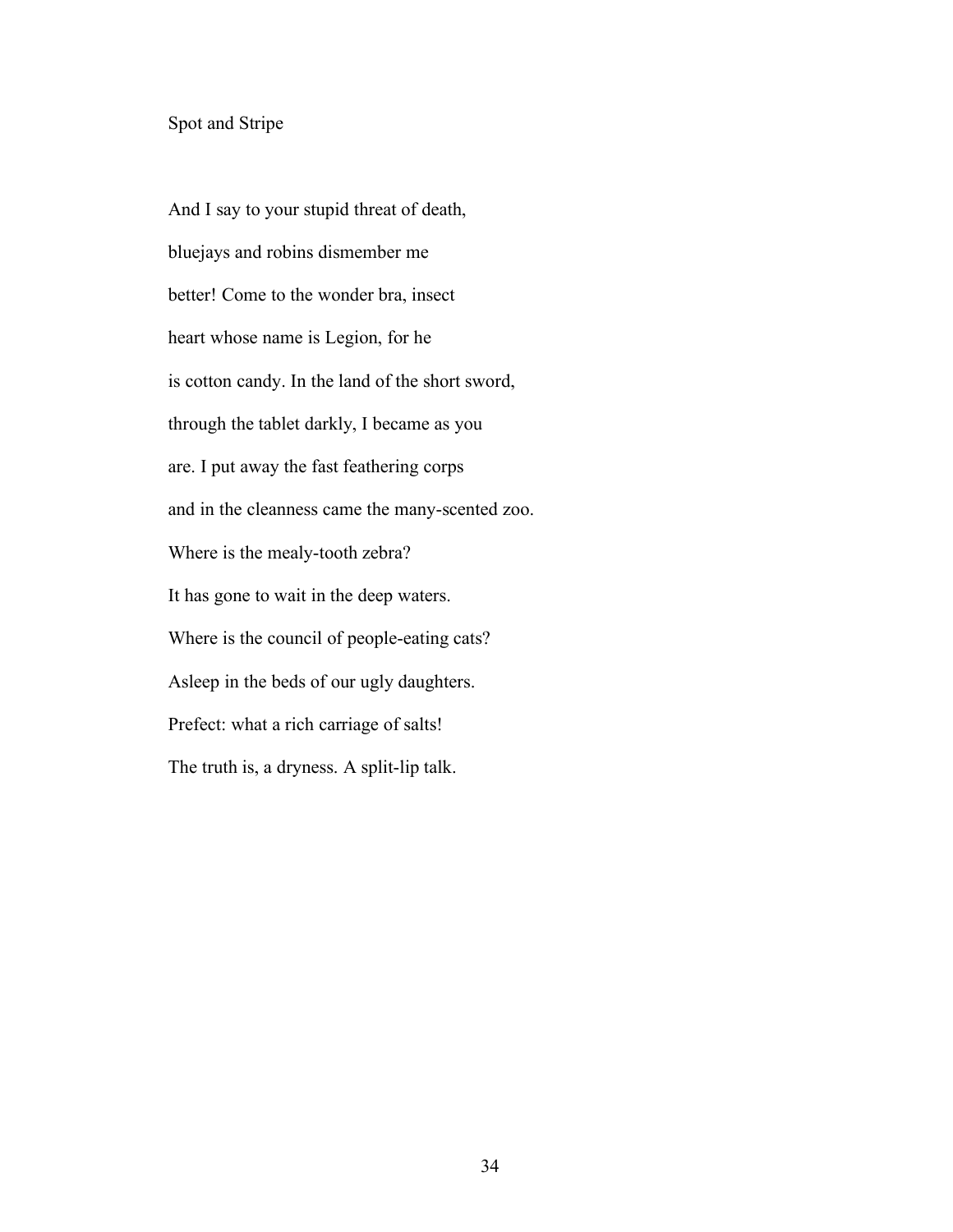In the Time of the Poultry-Eater

"How did they all get so fat?" I asked the Fox King, who said, "I only eat the fat ones. The men from the North have passed the hens in a siren dance, all feet falling twice. And yes! In the dish of whole milk you put down, my face: your bridegroom. I am the cat and the fish, my meal and yours. If a thing is not a woman yet, let it see my redness by the water and catch me in this glass. My blonde wood has chartered. I've slept with every baron. So come the kings!"

Then I said, "I will go with you. Four and twenty humming birds humming. The Thames itself is swanning. Outside the fire, three men are crowing. My love, how tight your body is with wings! King, I will eat them out."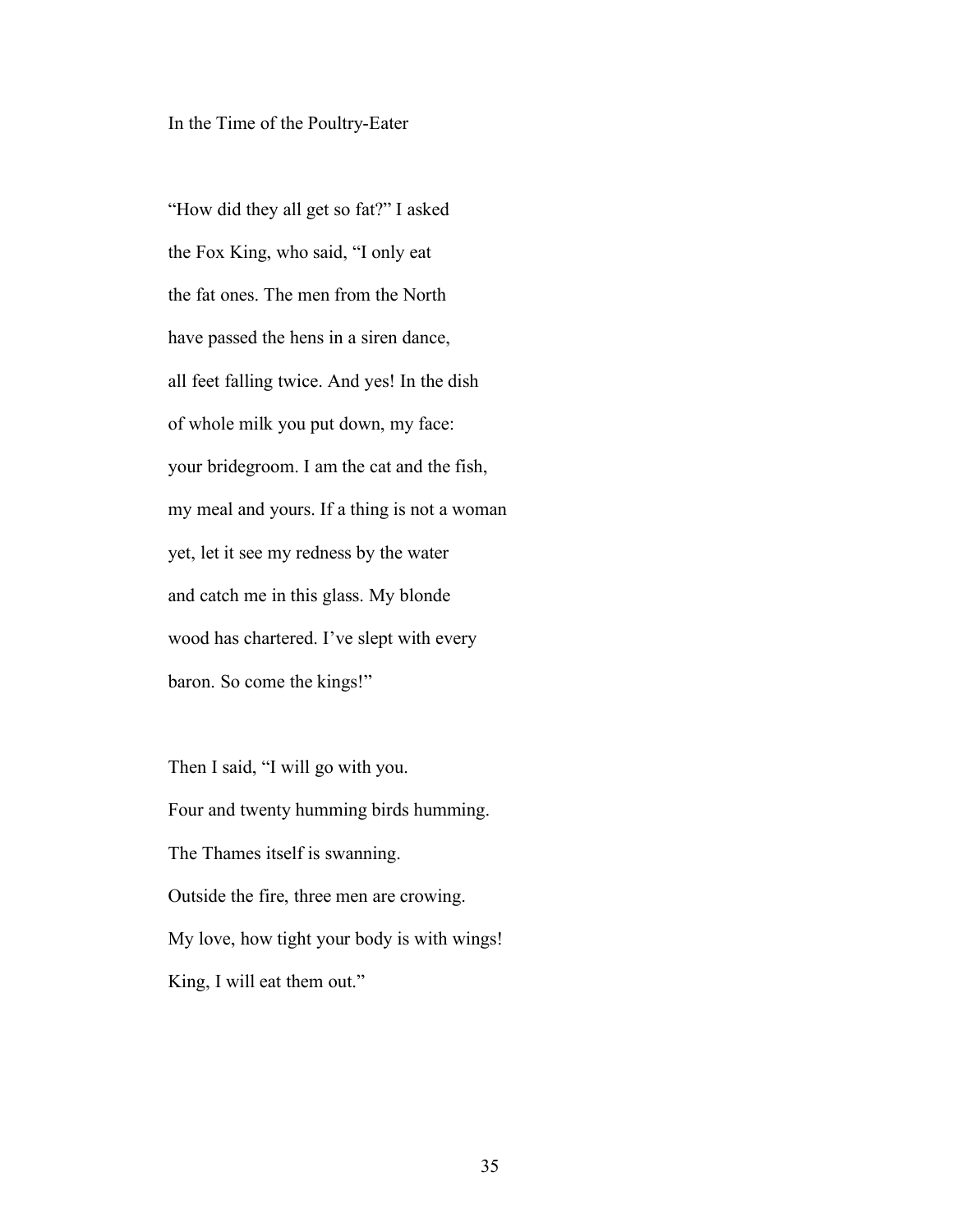CROWN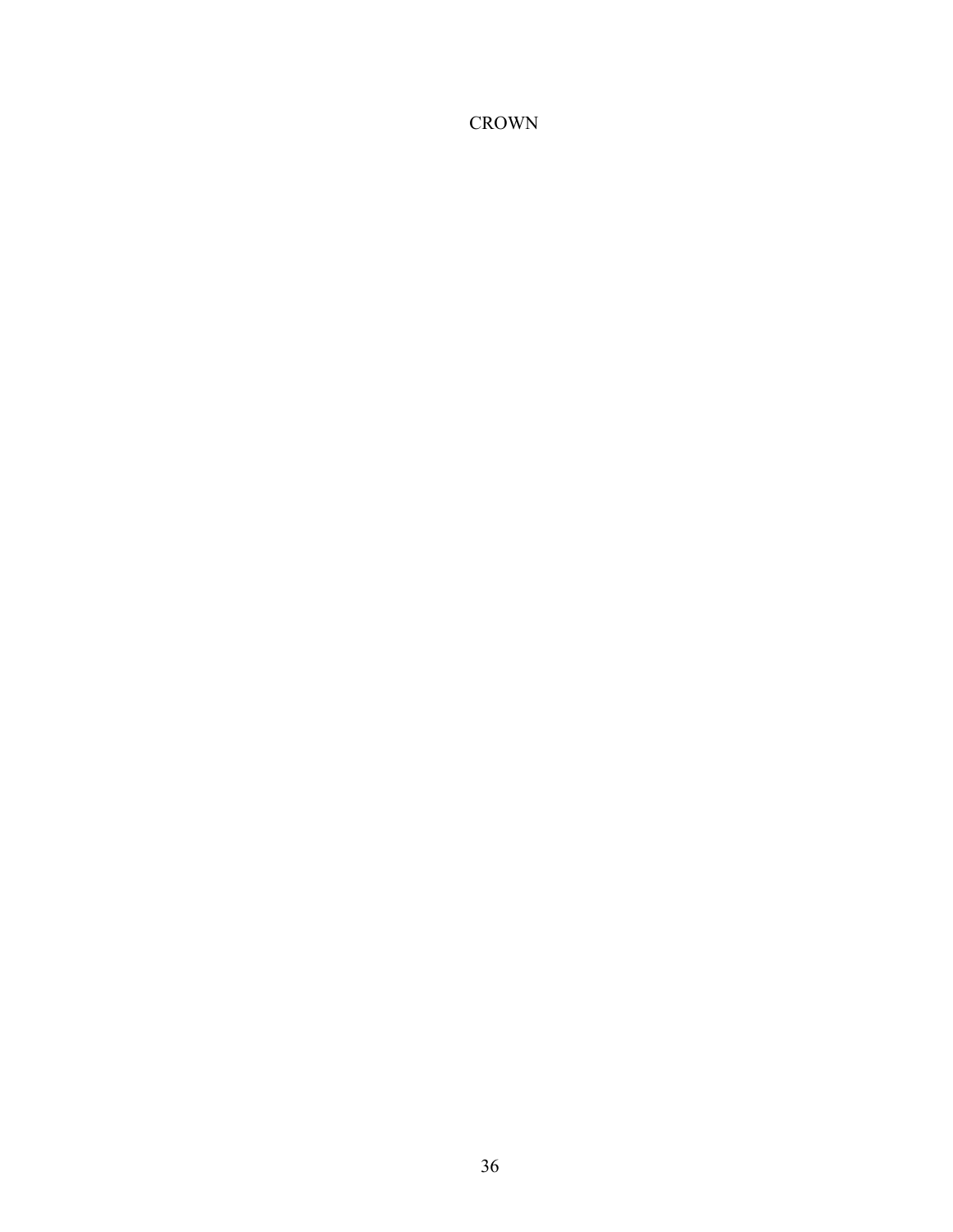In the filmy dryness after gin and shaken vital fluids festers a home behind the counter. It scalds the orgy, it thrums small and preyed on: it is the mouse riot. A pimento bounty rots them, new cheddars delude them, their guts have been sold to the carnivore guild and the scuttle-prophet, surviving female heir, sags drunk on cat-bell cockiness and mills around an ankle. "Take me with you always on your human campaign; camp with me before the foxes come inventing longbows and Calais. I will gallop sober when I win your war." Compost her in minerals. Her body is made new by the salt-ground cycling, egg-shelled smooth.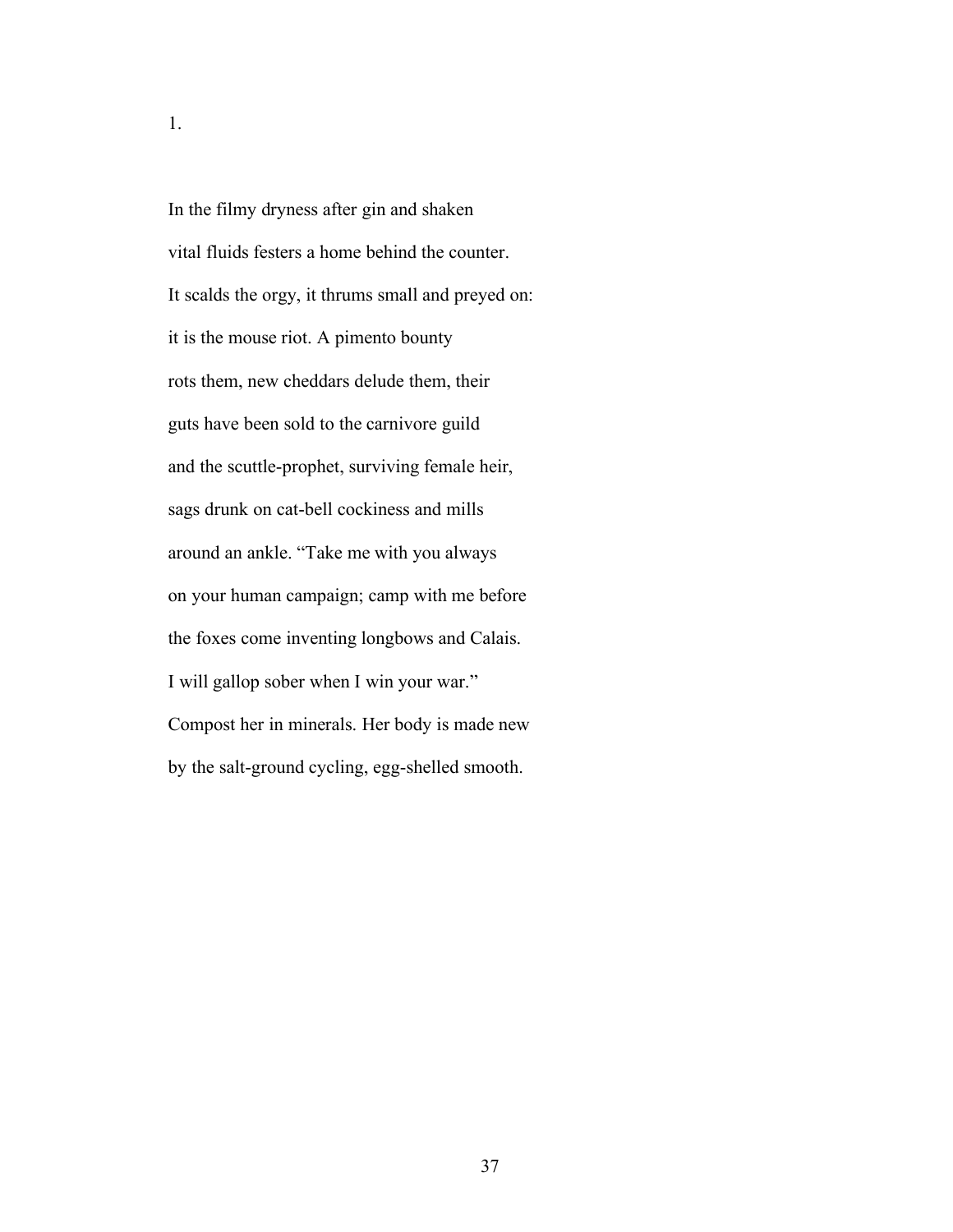By the salt-ground cycling, egg-shelled smooth among the calcium craters, I blew happily a woman that day, and you a fruit. For my punctured bust you were plucked, Apple, I rationed you inside the hidden trench where I shed a guilt-sweat because I wanted your joint-and-shoulder case dispensed with mine. Shells peeled, only what was watered in us steams the English celandines. Rain rebuilds our mass. We soak in salt, our bellies gestate yeast and we are beamed on by the sun until our roots hit chalk. Stumped with no deep purchase, in stagnation I wake, dear friend. We fill the draining basin.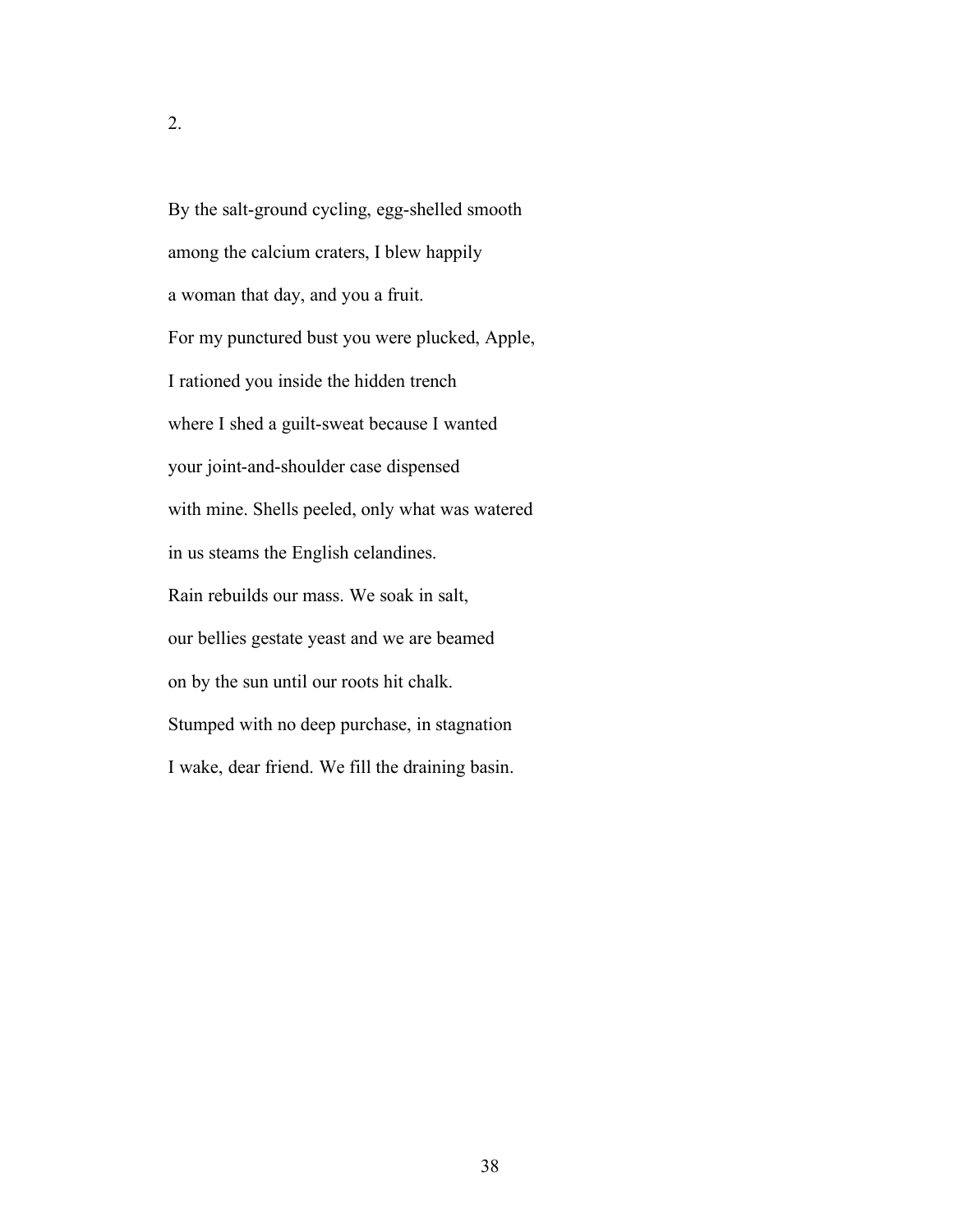I wake, dear friend. We fill the draining basin with toxins I worked in sleep and you in bedrooms. I lie bubonic with your happy leeches grazing, you are the plucking squeezer, the red-room doctor. Lady! Are you shame-shaken? I take you with the leech inside my paw! Invest only in gold: we are Spanish men facing America in God-suits. Paint the doors: we are firstborn. We are not empty of nations. We are a dynastic merry-go-round cracking at the ponies. You cry my jubilation with your chainsaw cough and meaty hacking. We bubble to find the rawness soothed with our slack bodies, newly green and moved.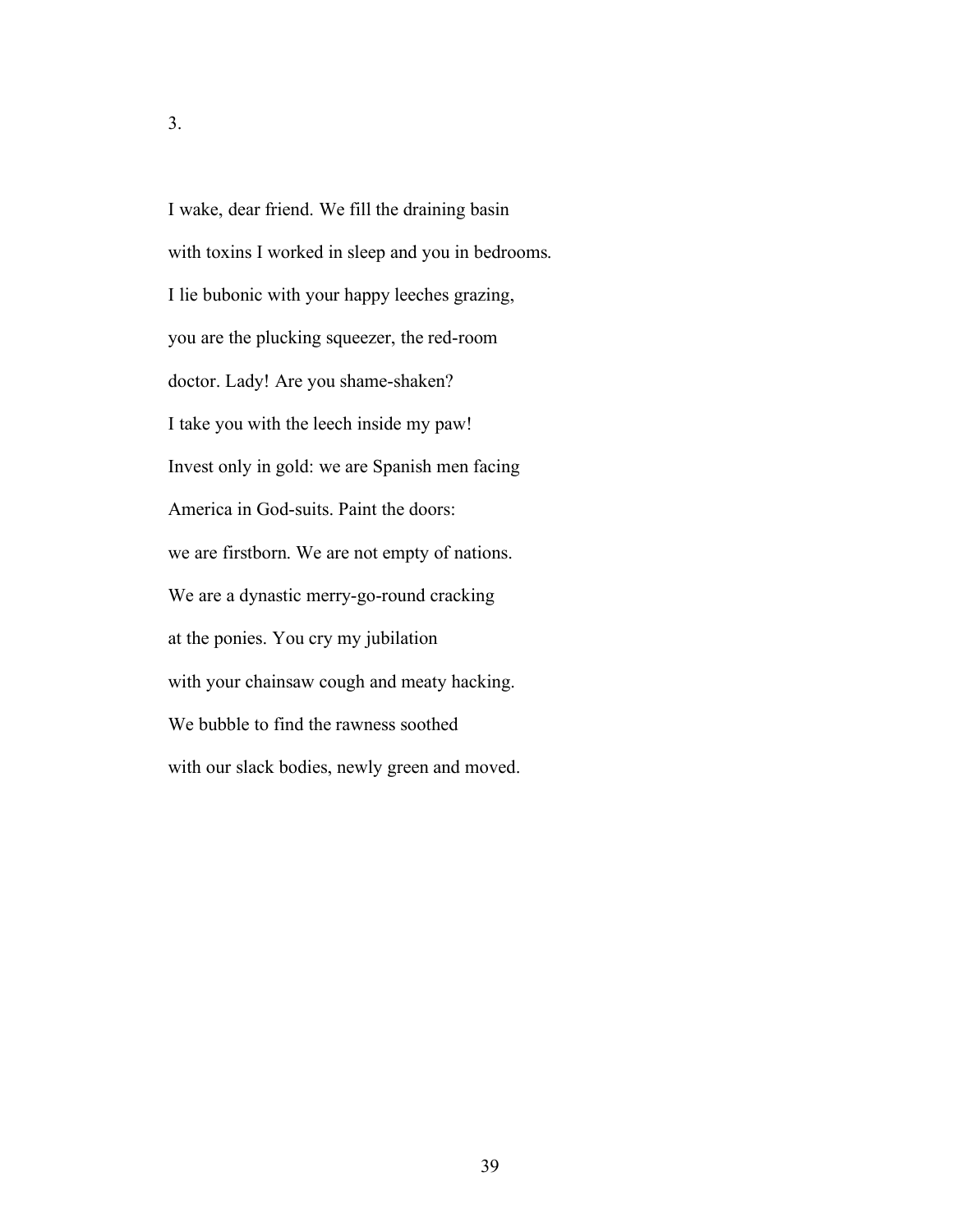With our slack bodies newly green and moved by music played on jelly nerves, we dribbled a jam. We were mistaken for bloody and bruised when we cried raspberries. Seeds trickled around our nostrils. Every woman loves a guitarist. We itched to ride his smoking hat. He wore us like a cheekbone shoves itself against the skin in manic laughter at a better cat—mad lover, throne of jasper, break the eighth sealed jar and send in the preserves: Us! some summer cavalry to fill your cake. Clothed in white linen, named by stones reserved for cooking, I want to be refined, made dear by the Holy Fox's pity. I met you in rushes here.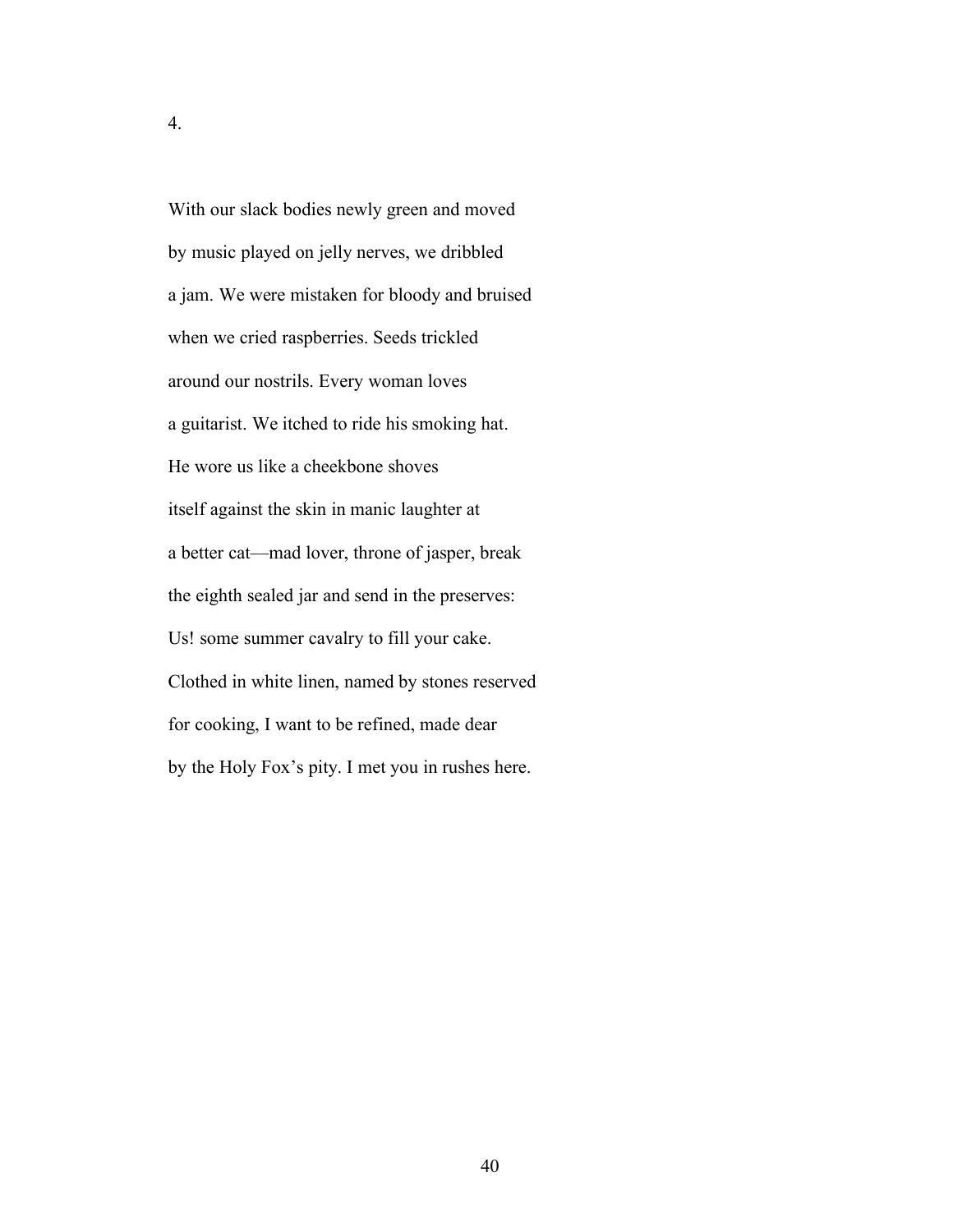By the Holy Fox's pity I met you in rushes here in the mushroom cloister. Your hair lashed the grey heads and they liked it! Fear the creamy toadstool dear but dash yourself in love on the good buttonhead. While our Lord will sweetly let us meet while the traitor mouse has broken feet, be my glistening rock-and-roller red with constipated giggles. The mouse, called angels, pops your crown of spores. A stem unction rolled. Sink in bows to a hanging judge with a polished claw. He sports a dead-sheep wig and a lower crust with milk-tooth jaws, before the underdust.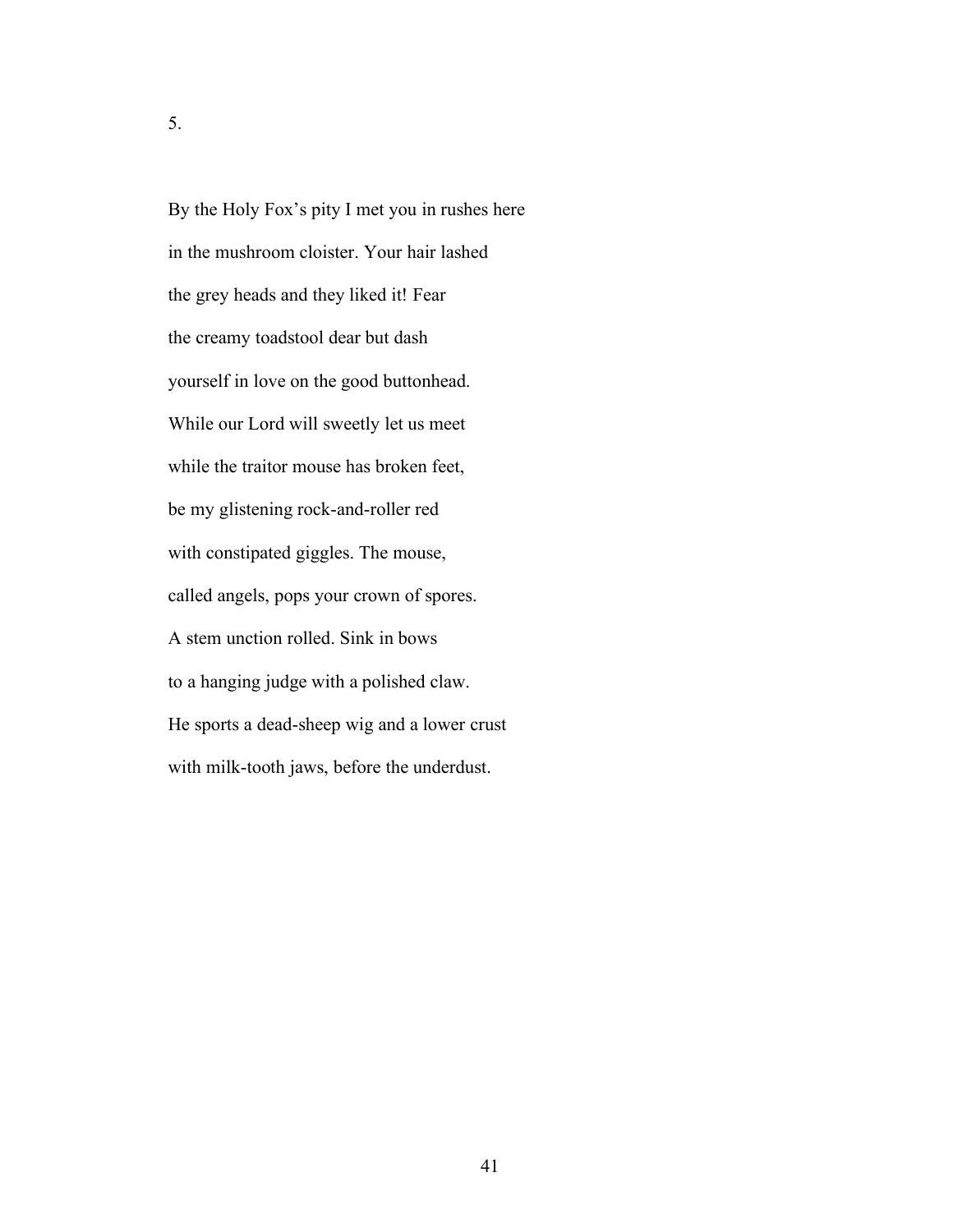With milk-tooth jaws, before the underdust protection of the furniture in paisley hips, the cat came. And my allegiance must recuse itself; I touched the rumble-lips and I was many fishes. By your ankle I cheeked as an eel, and by your little wrist a veiny fanger—but kind, a tranquil kind of slither. You made my waters hiss. Marmalade the privateer gestates guns in the flagship's gut. He wracks the sop work: the fathom spread on toast, the hairy ton who breaks a mouse, the soupy final jerk. He frowned a sinister prune for years. We furled in a fruit infancy, in a pulp, clear.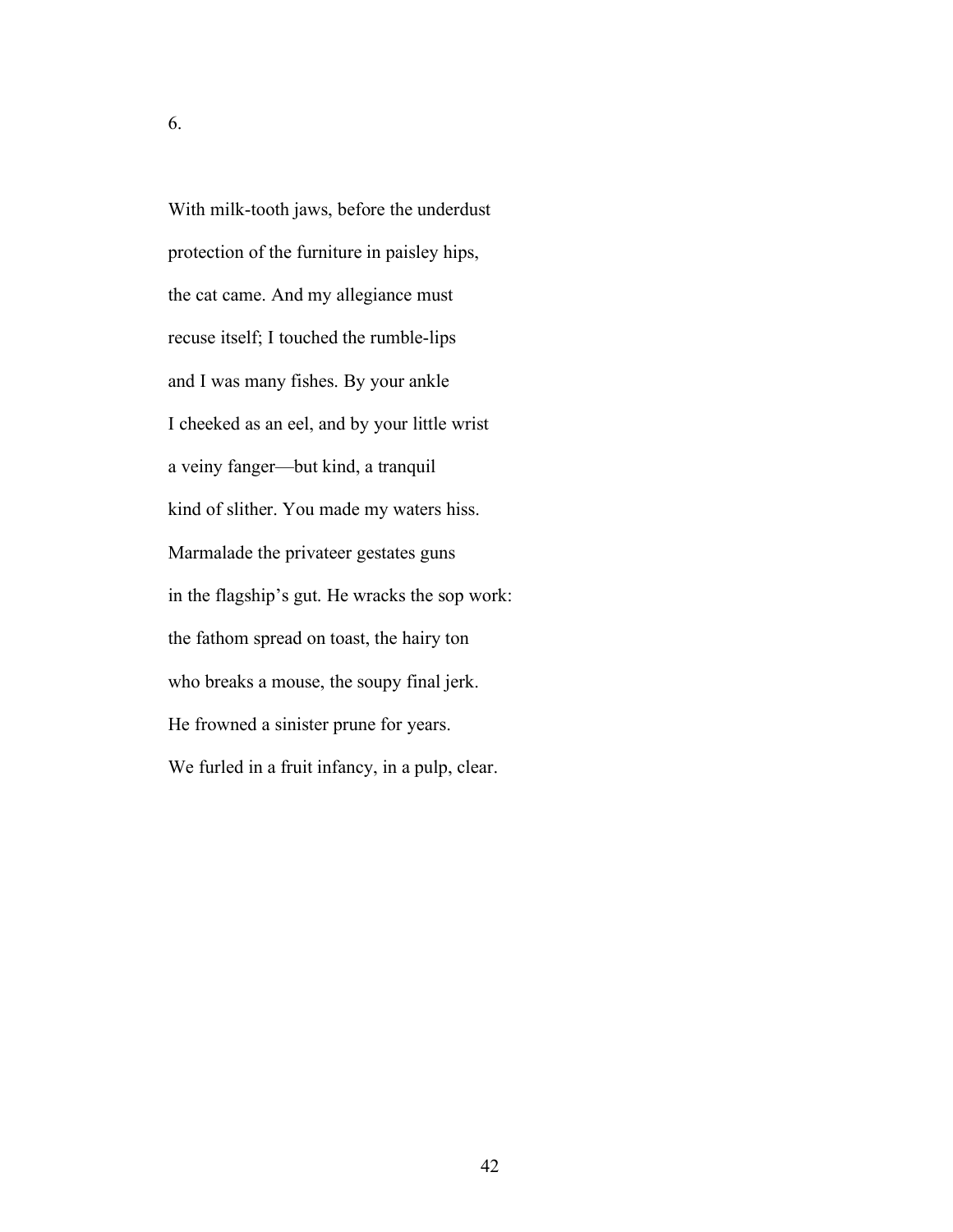We furled in a fruit infancy, in a pulp. Clear a spy-good iris and locate your spangled viscera. In that sacred assembly, smuggle my ear for a double-organ's lobed messenger. The Catholic king over-the-water smiles for us—your reproductive ear knows, in the tower where I locked you. Sire, the brown egg leaks and succession sows my wildest oat. Give me the little boats, evacuate me from the people we made glad. My greengage ruptured awfully. Everyone knows. I voluptuously partook of pork and the bad wound reserved for Mother Church. Just as the thumb-wound I slit you, it is a crust.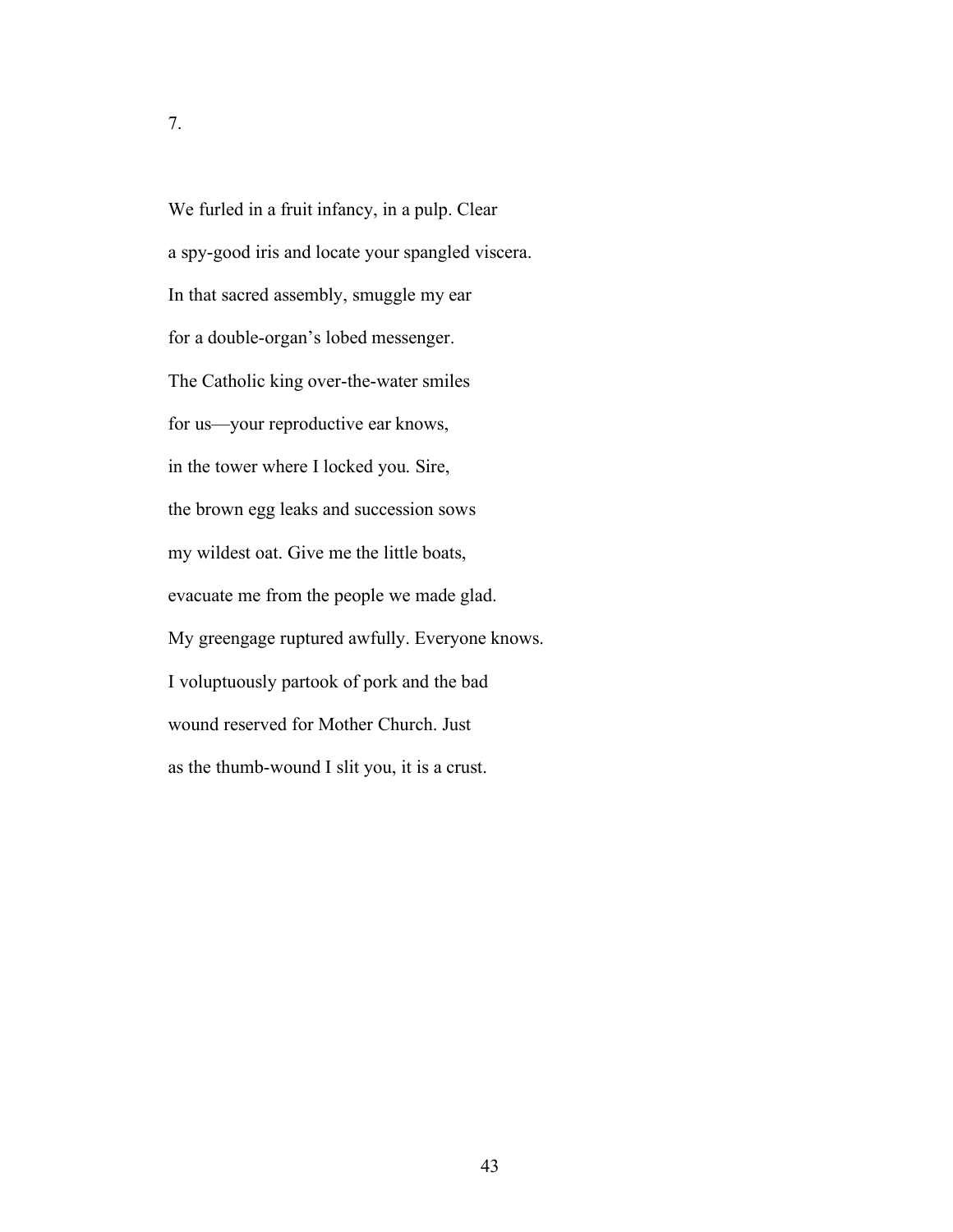As the thumb-wound I slit you, it is a crust and as the day of your dismissive oystering it looms an irremovable wafer, smooth enough to glue my mouth. Game-watcher! Bring your noble reserve to the frogmarket where I suck the sloppy queen. I tasted you and surged afterwards carnivorous, unfair. Participate. This yellow cigarette pumps new when I love and I will share a cot with it when winter freezes my friendly amphibians they love you in the thick sleep, slick-lidded. I'm a membrane, baby, I'm wormy and plebian, when I dry, I chafe to your shadow, my sly home. We hold together on the unchartered loam.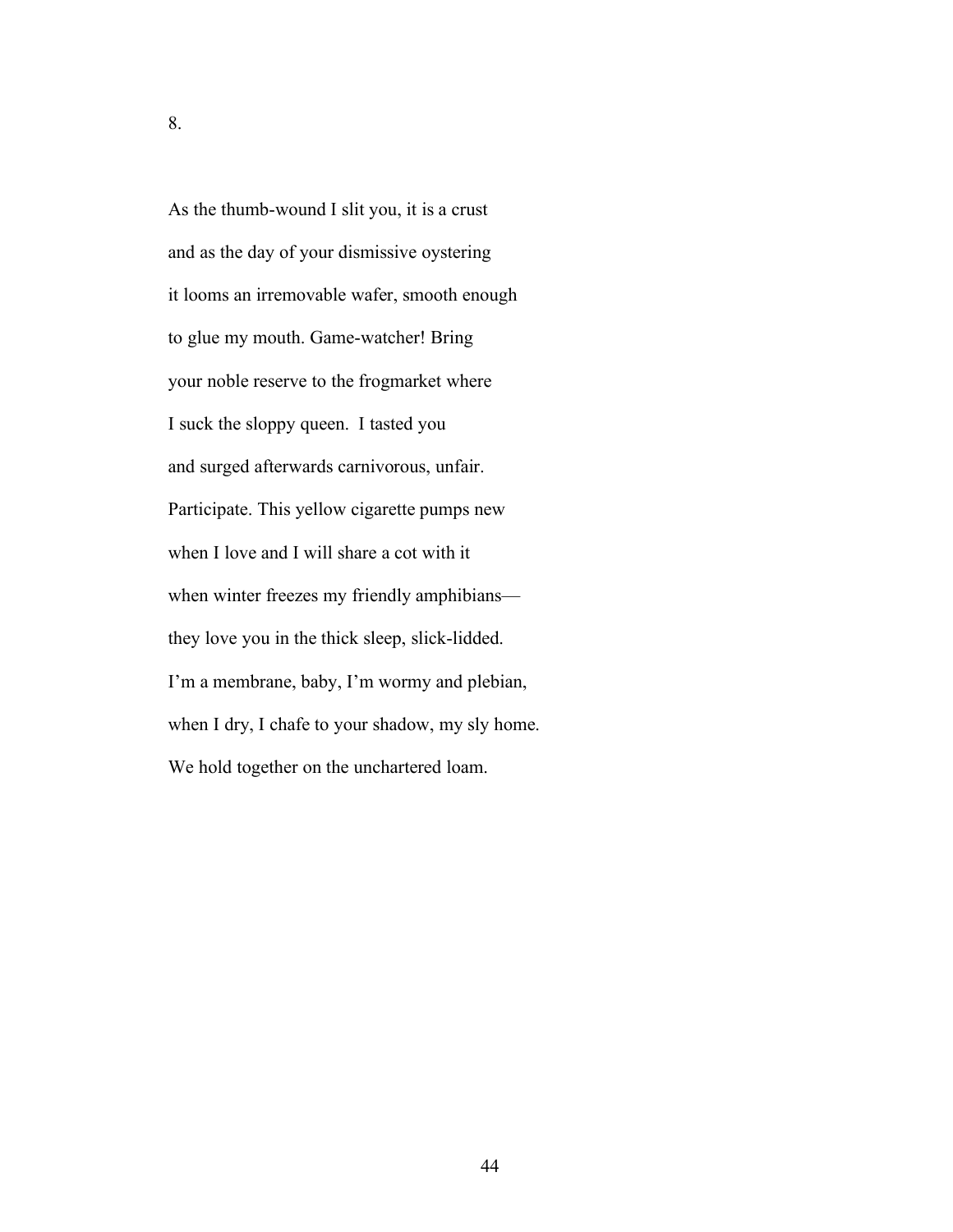We hold together on the unchartered loam the unassailable position, harlequin colors, low and open. It's a joke we crack with bones ready to be the best explosion: birds of paradise so orange in their extremities the purple part gets high. We gambled off a trench by dusk; when we wear robes of candidacy the dirt will touch and bleach itself. We wear the tusk. Our teeth were sown when we were poor dragons who flew suddenly apart over the opening offensive. I am reborn sore with holding bones who will be men and roses. I live where your hand is planted undragonly: it is an actual rose, and you a friend with me.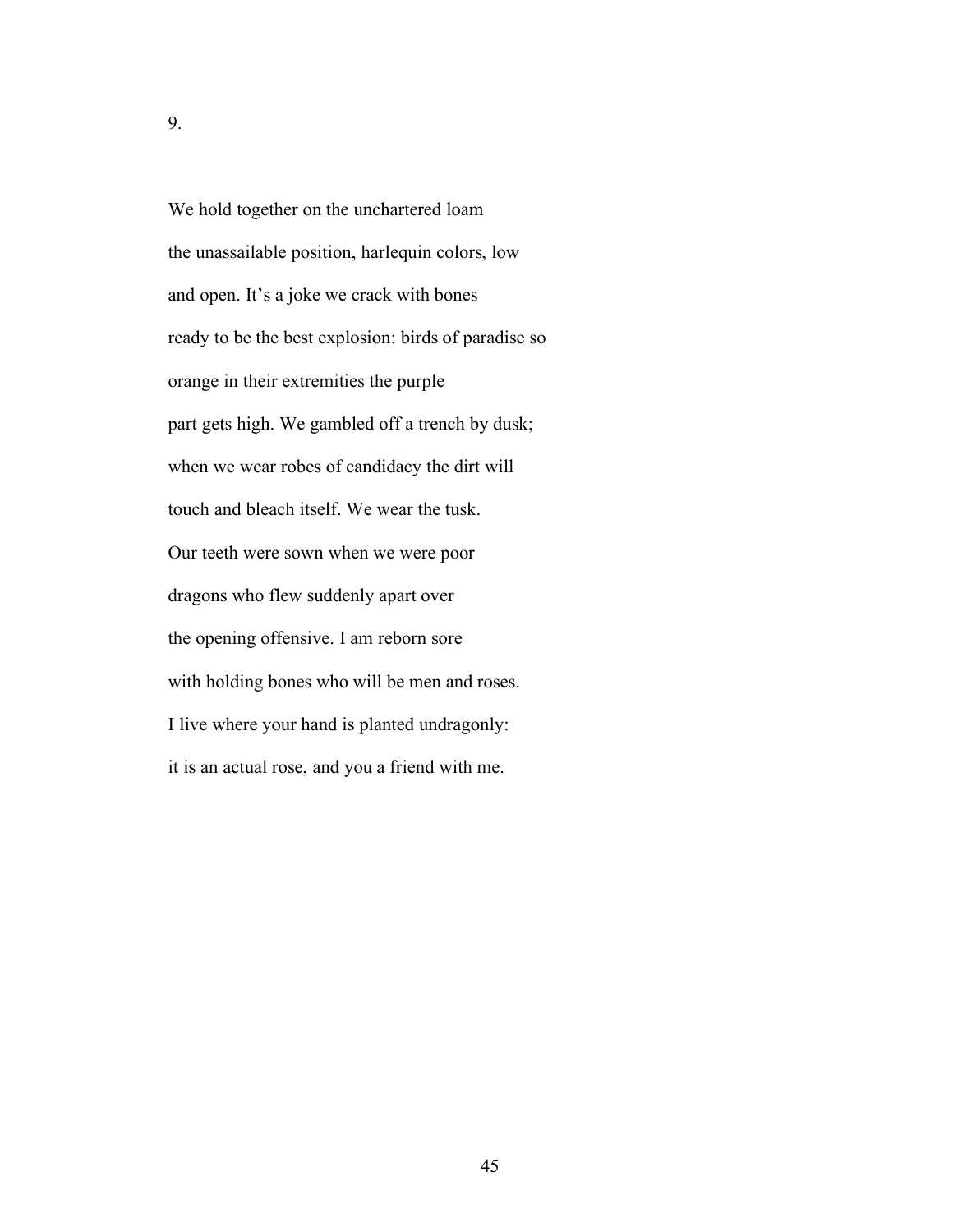It is an actual rose and you a friend with me I want. Just as a rose engulfs a dairy concealing a magic cheese that waits three more days in mammal cool to kiss the hairy fingers of the farmer, living culture, before the fat cheese heart blows up: it was a bomb-cheese. Just as the rose's puncture bleeds a boy's nipple just grown up into a soup course, in the center of a bowl rimmed with roses. Just as those roses lock the sustenance, just as the meal is cold and fungal under a tortoiseshell clock, I was dashed by you, I was ripped in rows, getting your legs right and your hair: my home.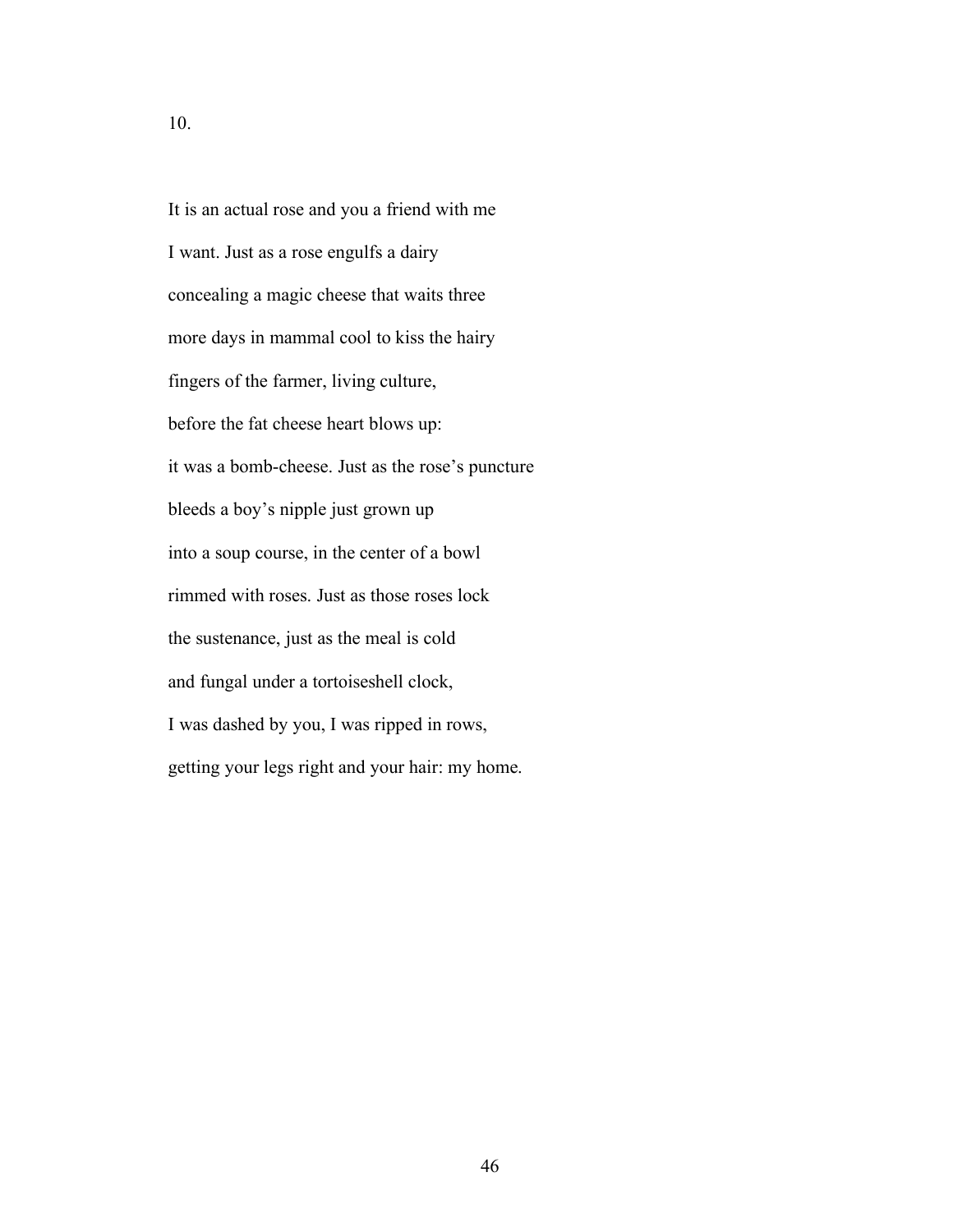Getting your legs right and your hair, my home, I am a sulkpot in memory. Come crusade down, I will gristle up again, blown off course on palindrone regatta day. My signal fights a melon. Let cats accept you, cowl-born. I should be that son. I forsake you. With a bad eye I expect you to do your duty when the sign comes blazing, though by land and by sea I have not arrived. You bear the line while I peel myself. Laugh at this burst banana half. Boil the pussing leaves for me: I kneel. You laugh with a good throat, sincerely. I made such sodden noises. Forgive me.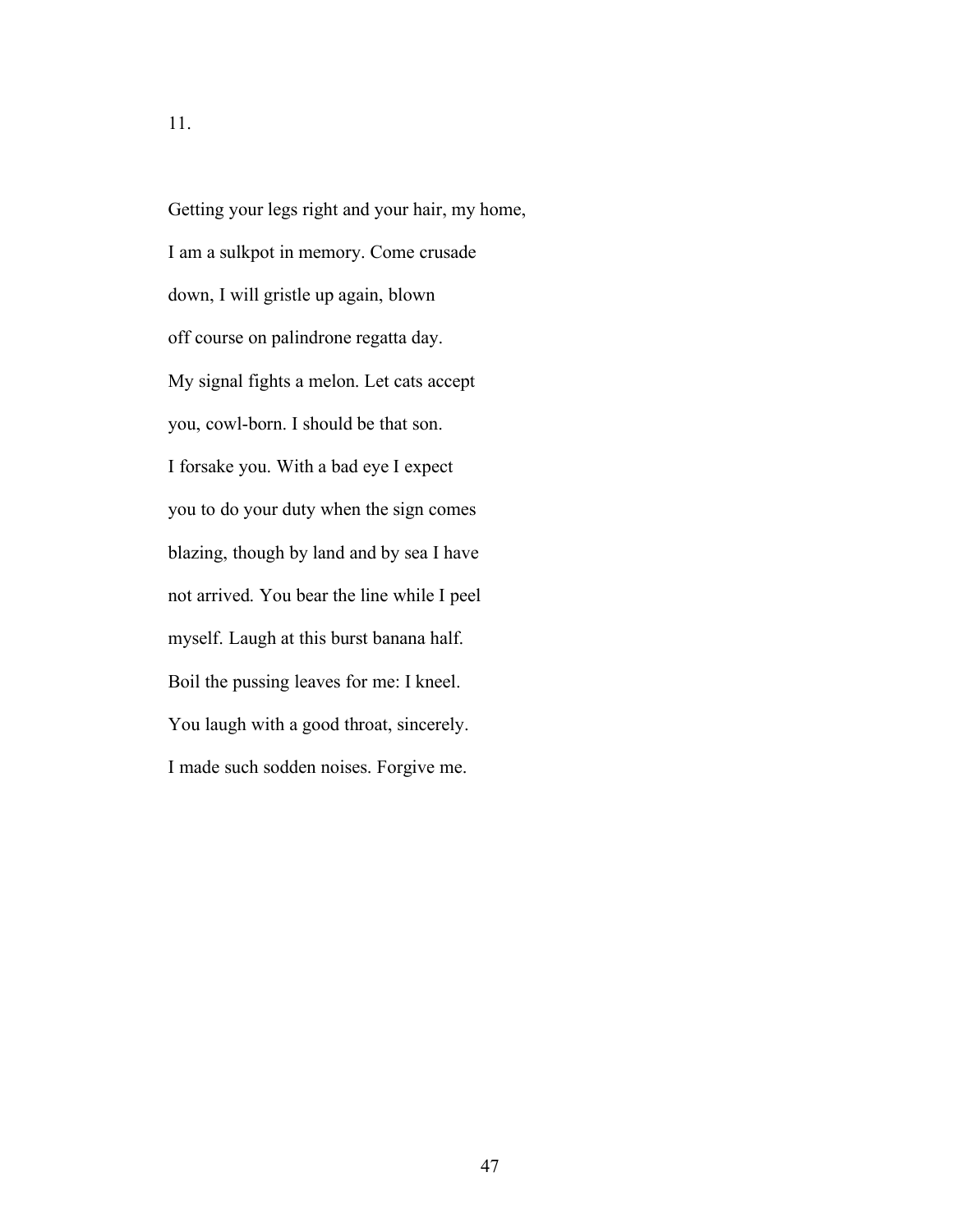I made such sodden noises. Forgive me, my corridors bloomed when I engaged, I was all come out poisonly and my men were dressed in gray. When my bindings shone in public houses, I meant to hurt you. Hid within a horse, I turned the belly key and crouched in squat ecstasies. These broke my jaw. Let a rhinoceros lie down in splendor: God's best unicorn. I pasteurize plainer since the horn arose out of my center, a babel of wing-shells, breast-bone cascaded. In the form of a dove, I take you war-like for I am sick with love. Feed me with orchards.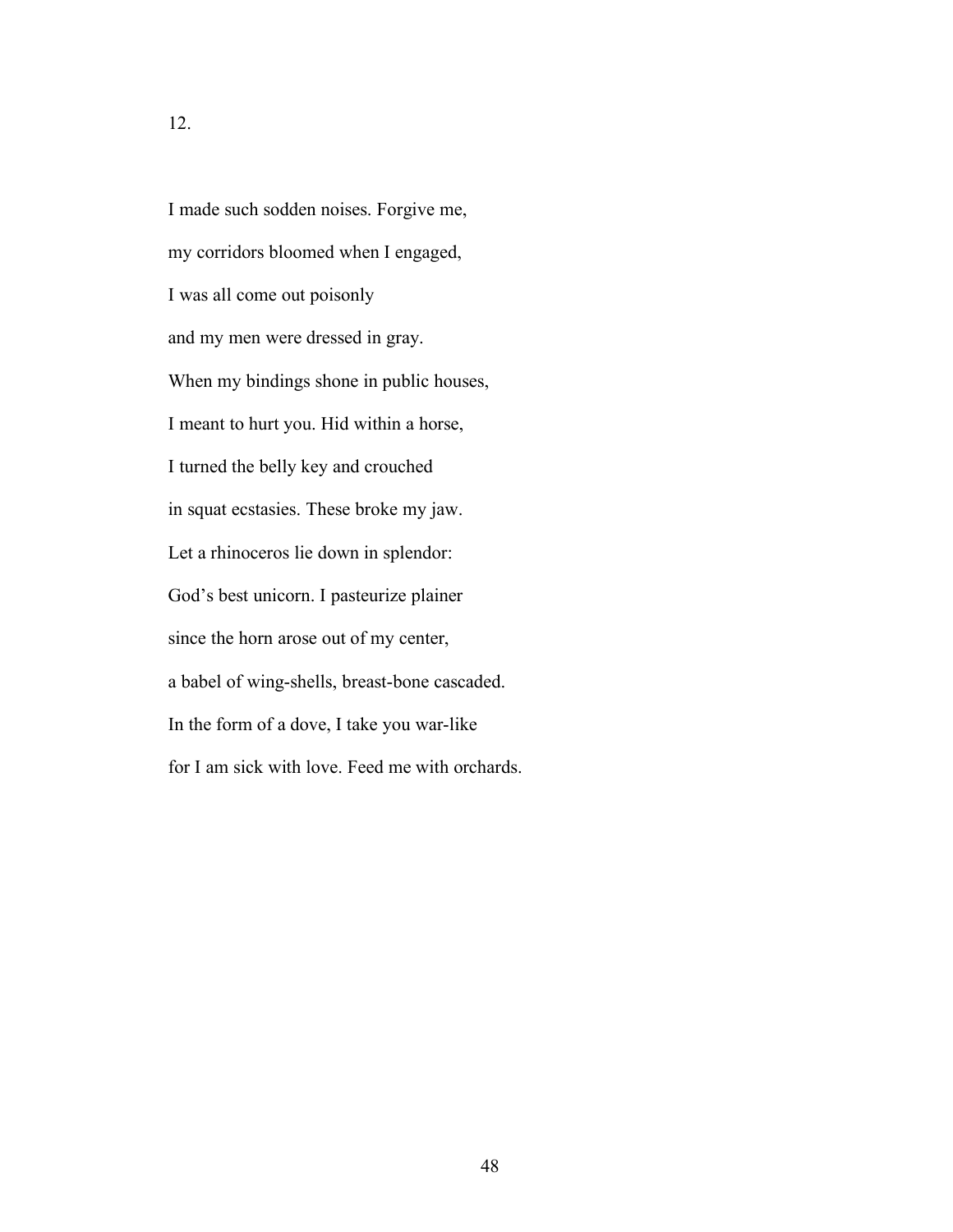For I am sick with love, feed me with orchards. I want the bark purge and the loyalist curls to hold when the monarchy grows morbid. The King's body is my own body's pearls. For I am sick with love, elicit my confession in the green river and anoint me with butter, this country's chrism. Ask the question. I know not the time nor the rain-wracked gutter. For I am sick with love, touch my coinage and export me more than you render me to clean King Gus. Bleat ton and poundage. Pack me figs in the arms ship-tax lenders. Come at me courtly, golden escaper in the forum. Kiss me with the kisses of your roaring.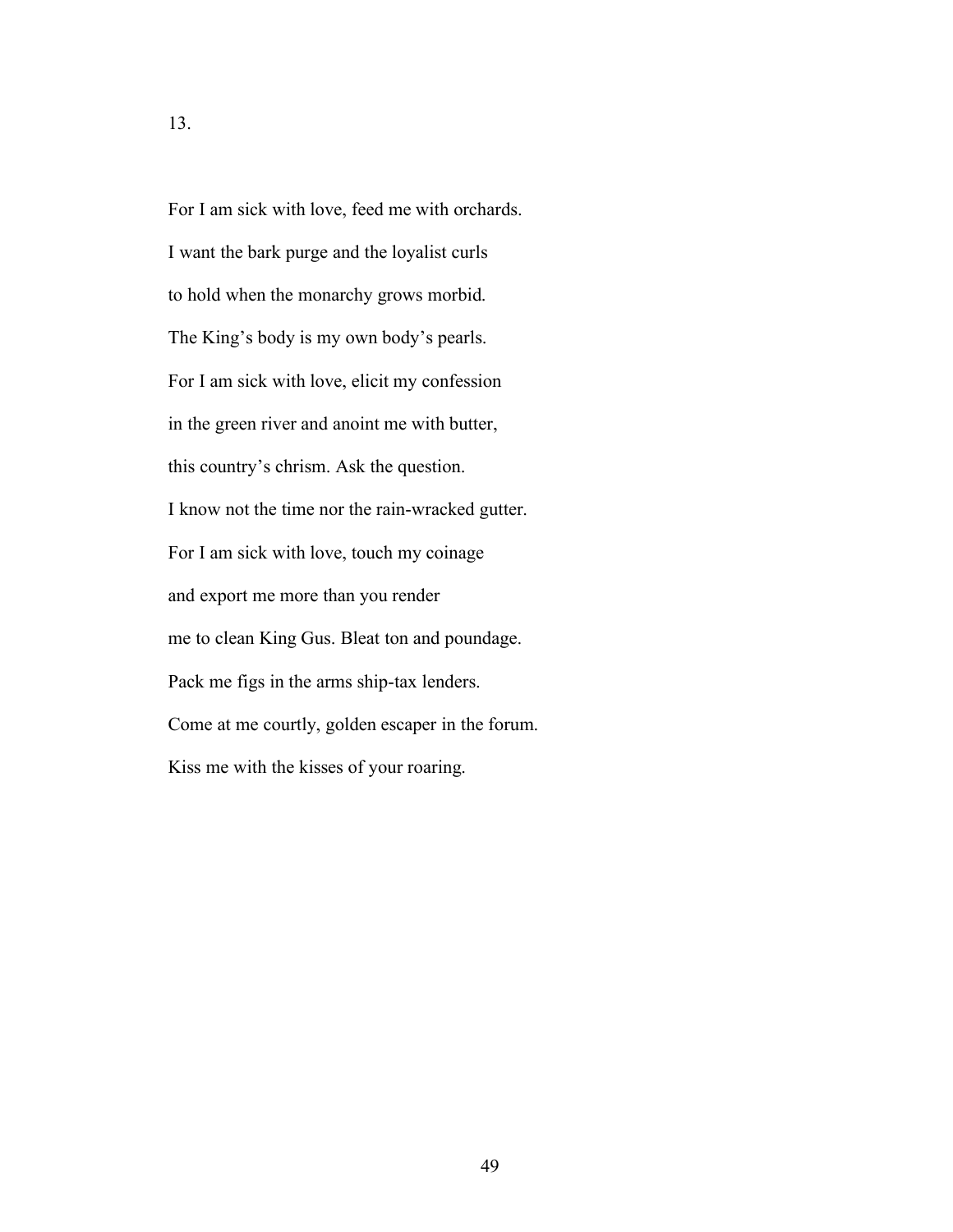Kiss me with the kisses of your roaring. A badger sharpens on the Bridge of Sighs with an unchangeable stripe. He's coring a gummed apple. You mouth me fructicide. Here falters the brown mouse rocked by rum raisins. Not likewise ever again for us, when the mouse's last calcium fails. We had a good run, before then. Purr pleased, cat-cruel reformation limp for the mouse with a raisin-broke back. Her ladder is gone. Badger, take station in lush assembly: we are your organs waiting in the filmy dryness after gin and shaken.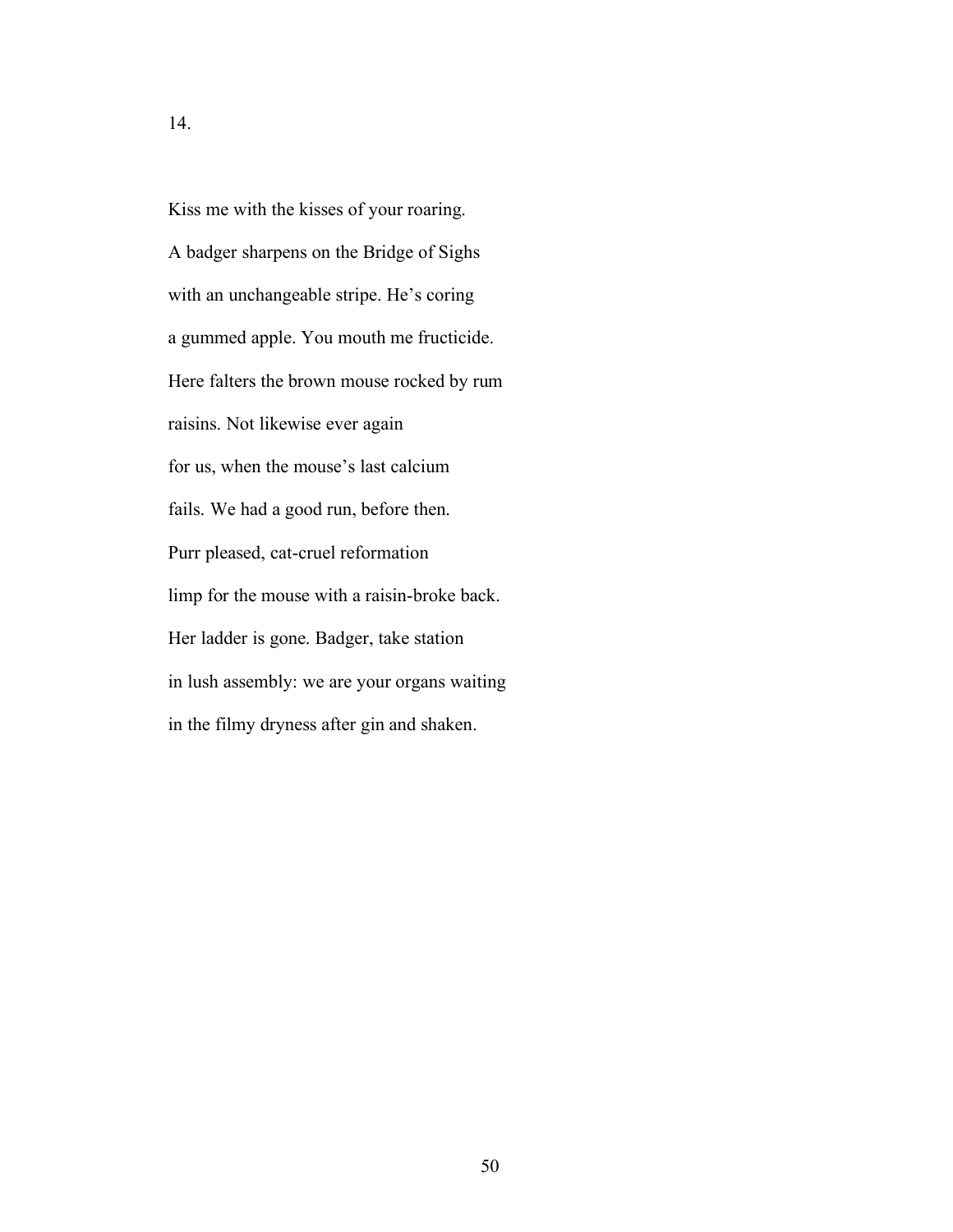In the filmy dryness after gin, and shaken by the salt-ground cycling, egg-shelled smooth, I wake, dear friend. We fill the draining basin with our slack bodies, newly green and moved by the Holy Fox's pity. I met you in rushes here with milktooth jaws before the under-dust. We furled in a fruit infancy in a pulp clear as the thumb-wound I slit you. It is a crust we hold together on the unchartered loam, it is an actual rose and you a friend with me, getting your legs right and your hair: my home, I made such sodden noises. Forgive me, for I am sick with love. Feed me with orchards. Kiss me with the kisses of your roaring.